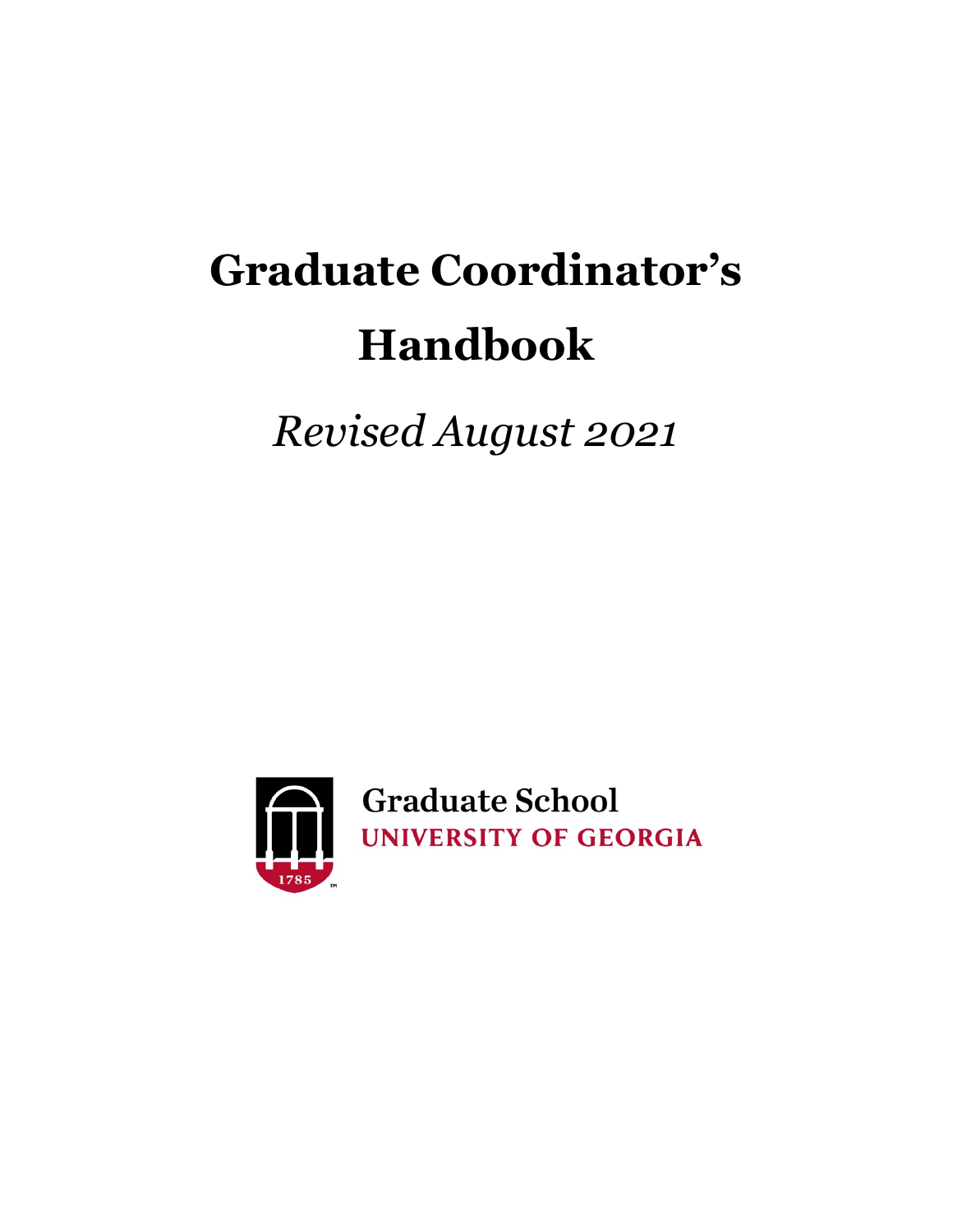# **Table of Contents**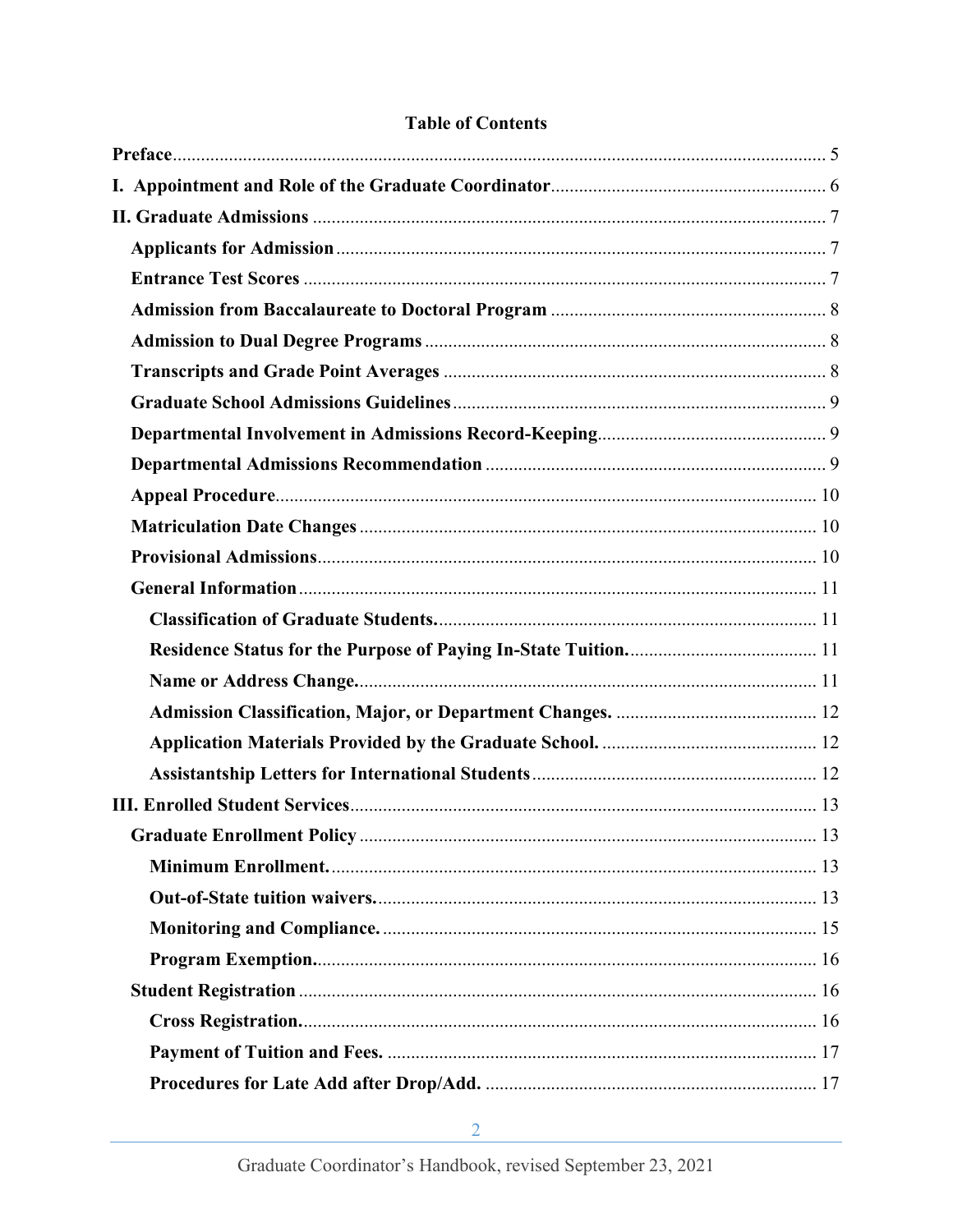| <b>Course Challenge.</b>                                                     |  |
|------------------------------------------------------------------------------|--|
|                                                                              |  |
|                                                                              |  |
|                                                                              |  |
|                                                                              |  |
|                                                                              |  |
|                                                                              |  |
|                                                                              |  |
|                                                                              |  |
| Professional Master's/Specialist in Education Comprehensive Examinations  30 |  |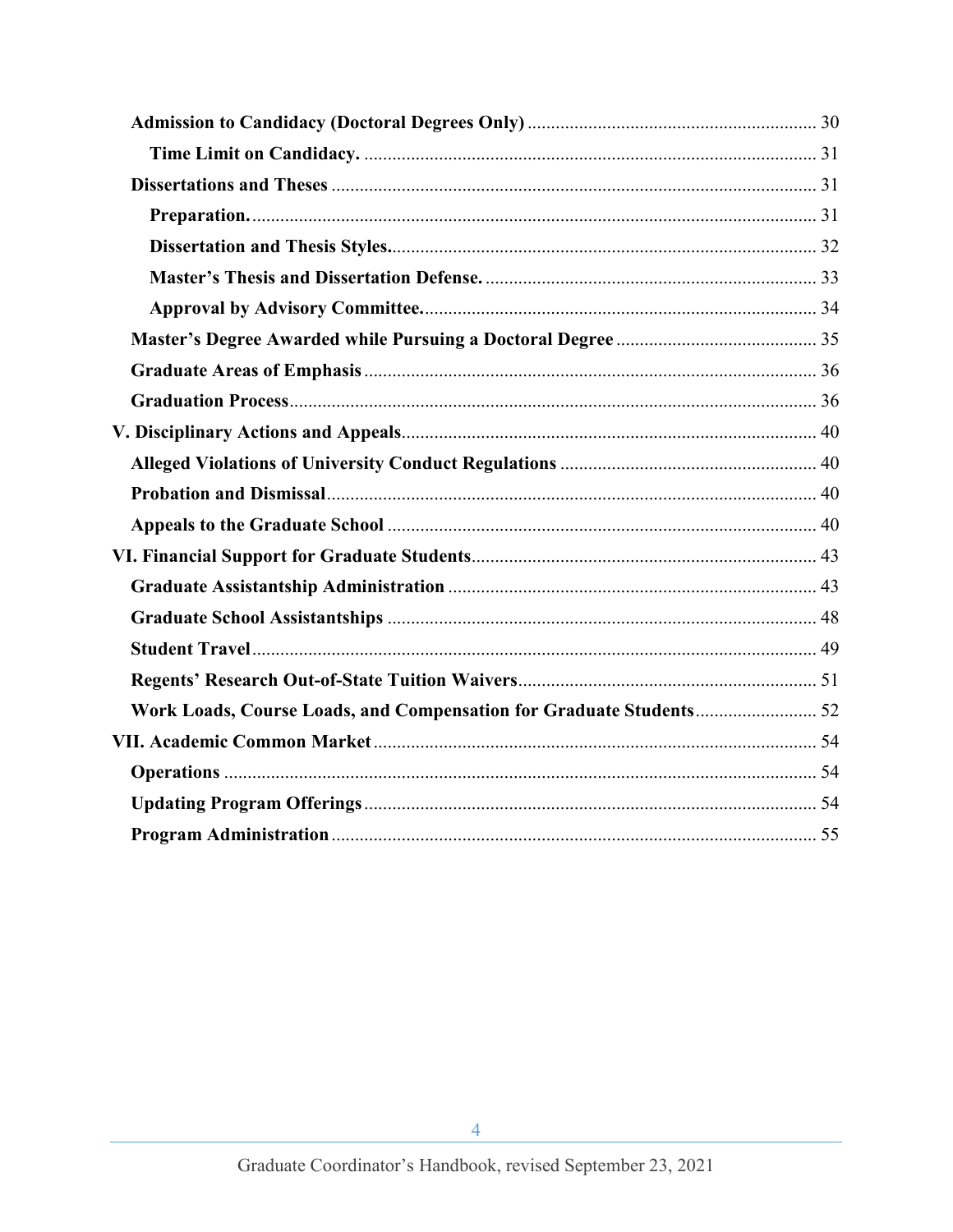# <span id="page-4-0"></span>**Preface**

The *Graduate School Bulletin* is the official source for policies and procedures approved and established by the Graduate Council. The Graduate Coordinator's Handbook is a supplement to the Bulletin and is not intended to duplicate material provided in other published documents. Graduate coordinators should refer to the *Graduate School Bulletin* for complete policies and procedures.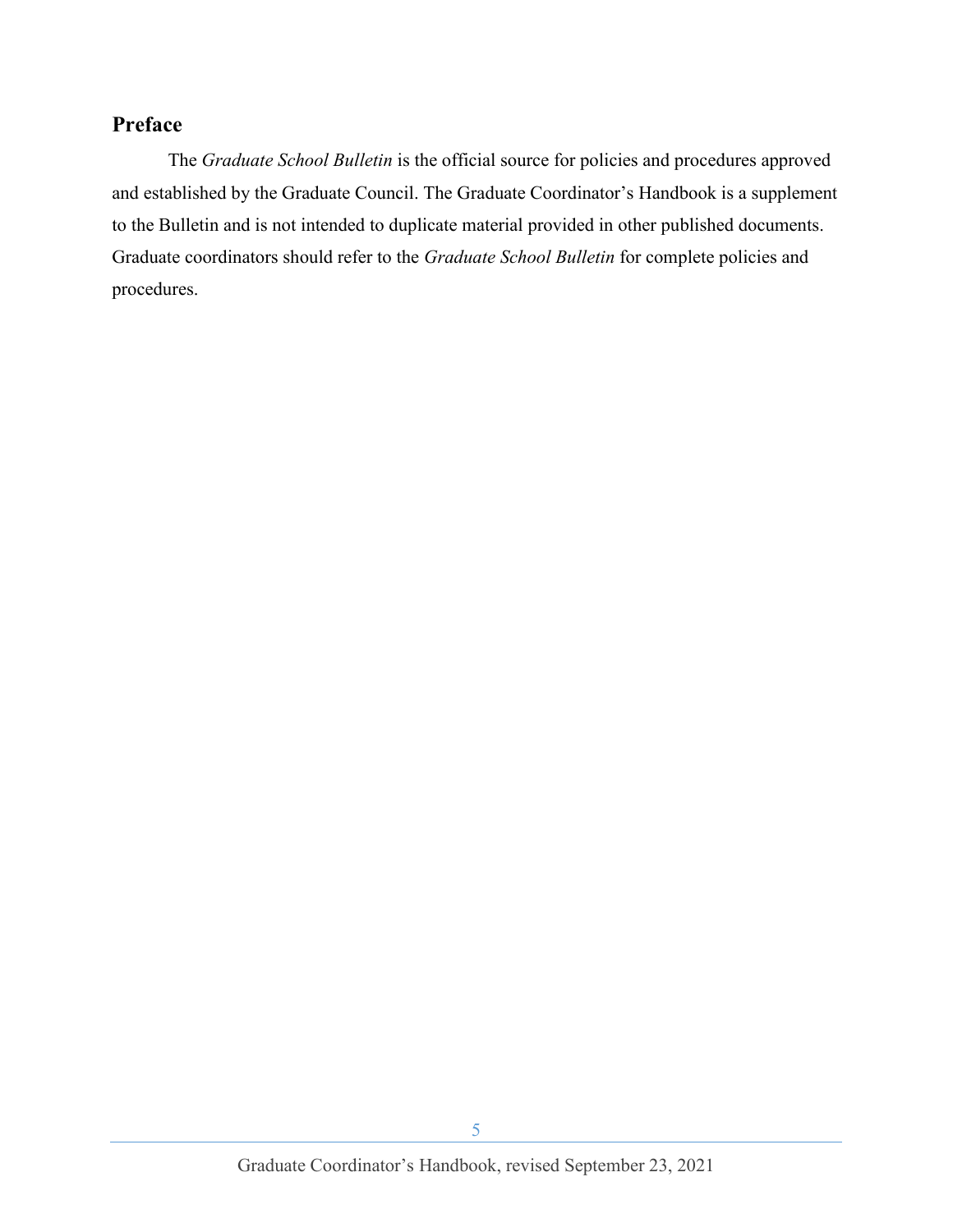# <span id="page-5-0"></span>**I. Appointment and Role of the Graduate Coordinator**

The dean of the Graduate School appoints the departmental graduate coordinator upon recommendation and approval by the department head and the academic dean of that unit. The graduate coordinator is an appointed member of the Graduate Program Faculty who serves as the liaison between the department and the Graduate School with delegated authority of the department head. It is the responsibility of the graduate coordinator to implement all policies and procedures of the Graduate Council pertaining to graduate education at the University of Georgia (UGA). Furthermore, the graduate coordinator works in conjunction with the Graduate Program Faculty in the department to ensure that policies and procedures unique to the department are followed.

These are the primary duties of the graduate coordinator:

- Make recommendations concerning admission to Graduate School.
- Make recommendations for Graduate School assistantships, dissertation completion awards, scholarships, etc. and assist in rating other applications for these competitions.
- Maintain current records on all departmental graduate students.
- Keep graduate students and faculty informed of deadlines, dates, and policies of the Graduate School.
- Recommend appointment of Advisory Committees for Master of Arts, Master of Science, and doctoral students.
- Notify the Graduate School of the date, time, and place of Oral Preliminary Exams and Final Defenses of Doctoral Dissertations.
- Make recommendations on all petitions submitted by a student in the program to the Appeals Committee of the Graduate Council.
- Countersign with the major professor on all requests for Degree Objective Changes, Programs of Study, Recommended Changes in Programs of Study, Requests for Transfer Credit, and Applications for Admissions to Candidacy.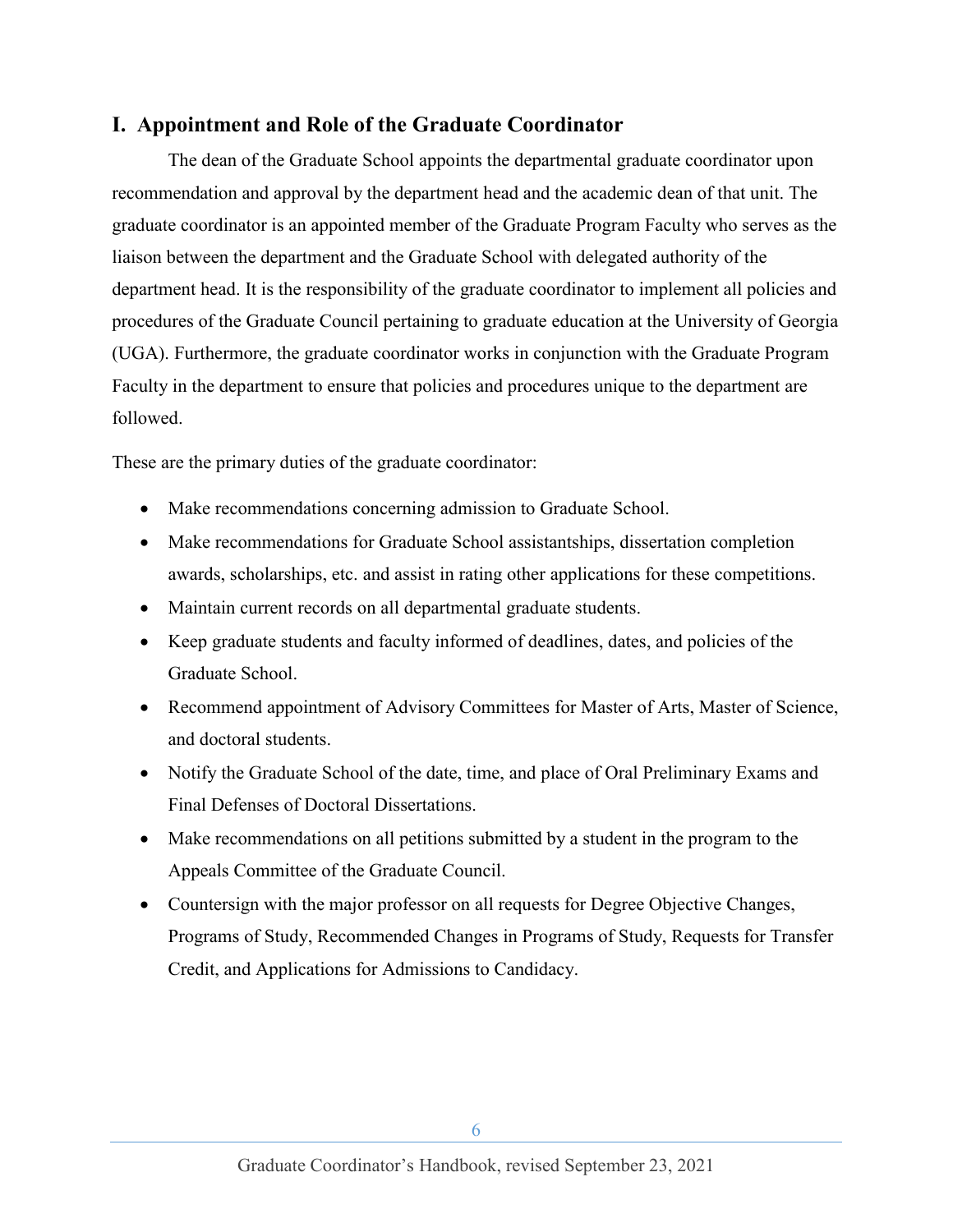## <span id="page-6-0"></span>**II. Graduate Admissions**

The Graduate School Admissions Office is responsible for the admission of all graduate students at UGA. The initial recommendation concerning the admission of an applicant for graduate study is made by the academic unit in which the applicant plans to enroll. The final decision on admission is made by the dean of the Graduate School. Abbreviated admissions information follows.

#### <span id="page-6-1"></span>**Applicants for Admission**

Applicants to graduate programs must hold a bachelor's degree or higher from an institution accredited by the appropriate U.S. regional accrediting association. Graduates of international institutions must hold a degree equivalent to a U.S. bachelor's degree from an institution that is recognized by the appropriate government agency in the country. Each applicant must file an online application with Graduate Admissions.

#### <span id="page-6-2"></span>**Entrance Test Scores**

Entrance test scores are required for admissions to many degree programs offered at the university. Currently the GRE, GMAT, and MAT are the standardized tests used by most departments at UGA. The Graduate School no longer uses entrance test scores in assistantship and scholarship competitions and encourages departments to uses holistic admission practices. Departments that choose to use entrance tests can determine the most appropriate of these standardized tests or sub-tests to use for admission to their programs with the approval of the dean of the Graduate School. To change the established departmental entrance test requirements, a request must be submitted to and approved by the dean of the Graduate School. Departments may not substitute entrance test requirements for individual applicants. Test score reports must be sent directly to Graduate Admissions by the appropriate testing agency. Test scores are valid for five years.

A test of English language proficiency (either the TOEFL or the IELTS examination) is required of all applicants whose primary language is not English. Applicants who have received degrees from accredited institutions in the U.S. or from institutions in countries where English is the primary language (e.g., the United Kingdom, Australia, New Zealand) usually are not required to submit English language proficiency test scores. If such an applicant received the degree more than two years prior to application to the Graduate School and has been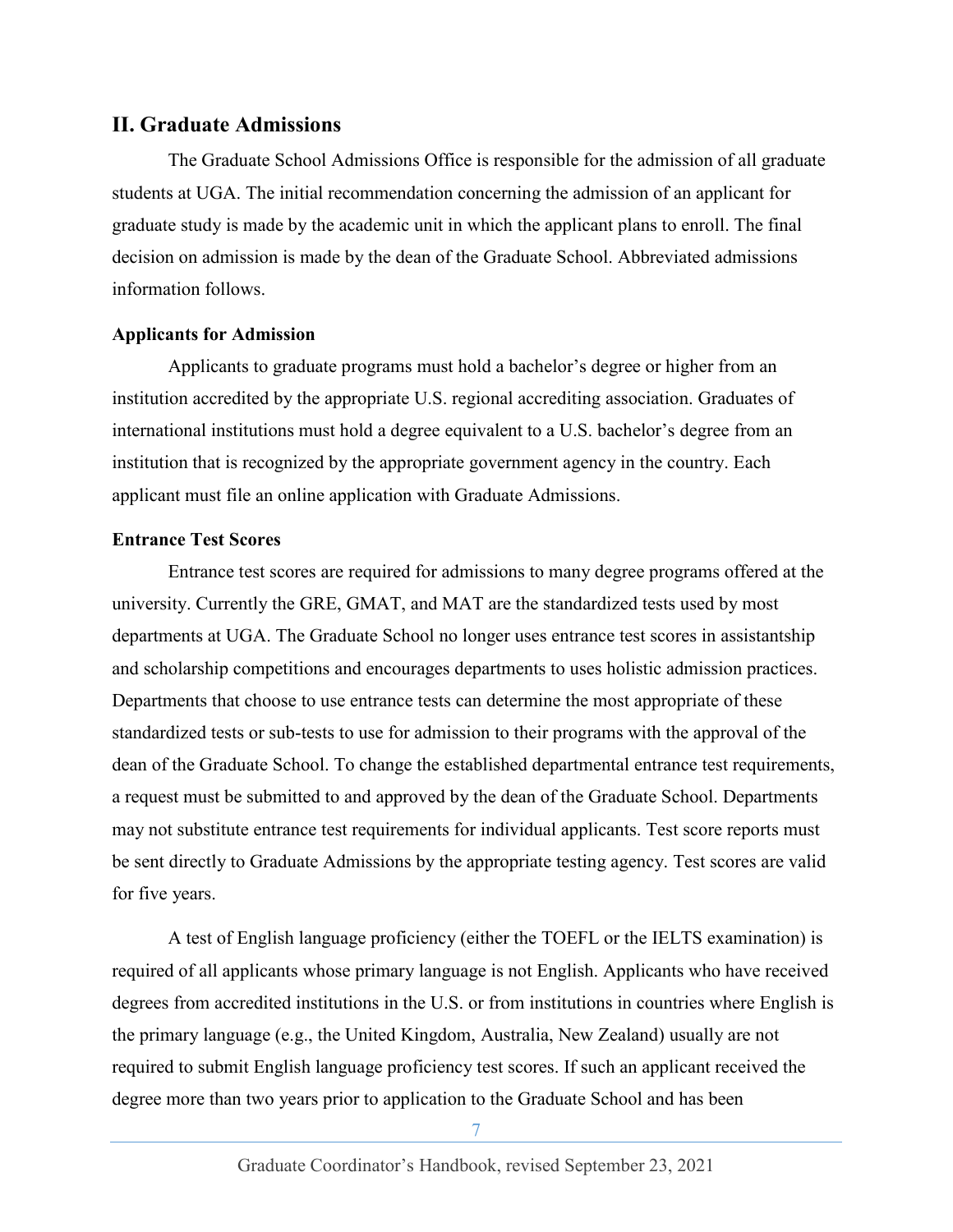residing/working in a country where the primary language is not English, they must submit current scores. Students who are currently enrolled, and have been enrolled at least one year, at a regionally accredited U.S. institution may have the English language proficiency requirement waived if their work shows a strong quality of performance. Some departments may require English language proficiency test scores regardless of previous educational experience. TOEFL and IELTS scores are valid for two years from the date of examination.

Applicants who have been previously admitted to a degree program and earned credit toward that degree at UGA may submit the same test scores in support of an application for a new degree program. In this case, the scores are not subject to the five-year time limit but must meet the standards of the new program. Departments may require new scores.

#### <span id="page-7-0"></span>**Admission from Baccalaureate to Doctoral Program**

All program of study requirements specified for doctoral students who hold the master's degree must also be met by students who bypass the master's degree. In addition, the doctoral program of study for a student who bypasses the master's degree will contain at least 20 credit hours, exclusive of hours for dissertation research (9000) and dissertation writing (9300), in UGA courses open only to graduate students.

## <span id="page-7-1"></span>**Admission to Dual Degree Programs**

Current dual-degree program options are listed in the Graduate Bulletin. There are three types of dual degree programs: professional /graduate; undergraduate/graduate; and graduate/graduate. Applicants for dual degree programs must submit the required application materials and fees for each program.

Enrolled graduate students who intend to add a second degree objective should consult with their major professor/program director before applying to the new program. Students will have both programs listed in Athena, and clearances for registration will be available from either academic department.

## <span id="page-7-2"></span>**Transcripts and Grade Point Averages**

Domestic and international applicants must submit one unofficial transcript/academic record from each institution attended. See ["Country-Specific Academic Credentials and](http://grad.uga.edu/index.php/prospective-students/international-application-information/international-supplement/country-specific/)  [Requirements"](http://grad.uga.edu/index.php/prospective-students/international-application-information/international-supplement/country-specific/) on the Graduate School website for information regarding submission of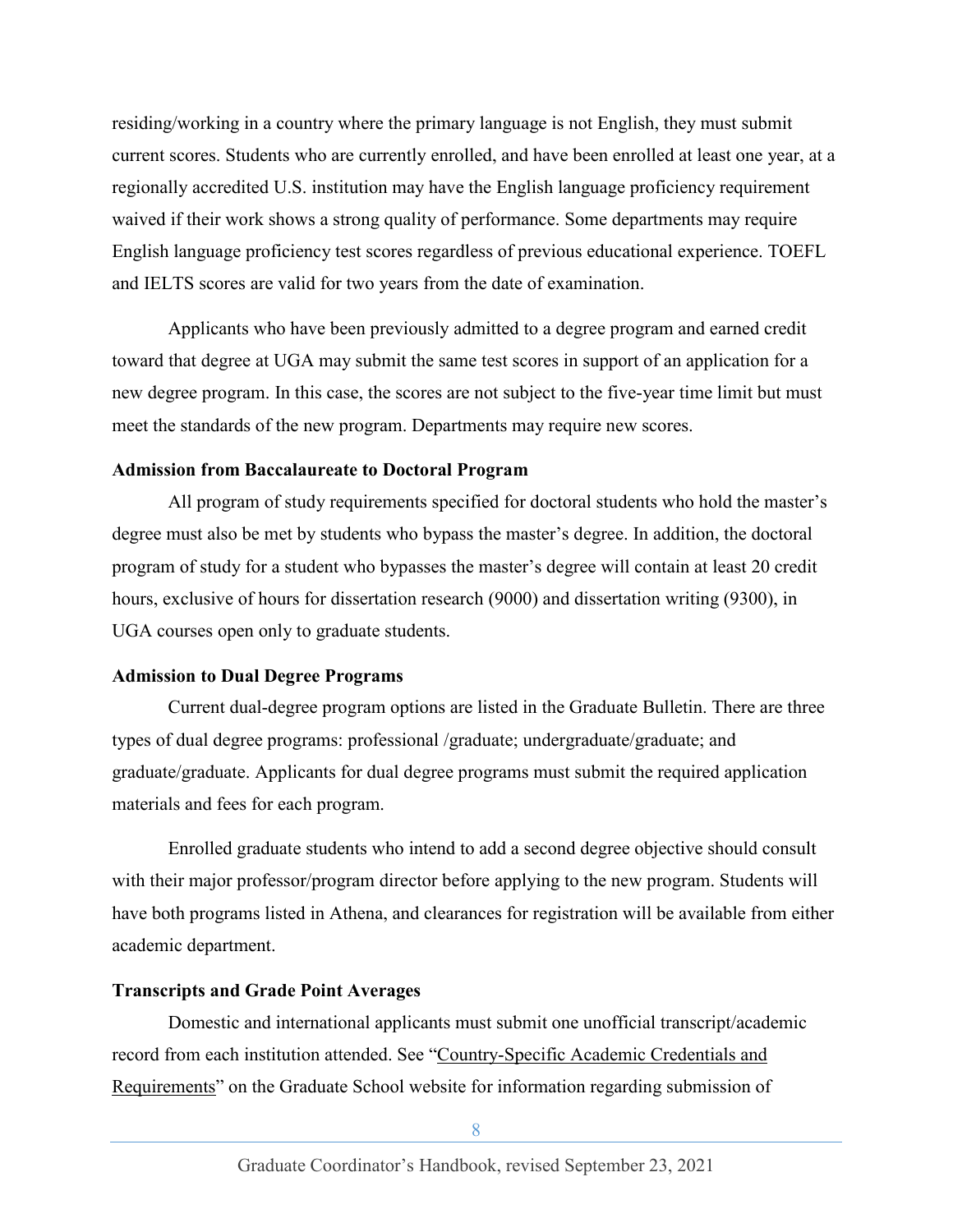academic records for internationals applicants. If admitted to a degree program, students will be required to submit official transcripts. Official documents must bear an original certification from the appropriate school official or office. Photocopies of certified documents are not acceptable.

Transfer credit posted on the records of other institutions, including UGA, is not accepted in lieu of transcripts from the original institutions. This also applies to study abroad credit that is posted on records as transfer credit to other institutions, if the academic program requires this.

The Graduate School will indicate receipt of transcripts in the Slate applicant portal. Grade point averages (GPA) are calculated from the proof of degree transcript.

#### <span id="page-8-0"></span>**Graduate School Admissions Guidelines**

Admissions guidelines suggested by the Graduate School (GPAs and entrance test scores) are not absolute requirements; rather, they are suggested minimum guidelines. Departments may determine on their own admissions criteria. Departments are encouraged to consider applications holistically before making admissions decisions. Final decisions for admission are made by the dean of the Graduate School.

#### <span id="page-8-1"></span>**Departmental Involvement in Admissions Record-Keeping**

Initial applications are received by Graduate Admissions through the online application system, Slate. A paid application is transferred into Banner. Departments can login to Slate to view application materials.

#### <span id="page-8-2"></span>**Departmental Admissions Recommendation**

After an applicant's file is complete, the department can review the application materials in the Reader section of Slate. Any program coordinator can request reader or reviewer level access for faculty within the forms section of Slate (select form: "Request to Add New User"). The graduate coordinator or graduate coordinator assistant must submit a recommendation to admit or refuse admission in the Slate Reader. Decisions are not processed the same day they are submitted.

Admissions recommendations must be submitted in a timely manner. Recommendations should be made on domestic applications when the file is complete in the Graduate School (unless recommended provisionally – see below). Applicants' files must be complete for an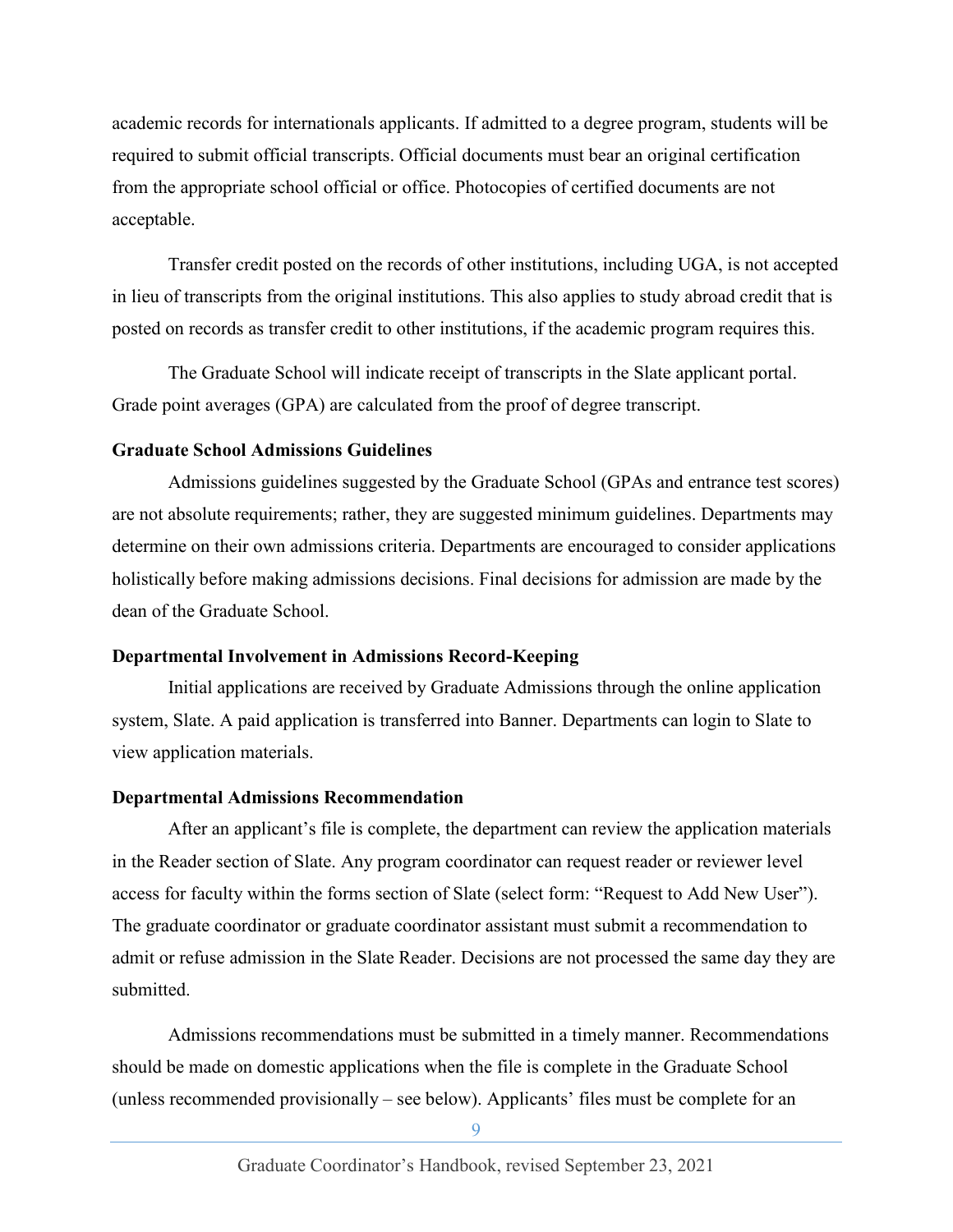acceptance or refusal letter to be mailed. Refusal letters will not be mailed after the drop-add point of the semester of expected matriculation.

#### <span id="page-9-0"></span>**Appeal Procedure**

If an applicant is refused admission by an academic department, any appeal on the part of the applicant should be directed to the departmental graduate coordinator. The handling of the appeal should follow policies adopted by the department.

If an applicant is recommended for admission by a department and is refused admission by the Graduate School, the appeal should be directed to the office of the associate dean of the Graduate School. The appeal should be made in writing within 30 days after receipt of the notice that admission has been denied. See Section V of this handbook for the policy governing appeals to the Graduate School.

#### <span id="page-9-1"></span>**Matriculation Date Changes**

Admission is granted for a specific semester and is validated by registration for that semester. Applicants wishing to defer admission to a subsequent semester may submit their request to Graduate Admissions provided the request is received in writing or by email before the start of the initial semester of acceptance. A deferred application must be reconsidered by the department, and a new departmental recommendation must be forwarded to Graduate Admissions. Applicants are allowed only one free request to change their matriculation date. If any applicant wants to defer for a second time, the applicant will be required to submit a new application and \$25 application fee.

#### <span id="page-9-2"></span>**Provisional Admissions**

An applicant who is missing requisite test scores, transcripts, or other requirements for admission, such as letters of recommendation, may be granted provisional admission for one semester. A student who is admitted provisionally and satisfies the requirement within that semester, will be admitted as a prospective candidate for a graduate degree. Failure to remove the provisional admission within one semester will result in the student being dropped from the graduate program, and the student will not be allowed to register for courses.

When an applicant is admitted provisionally because of missing test scores, the Graduate School will inform the department when the official scores arrive and determine if the test scores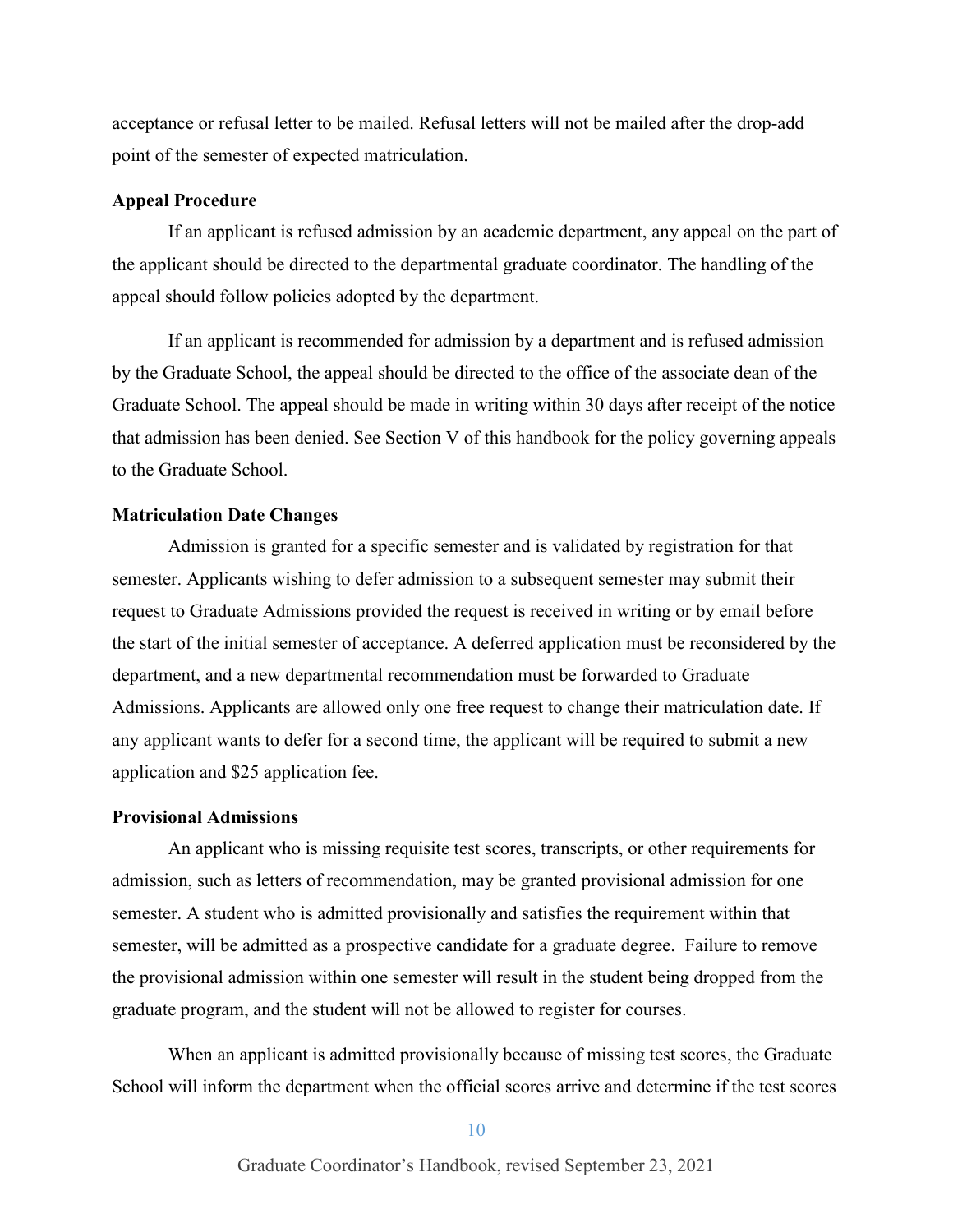meet the departmental requirements. Upon confirmation that the test scores meet the departmental requirements, the Graduate School will process a degree objective change.

## <span id="page-10-0"></span>**General Information**

<span id="page-10-1"></span>**Classification of Graduate Students.** Applicants may be considered for admission in one of the following classifications:

- 1. **Prospective candidate.** An applicant who has met all requirements and is recommended for admission is admitted as a prospective candidate for a graduate degree.
- 2. **Provisional.** An applicant who is missing an official document or test scores may be admitted provisionally to a degree program, if recommended by the department and approved by the dean of the Graduate School.
- 3. **Non-degree.** An applicant who does not intend to pursue a degree, but wishes to take courses for professional advancement, licensure, or certification purposes, and who holds a baccalaureate degree or higher from a regionally accredited institution may be admitted as a non-degree student.
- 4. **Graduate transient.** A student in good standing at another regionally accredited graduate school may enroll for one semester at UGA with the submission of the appropriate application, fees, and other required documentation. Students admitted in this classification who later wish to enroll as prospective candidates for a degree must make a formal application to the Graduate School.

<span id="page-10-2"></span>**Residence Status for the Purpose of Paying In-State Tuition.** Decisions concerning an applicant's classification as a resident or non-resident of the State of Georgia are made based on the regulations established by the University System of Georgia Board of Regents. To be considered a Georgia Resident for tuition purposes, an applicant must first select "yes" on the application when asked "are you applying for in-state tuition?" Additional questions regarding residency will appear after selecting "yes." A decision on Georgia residence status will be made after the application is reviewed. Questions concerning residence status prior to matriculation should be directed to Graduate Admissions. After matriculation, questions must be directed to the Office of the Registrar.

<span id="page-10-3"></span>**Name or Address Change.** If a person is in the admissions process, a request for a change in name or address must be directed to the Graduate Admissions Office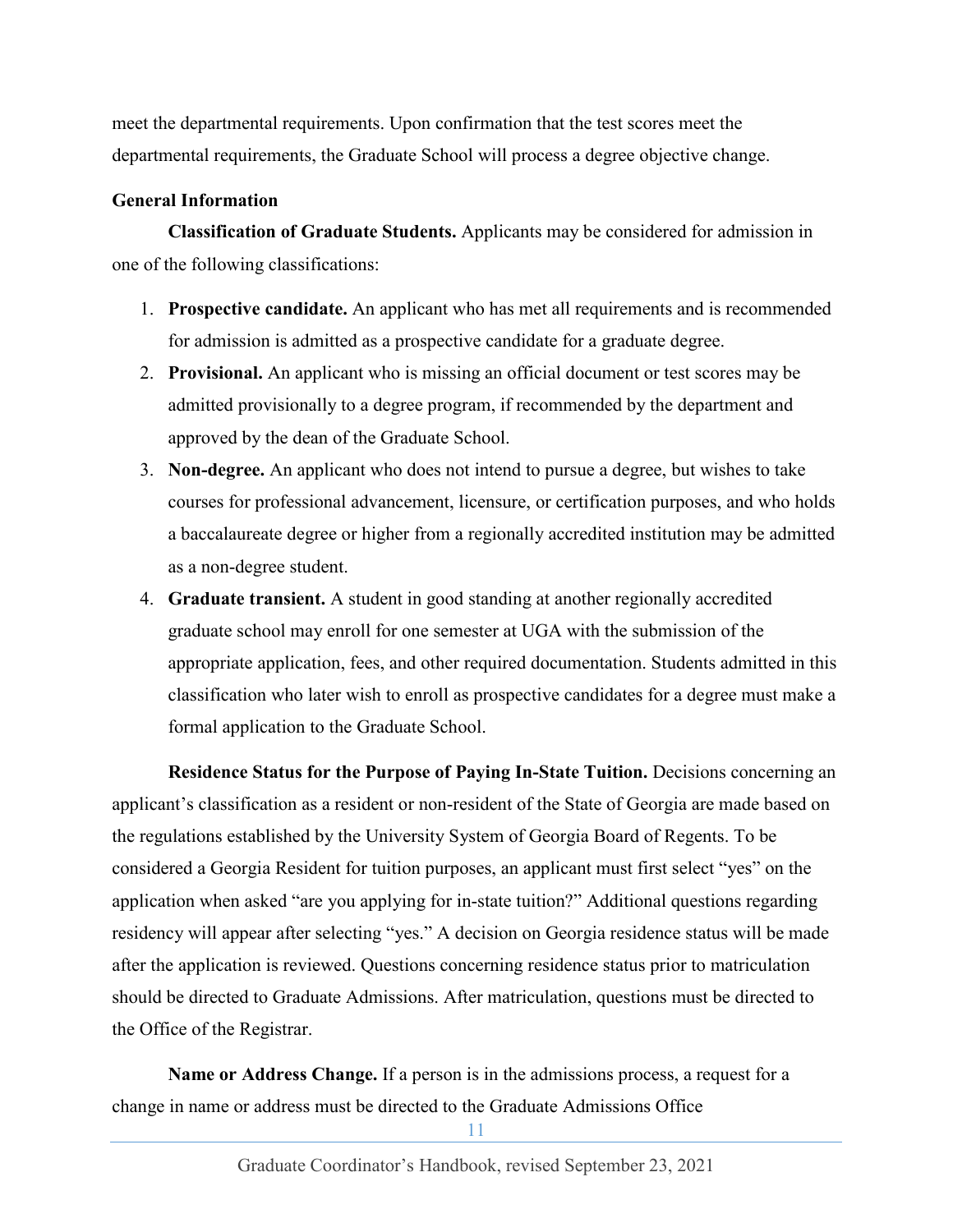$(\text{gradadm@uga.edu)}$ . Once a student has enrolled, requests for name or address changes should be directed to the Office of the Registrar.

<span id="page-11-0"></span>**Admission Classification, Major, or Department Changes.** A current applicant may notify Graduate Admissions of their wish to change the proposed degree objective, major, and/or department. These requests should be made by email to gradadm@uga.edu. Changes must be requested before the application deadline passes for the intended semester of enrollment.

Applicants requesting changes after the application deadline will be asked to defer their application to a later term. Academic departments may, however, retroactively admit applicants after an application deadline. The applicant is responsible for contacting the new department regarding any supplemental departmental requirements.

<span id="page-11-1"></span>**Application Materials Provided by the Graduate School.** Both domestic and international applicants use the same application materials. Admissions policies, forms, and directions are available in the [admissions section](http://grad.uga.edu/index.php/prospective-students/domestic-application-information/requirements/) of the Graduate School website. All applications are submitted online.

<span id="page-11-2"></span>**Assistantship Letters for International Students***.* Programs must send a copy of the departmental assistantship award letter to the Office of Global Engagement. This letter must include a specific statement that the award is an assistantship, the dollar amount of the assistantship, the start and end dates of the assistantship, and the percent appointment/work expectation of the recipient (e.g., one-third time, etc.). The letter should also state whether tuition will be waived or reduced. Visa documents will not be prepared for an applicant who has been awarded an assistantship until the award letter is received.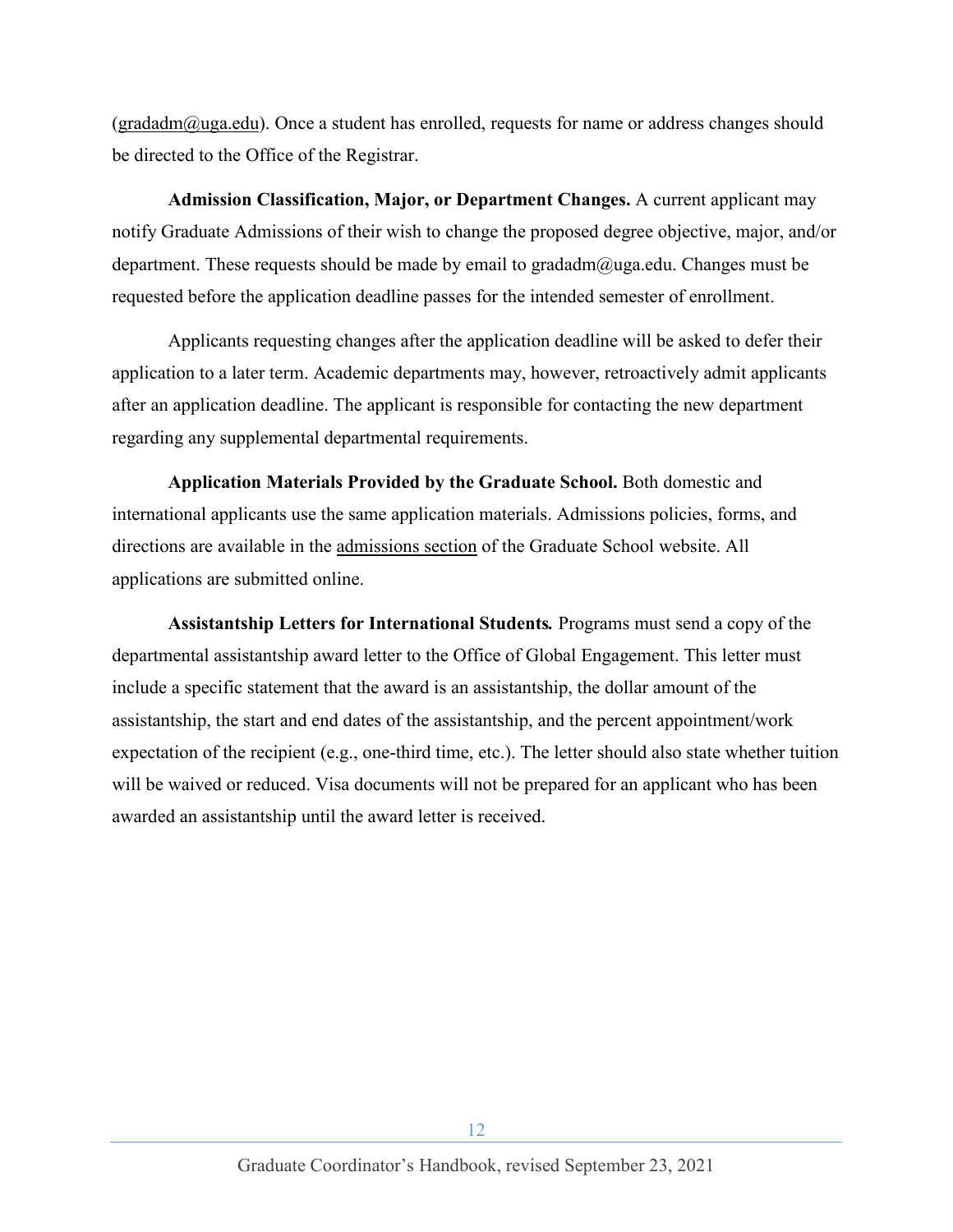## <span id="page-12-0"></span>**III. Enrolled Student Services**

Enrolled Student Services maintains graduate student files for registrations, degree objective changes, grades, transcripts, test scores, registration flags, and all forms pertaining to completion of degree requirements.

## <span id="page-12-1"></span>**Graduate Enrollment Policy**

Graduate students must register for a minimum of three graduate or professional credit hours during any semester in which they use UGA facilities and/or staff time. A student who holds an assistantship must register for a minimum of 12 hours of graduate credit during the fall and spring semesters and nine hours of graduate credit during the summer semester. Other programs, offices, and agencies, such as the Veterans Administration, Immigration and Naturalization Service, and the Office of Student Financial Aid may have other minimum requirements for enrollment.

<span id="page-12-2"></span>**Minimum Enrollment.** All enrolled students pursuing graduate degrees at UGA must maintain continuous enrollment from matriculation until completion of degree requirements. Continuous enrollment is defined as registering for a minimum of three graduate or professional credit hours in at least two semesters per academic year (Fall, Spring, Summer) until the degree is attained or the student leaves the program or transitions to non-degree seeking status. The Continuous Enrollment Policy only outlines minimum enrollment requirements for maintaining status as a degree-seeking graduate student; it does not supersede minimum enrollment requirements for other programs, offices, or agencies.

<span id="page-12-3"></span>**Out-of-State tuition waivers.** Doctoral students who are not classified as Georgia residents for tuition purposes will automatically be granted an out-of-state tuition waiver by the Graduate School when they reach candidacy, if they do not have an assistantship-based tuition waiver. The out-of-state tuition waiver will be effective the semester following the semester in which the student is admitted to candidacy. The student must be admitted to candidacy prior to the last day of classes. Doctoral students on assistantship at the time of candidacy must submit the request form if the waiver is needed after the student is no longer on assistantship.

Master's students who are required to submit a thesis to the Graduate School are eligible for the out-of-state tuition waiver after all courses on the program of study have received a grade,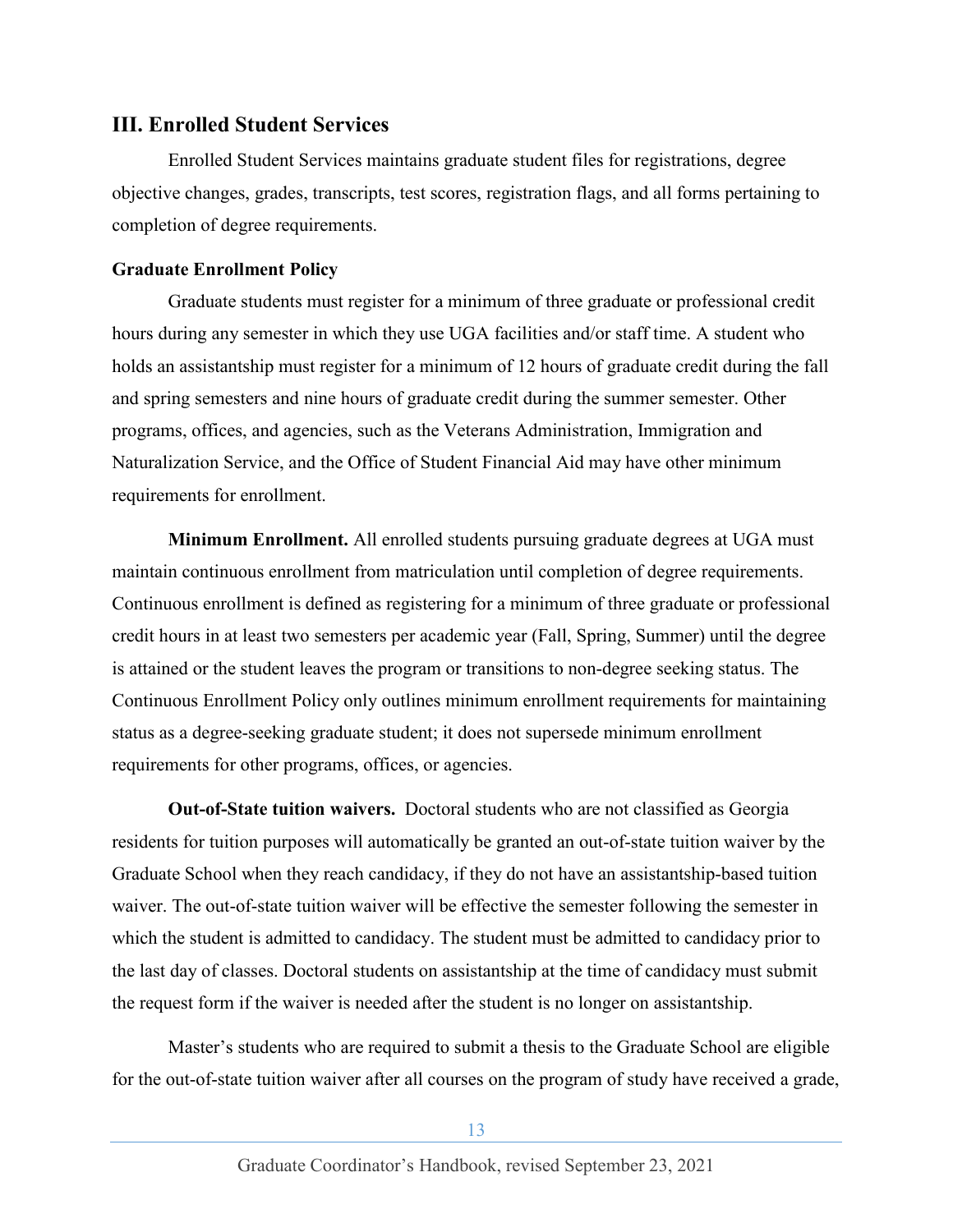with the exception of 7000 (thesis research) and 7300 (thesis writing). A program of study form must be on file in the Graduate School. All students in this category must submit the Application for Waiver of Out-of-State Tuition to the Graduate School by the last day of classes for the semester prior to the eligible semester. The [form](https://gradstatus.uga.edu/Forms/G132) is available on GradStatus.

**Leave of Absence.** A leave of absence allows students experiencing unusual circumstances to be temporarily exempt from the Continuous Enrollment Policy. A leave of absence requires approval by the department's graduate coordinator and the dean of the Graduate School. A leave of absence will be granted only for good cause such as serious medical and health-related issues, major financial and employment issues, pregnancy, childbirth, child care, elder care, other significant family issues, and other personal circumstances that interfere with the ability to undertake graduate study.

An approved leave of absence stands in lieu of registering for the minimum of three credit hours for each semester for which the leave of absence is granted. During a leave of absence, students may not use UGA facilities, resources, or services designed or intended only for enrolled students; receive a graduate assistantship, fellowship, or financial aid from the University; or take any UGA courses related to their program of study. An approved leave of absence for any reason other than pregnancy, childbirth, adoption, or military duty does not "stop the clock;" time on leave counts towards UGA, Graduate School, and academic program time limits pertaining to the degree being sought. An approved leave of absence for pregnancy, childbirth, adoption of a child under the age of 6, or military duty will not count toward time limits related to expiration of courses or candidacy governing a student's graduate degree. Both the duration of leave and extension(s) of time are subject to the overall time limits of the prevailing Leave of Absence policy. It is not necessary to request a leave of absence for one semester if it is the only semester a student will miss during an academic year.

Application. Applications for leave of absence should be submitted through GradStatus.

Student Responsibility. It is the student's responsibility to apply for a leave of absence in a timely fashion. An approved leave of absence from one program does not exempt students from the enrollment requirements of other programs, offices, or agencies such as the Veterans Administration, Immigration and Naturalization Service, and federal financial aid programs.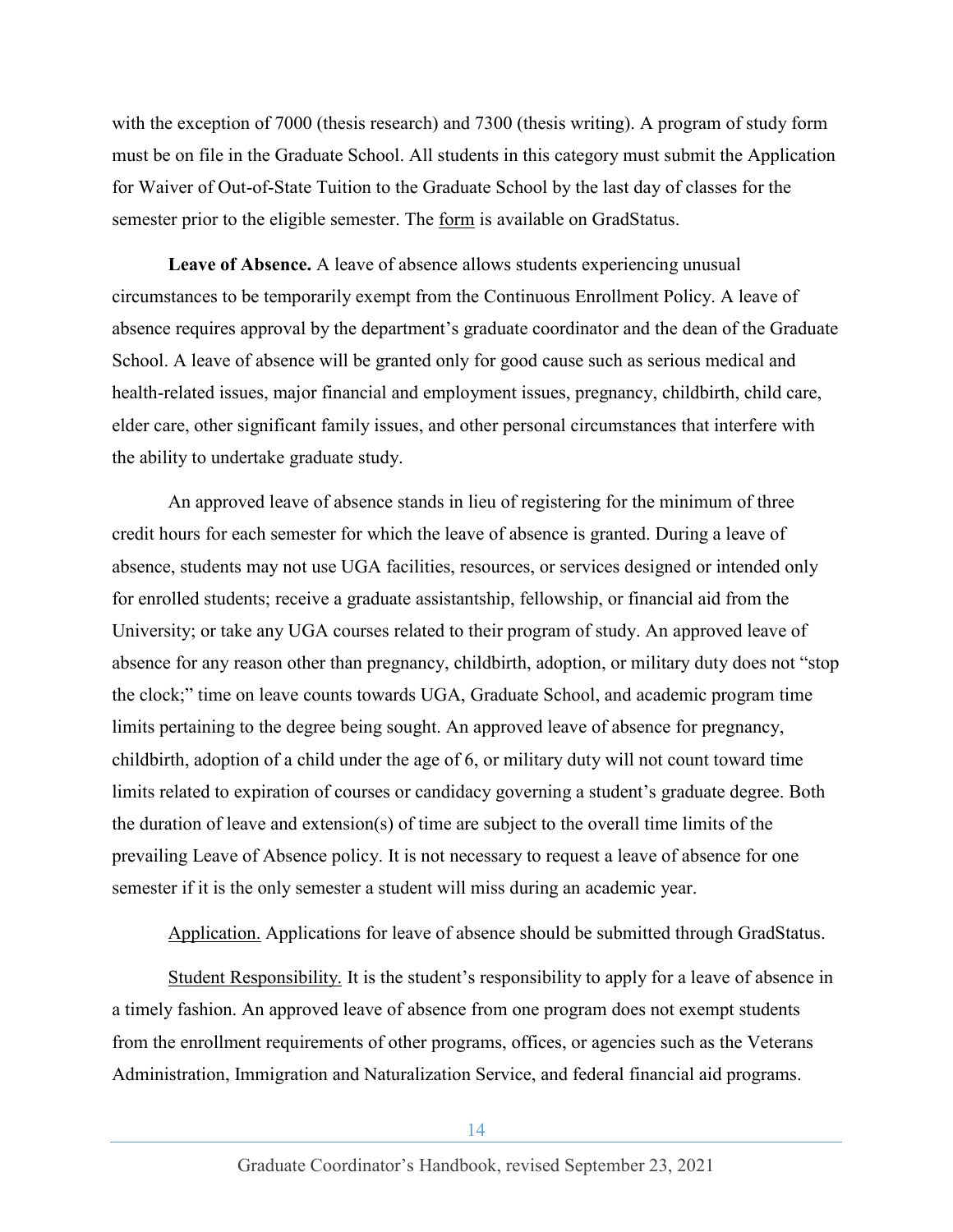Please note that eligibility for certain types of financial support, including graduate assistantships, require enrollment for more credit hours than the Continuous Enrollment Policy.

Deadlines. A student may apply for a leave of absence before or during any semester in which they are not registered for courses. The Application for a leave of absence must be received by Enrolled Student Services on or before the last day of classes for the semester in which is it requested. A leave of absence will not be granted retroactively after the end of a semester.

Limits. A student may request a leave of absence for one, two, or three semesters. Multiple semesters must be consecutive (including summer semester). There is a 12-month limit for any one request for leave of absence. A student may submit multiple requests for a leave of absence subject to these overall conditions:

- (1) 3-semester limit for master's students;
- (2) 3-semester limit for doctoral students prior to advancement to candidacy; and
- (3) 3-semester limit for doctoral candidates.

<span id="page-14-0"></span>**Monitoring and Compliance.** After the last day of classes each semester, any degree seeking student who has not maintained continuous enrollment by registering for the required credit hours or obtaining an approved leave of absence will lose their status as an enrolled graduate student.

Students who wish to resume graduate study must reapply to the Graduate School for admission and pay the required application fee. Readmission is not guaranteed and requires approval of the student's former program. Students will also be required to pay a re-instatement fee equivalent to registering for three credit hours at the current in-state tuition rate for each semester they were not enrolled, including summer, up to a maximum of nine hours.

Students may appeal actions resulting from violating the Continuous Enrollment Policy or denial of a requested leave of absence by submitting a request in writing to the dean of the Graduate School. The appeal should include documentation of unusual and extenuating circumstances that could justify an individual exception to the policy. A negative decision by the dean of the Graduate School may be appealed to the Appeals Committee of the Graduate Council.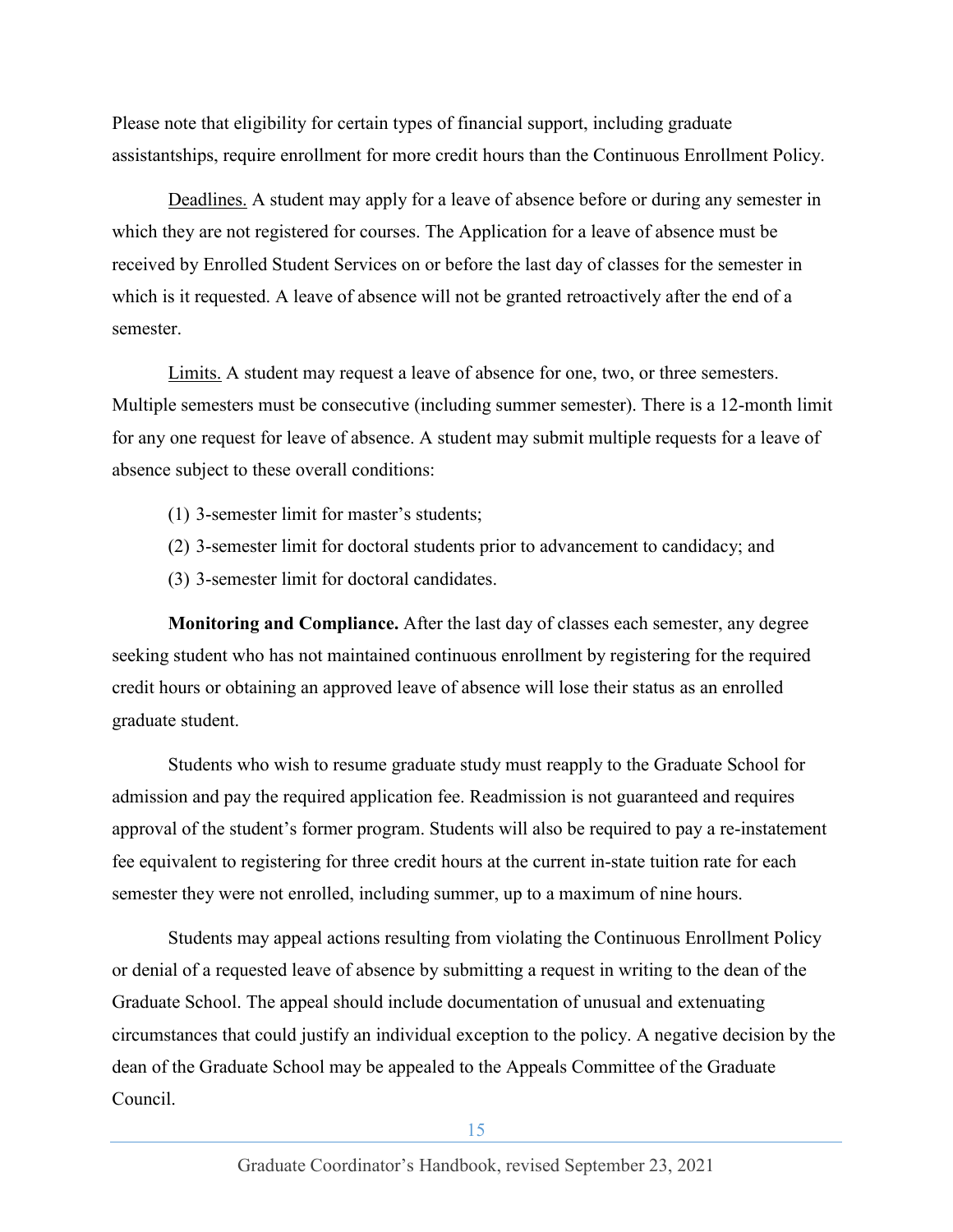<span id="page-15-0"></span>**Program Exemption.** A graduate program may apply for an exemption from the Continuous Enrollment Policy if the program operates on an intermittent basis and does not provide graduate courses or opportunities for research and scholarship on a term-by-term basis. For example, a program that offers graduate courses and other educational opportunities only one semester per year may be eligible for an exemption. Cooperative programs between UGA and partners such as federal and state agencies, corporations, non-profit organizations, and international exchange programs may qualify for the exemption if the program requires extended work or service off-campus by the graduate student for multiple semesters.

If granted, the exemption will apply automatically to all students enrolled in the program. Students will not need to apply for an exemption. Program exemptions will be reviewed periodically and may be rescinded if the program begins to offer graduate education opportunities on a more continuous basis.

UGA employees pursuing graduate degrees under the Tuition Assistance Program and students with non-degree seeking or transient status are exempt from the Continuous Enrollment Policy.

## <span id="page-15-1"></span>**Student Registration**

Graduate student registration is conducted via Athena on the days specified by the Office of the Registrar. Before attempting to register, a student must be advised by his/her academic advisor and cleared by the department in the registration system.

The online access to registration consists of three phases see [dates](https://reg.uga.edu/general-information/calendars/registration-dates/) on the website of the Office of the Registrar.

- 1. Early registration Dates vary depending on the semester.
- 2. Registration Begins after the first tuition and fees payment deadline.
- 3. Drop/Add Begins the first day of classes and ends at midnight on the fifth day of classes.

<span id="page-15-2"></span>**Cross Registration.** Students may take courses at other institutions that are members of the Atlanta Regional Council for Higher Education. This program gives students the opportunity to broaden their academic experience. Students must be enrolled in at least one course at UGA to participate in this program. Additional information can be found [here.](https://reg.uga.edu/enrollment-and-registration/registration/arche/)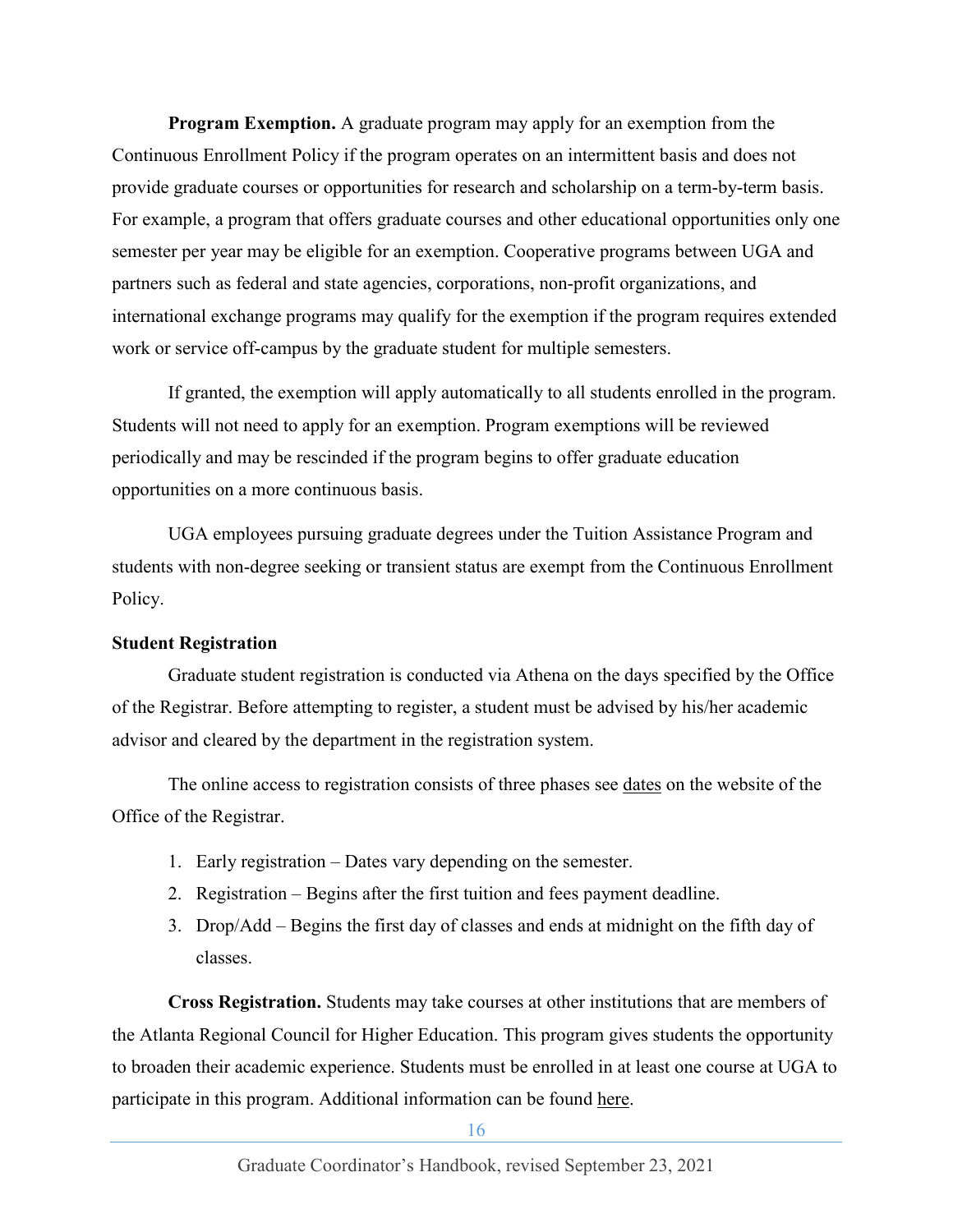<span id="page-16-0"></span>**Payment of Tuition and Fees.** The deadline for fee payment during the registration phase of each semester may be found on the Bursar and Treasury Services [website.](http://busfin.uga.edu/bursar/) Failure to make a payment by the due date may result in a late fee. Please contact the Bursar's Office for more information.

<span id="page-16-1"></span>**Procedures for Late Add after Drop/Add.** If a student is registering for the first time or adding additional courses to his/her current schedule after the drop/add period, they must receive permission from the instructor, department head/director responsible for the course, and the dean of the Graduate School. Such permission will be granted only under extenuating circumstances. For additional information, please see [here.](https://reg.uga.edu/student-forms/late-add-form/)

<span id="page-16-2"></span>**Course Withdrawals.** A graduate student may withdraw from a course in Athena. The withdrawal deadline is two weeks after the midpoint of the semester. NOTE: A student holding an assistantship must maintain the required minimum course load throughout the semester or they will lose their tuition waiver. No refund will be issued for withdrawal from a course after the drop/add period.

<span id="page-16-3"></span>**Course Loads.** Students are required to enroll for a minimum of three credit hours during any semester that they are using University facilities or resources, including faculty or staff time. The maximum semester course load for any student is 18 credit hours per semester. For students whose degree program officially requires more than 18 credit hours per semester, the students will be limited to the program maximum. Course loads for which graduate students may enroll is governed by the following:

|                                           | Minimum Semester | Maximum Semester |  |
|-------------------------------------------|------------------|------------------|--|
|                                           | Hours            | <b>Hours</b>     |  |
| Students who do not have an assistantship |                  |                  |  |
| Graduate Assistants: (0.33 to 0.5 time)   |                  |                  |  |

The maximum course load for an eight-week summer thru session is 18 credit hours. The minimum course load for any summer session is three credit hours. The maximum course load during pre-summer session (Maymester) is six credit hours. For students on an assistantship, the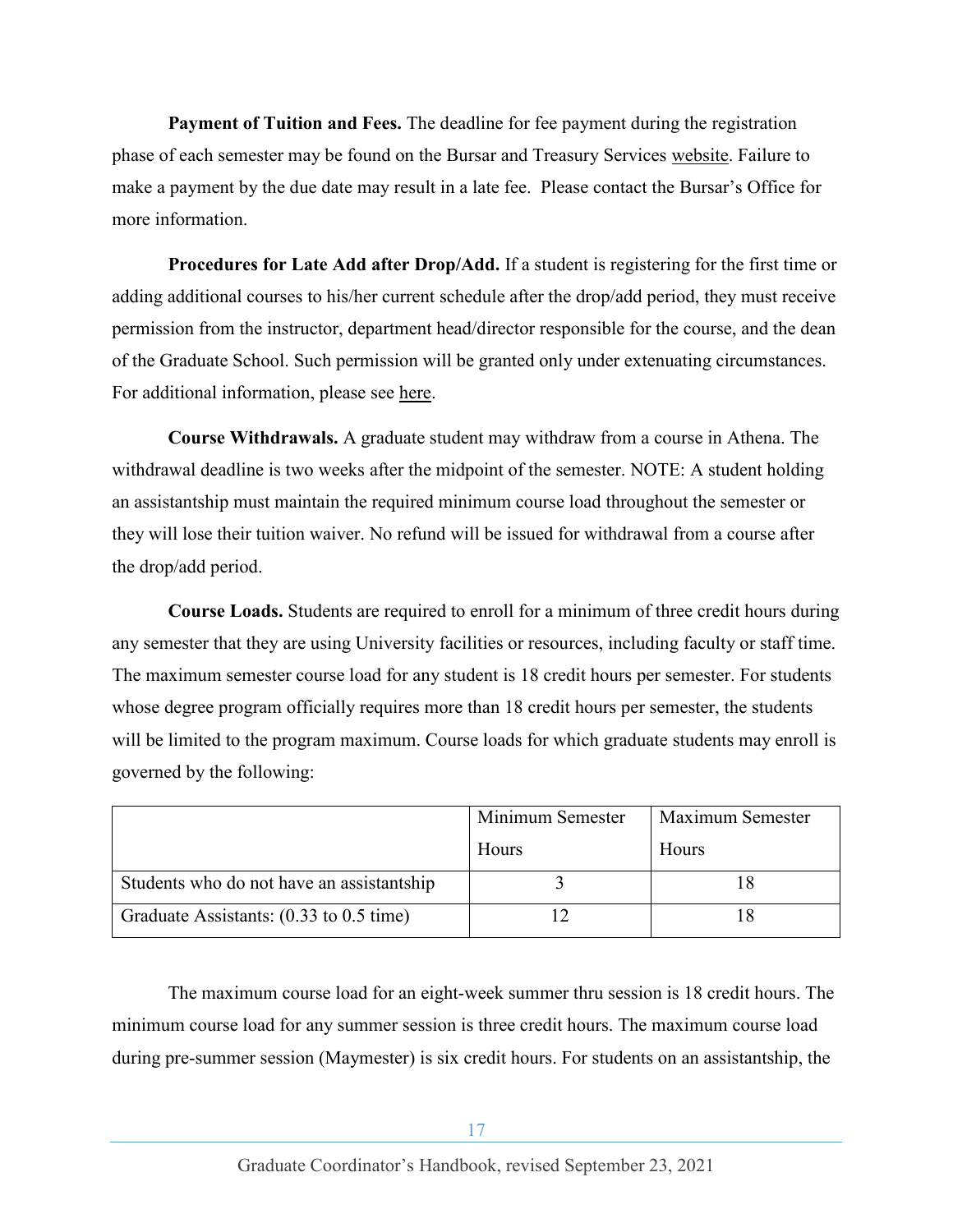minimum course load across all summer sessions is nine hours. Students will not be permitted to exceed the maximum credit hours during summer semester.

<span id="page-17-0"></span>**Course Registration Overloads.** Generally, a request to exceed the maximum course load will not be approved unless the student:

- 1) is a prospective candidate for a degree;
- 2) has a cumulative graduate GPA of 3.5 or better;
- 3) has no incomplete grades for any graduate courses; and
- 4) is not a first semester student.

The request for an overload must sent to Enrolled Student Services (gradinfo@uga.edu) from the graduate coordinator.

<span id="page-17-1"></span>**Registration Flags.** Enrolled Student Services is responsible for the placement and removal of most registration holds on graduate student records. Reasons for placement of a hold include lack of proof of degree transcript, incomplete transcripts from other institutions, extensions of time, probation or dismissal, transient status, and out-of-compliance with the Continuous Enrollment Policy. The holds will be removed when the condition for placement of the hold has been satisfied.

## <span id="page-17-2"></span>**Records Maintenance**

<span id="page-17-3"></span>**Change in Degree Objective.** A request to change a degree objective and/or major may be submitted to the Graduate School via GradStatus if a student has been admitted to the graduate program, is eligible to register, and is either changing degree status within the same department and/or changing from one major to another within the same department. When the department recommends a degree objective change, the Graduate School checks the student's record for acceptable test scores, GPAs, previous degrees, and conditions of admission. If the request is acceptable, the change is approved and processed in Banner.

A student admitted as a non-degree seeking student is not eligible to request a change of degree objective. A student in this classification must submit a new application for admission to be considered for a degree program. Non-degree students who are later admitted by the Graduate School may apply a maximum of nine hours of course work taken while in a non-degree status toward a graduate degree. The inclusion of such coursework on a program of study is subject to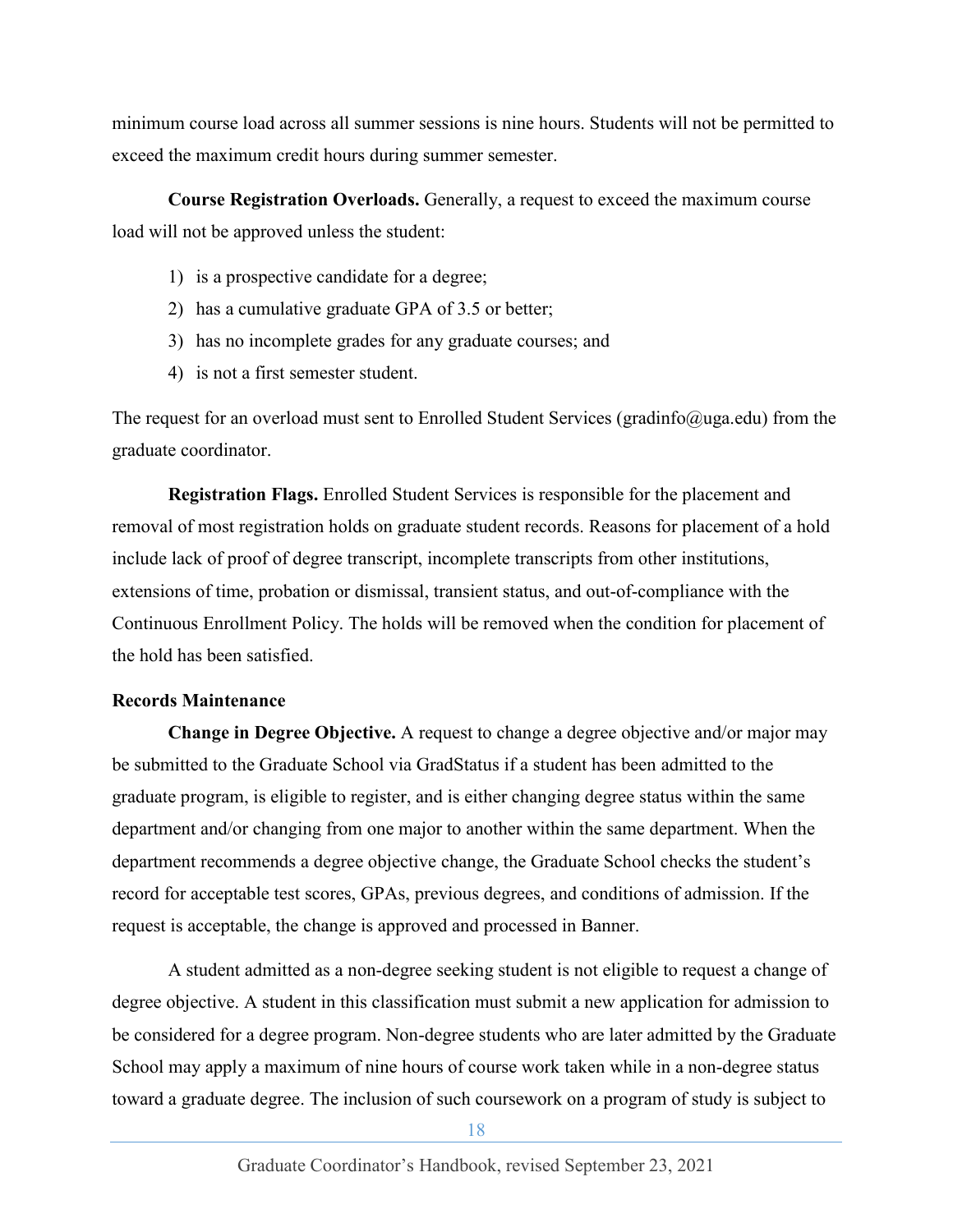approval of the major professor, the departmental graduate coordinator, and the dean of the Graduate School.

<span id="page-18-0"></span>**Identification Number, Name, and Address Change.** After a student enrolls in graduate school, all name, address, and student identification number changes are processed by the [Office of the Registrar.](https://reg.uga.edu/)

<span id="page-18-1"></span>**Letter of Good Standing.** A letter of good standing may be requested by a graduate student who wishes to enroll at another institution as a transient student. The request may be made by email or letter to Enrolled Student Services. If the student is eligible to register, a letter of confirmation is sent to the institution in which the student intends to enroll. A copy of the letter is sent to the student and the student's major professor. To be in good standing, the student must have a 3.0 graduate course GPA or better. The student should seek approval of the major professor or graduate coordinator prior to enrollment at another institution if the courses taken are to be transferred onto a program of study at UGA.

**Academic Probation and Dismissal.** Students will be placed on academic probation if they do not maintain a 3.0 GPA. Students with a cumulative graduate course GPA below 3.0 will receive a warning letter from the Graduate School explaining the probation procedure. If a student's graduate course GPA is below 3.0 for two consecutive terms, the student will be placed on academic probation by the Graduate School. The student must maintain a 3.0 graduate course GPA each semester while on probation. Probation status ends when the student's cumulative graduate course GPA reaches at least a 3.0. If the semester graduate course GPA drops below a 3.0 while the student is on probation, the student will be dismissed from the Graduate School.

When a student repeats a graduate course, the last grade will be utilized to calculate the cumulative graduate course GPA that is used for probation, dismissal, admission to candidacy, and graduation. Courses that are created as "repeatable" for additional credit constitute an exception to this rule. Grades earned in these courses do not replace the previous grade.

Grades of S, U, I, and V will not be used in calculating the cumulative graduate course GPA. However, when a grade of I converts to F, this may result in an action of probation or dismissal for the semester when the conversion takes place, even if the student is not registered for that semester.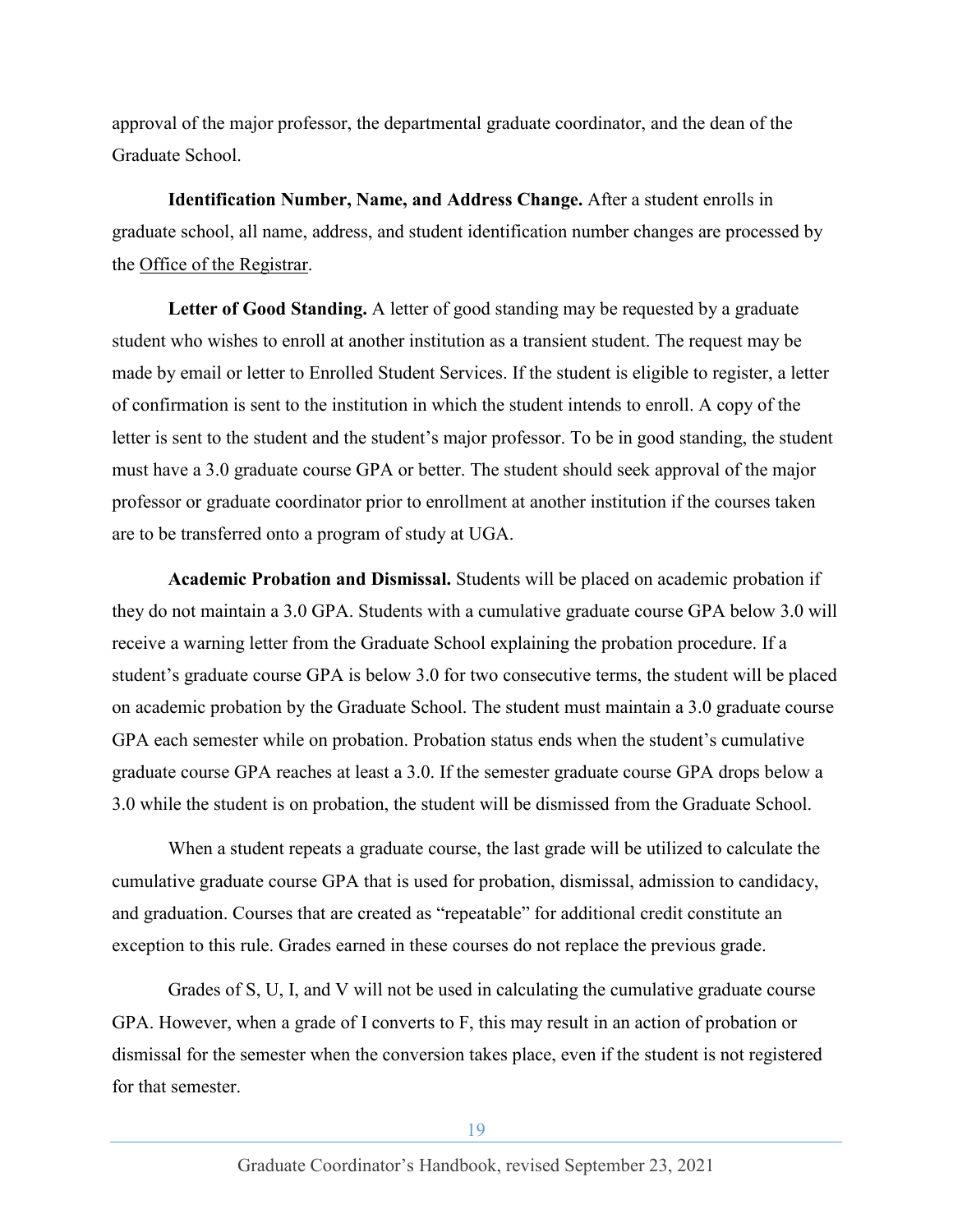Students who are dismissed by the Graduate School for academic reasons may appeal the dismissal to the dean of the Graduate School. The appeal must be submitted to the dean within 30 calendar days following receipt of the notice of dismissal. Students subject to Graduate School dismissal may, with the support of their department/program, take advantage of an expedited review of their dismissal. Within two business days of the release of grades, the Graduate School will contact the program of each student subject to dismissal, giving the program two days to request an expedited review. (Any later review requests would go through the normal appeals process.) Information concerning the appeal process may be found in the *Graduate School Bulletin*.

| A              | 4.0              |
|----------------|------------------|
| $A-$           | 3.7              |
| $B+$           | 3.3              |
| B              | 3.0              |
| $B -$          | 2.7              |
| $C+$           | 2.3              |
| $\overline{C}$ | 2.0              |
| $C-$           | $1.\overline{7}$ |
| D              | 1.0              |
| F              | 0.0              |
| WF             | 0.0              |
| S/U            | Not computed     |

*Grade Scale Converted to Numerical Value.*

<span id="page-19-0"></span>**Test scores and Transcripts from Other Institutions.** All test scores and transcripts received from graduate students after they enroll at UGA are filed with Enrolled Student Services at the Graduate School. Copies of these materials are sent to the academic programs in which the students are currently enrolled.

<span id="page-19-1"></span>**Transcripts from UGA.** Transcripts from UGA may be obtained from the Office of the [Registrar.](https://reg.uga.edu/) Current students may order a UGA transcript through Athena.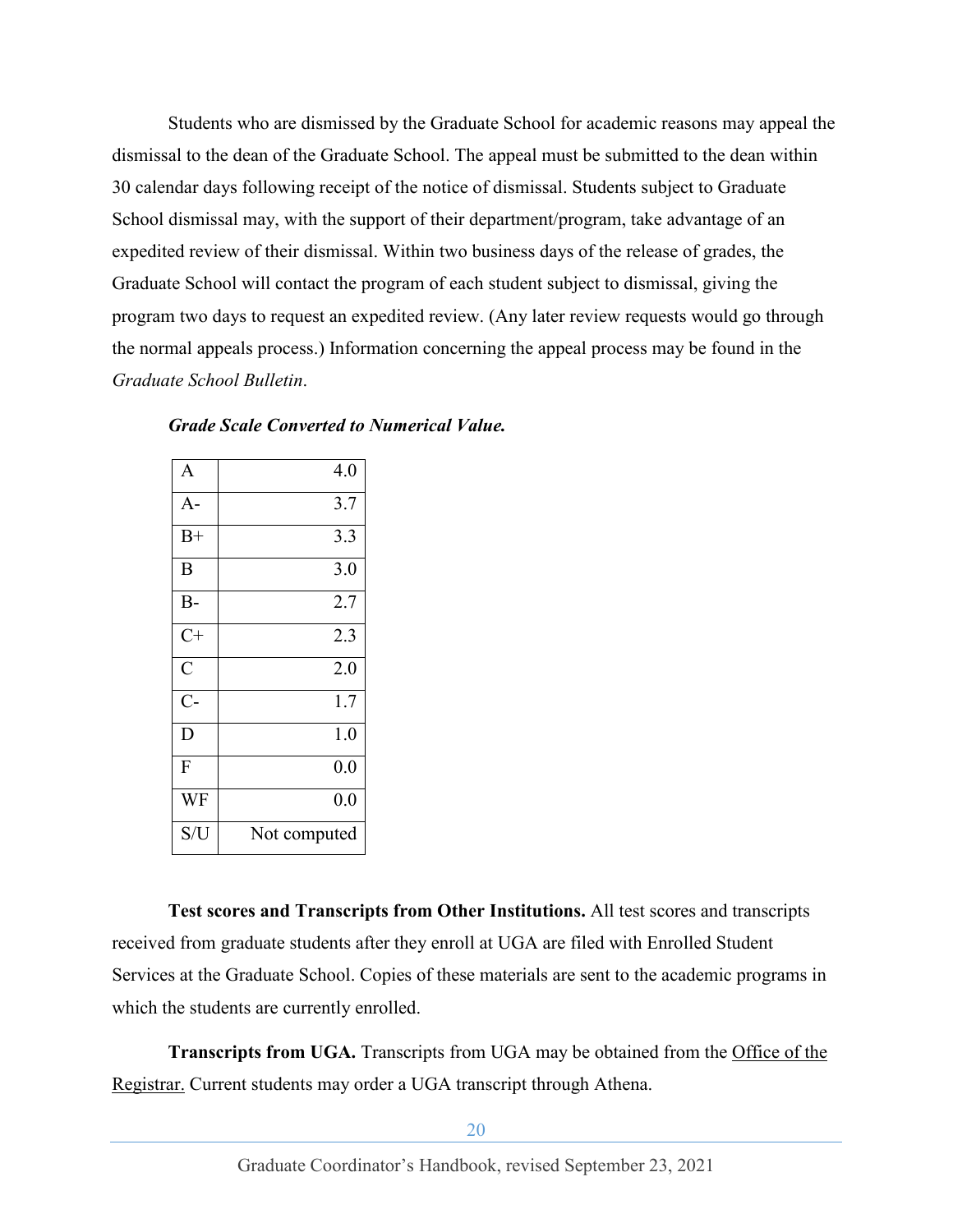# <span id="page-20-0"></span>**IV. Requirements for Graduate Degrees**

## <span id="page-20-1"></span>**Advisory Committees**

**Master of Arts/Master of Science Committees.** The advisory committee for the Master of Arts and Master of Science must consist of a minimum of three members. The chair and at least one other member must be members of the Graduate Program Faculty at UGA. The third member may be a member of the Graduate Program Faculty or a person with a terminal degree holding one of the following ranks at UGA: assistant professor, associate professor, professor, academic professional, senior academic professional, public service assistant, public service associate, senior public service associate, assistant research scientist, associate research scientist, or senior research scientist. A UGA employee who holds one of these ranks and who holds a terminal degree in his/her field may be appointed as a third member upon approval by the departmental Graduate Program Faculty and the dean of the Graduate School. The third member can also be a non-UGA faculty member with a terminal degree in his/her field of study (see Nonaffiliated Persons on Advisory Committees). No more than one non-UGA committee member may be appointed as a voting member. If there are more than three members on the committee, a majority must be members of the Graduate Program Faculty.

**Professional Masters, Specialist Degree Committees**. Committee requirements for professional master's and educational specialist degrees should follow the individual department's guidelines.

**Doctoral Committees**. The doctoral committee must consist of a minimum of three members of the Graduate Program Faculty, including the student's major professor, who will serve as the chair of the committee. Additional voting members, with proper rank, may be appointed to the committee, including no more than one non-UGA faculty, who must hold the terminal degree in his/her field of study. If there are more than three members, more than 50% must be members of the Graduate Program Faculty.

Persons employed by UGA who hold one of the following ranks may serve on doctoral committees: assistant professor, associate professor, professor, academic professional, senior academic professional, public service assistant, public service associate, senior public service associate, assistant research scientist, associate research scientist, and senior research scientist.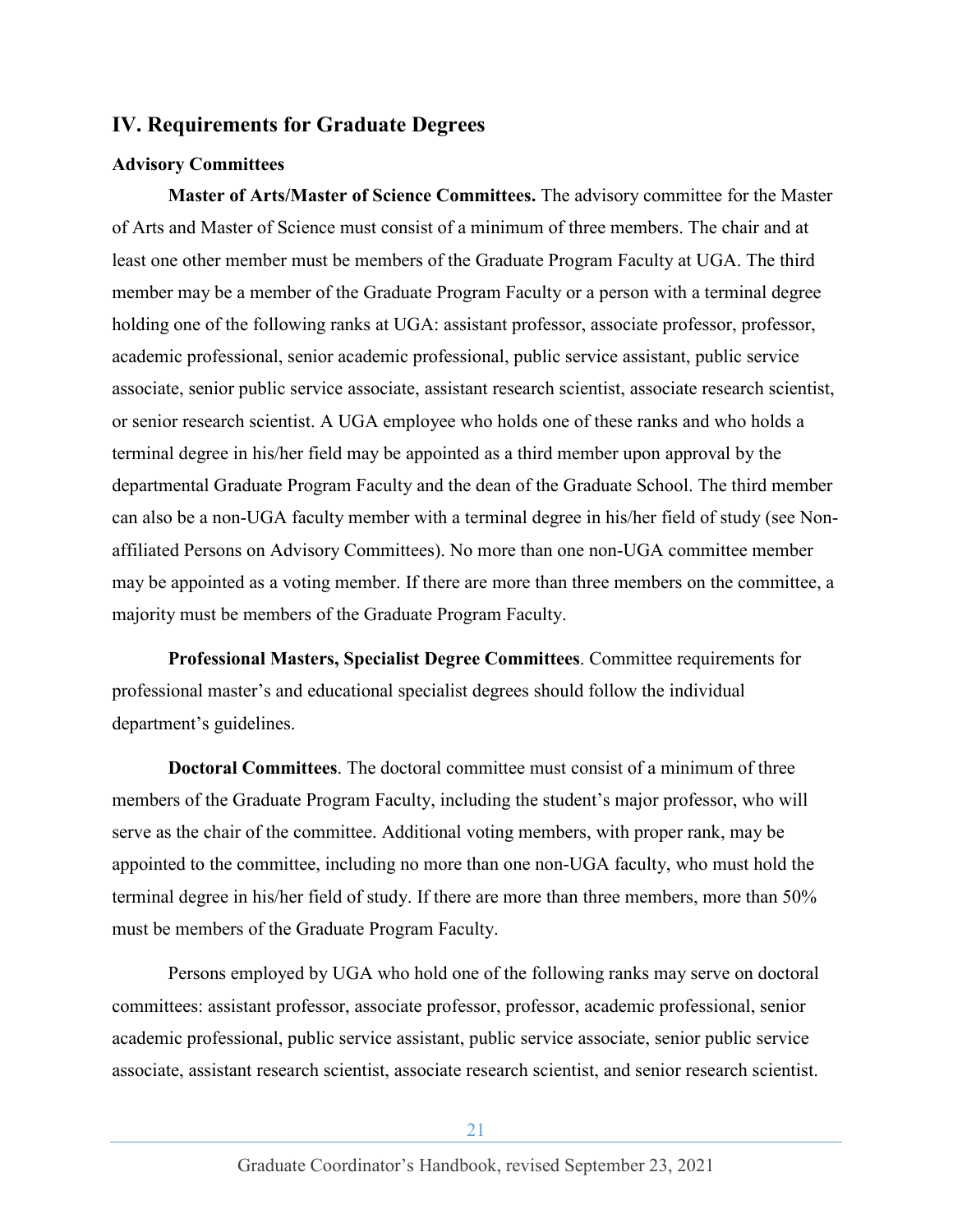Persons having the following ranks may not serve on doctoral committees: instructors and lecturers, unless they have Graduate Program Faculty status.

A visiting professor or part-time or temporary faculty member may not serve on a doctoral advisory committee unless that person is replacing a professor with sole expertise in a designated area on the student's program of study. The graduate coordinator must send a letter to the Graduate School explaining the need for this replacement. Replacements for original members of the advisory committee must be approved by the dean of the Graduate School prior to their service in any capacity. A revised advisory committee form for showing the reconstituted committee must be submitted to the Graduate School via GradStatus.

**Co-major professors.** Co-major professors, limited to two, may be appointed to an advisory committee provided both parties are appointed members of the Graduate Program Faculty. Co-major professors may comprise two of the three required members of an advisory committee. Both co-major professors must sign all forms that requires the signature of an advisory committee chair.

<span id="page-21-0"></span>**Advising Members of Immediate Family.** The nepotism policy defines member of the immediate family as the following: spouse, parents, siblings, children, and in-laws of the same. A faculty member may not serve as major professor or as a member of any committee that plans a program of study or evaluates the educational progress of a member of their immediate family.

<span id="page-21-1"></span>**Non-Affiliated Persons on Advisory Committees.** In addition to the regular committee members, a person having no official relationship with UGA may serve as a voting member on the advisory committee of a graduate student after nomination by the graduate coordinator and approval of the dean of the Graduate School. When nominating a non-affiliated person, the graduate coordinator must submit the nominee's current resume/CV with an [Advisory](https://gradstatus.uga.edu/Forms/G130)  [Committee form](https://gradstatus.uga.edu/Forms/G130) and a letter addressed to the dean of the Graduate School explaining why the services of the non-affiliated person are requested. A nominee must have a terminal degree in their field and distinguished academic credentials in the field of study. A non-affiliated person appointed to a graduate student's committee must attend meetings associated with the appointment. Compensation, if required, must be provided by the department that requested the appointment. A graduate student may not contribute to the compensation of a non-affiliated committee member.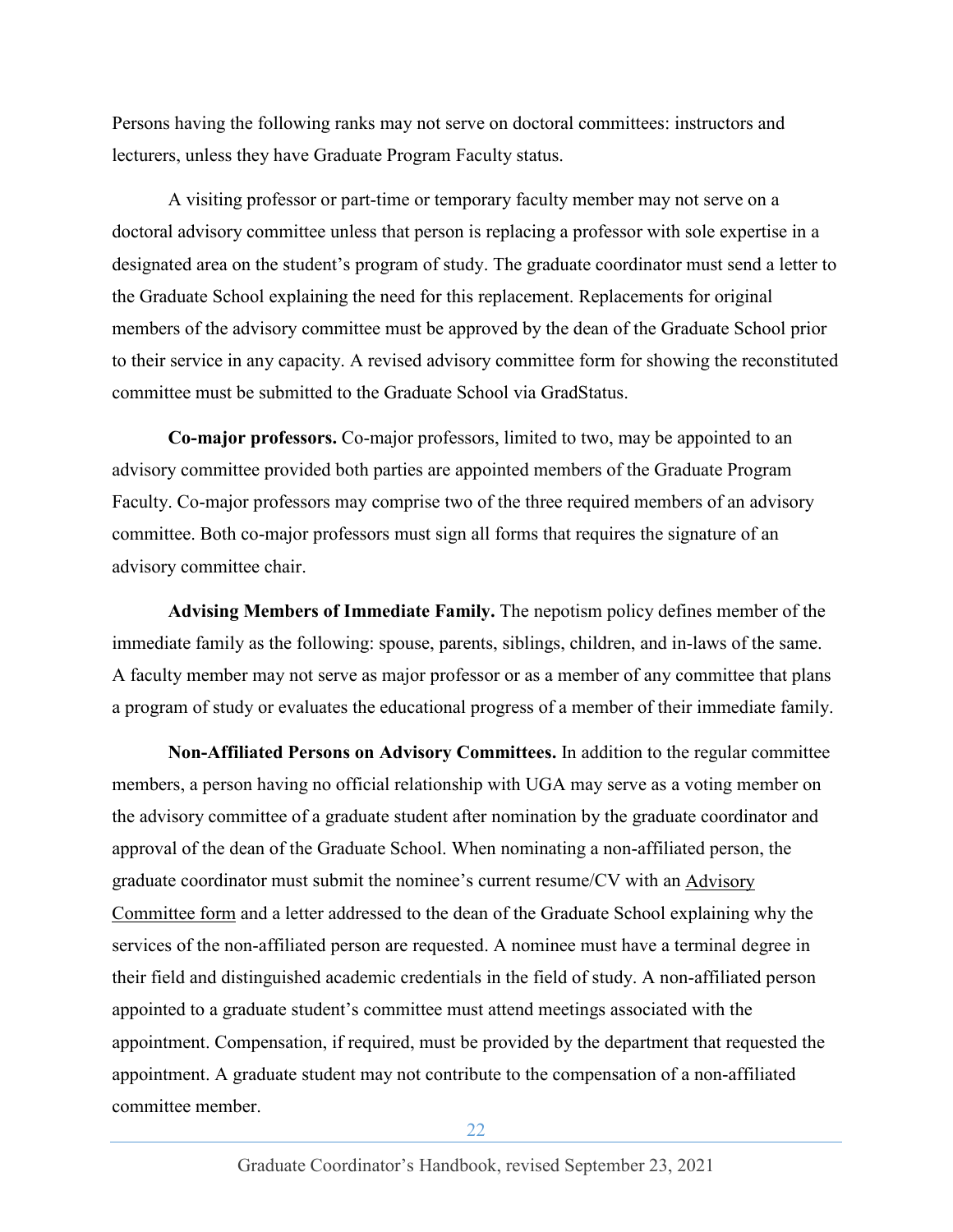<span id="page-22-0"></span>**Adjunct Faculty.** A faculty member who leaves UGA may apply for adjunct status through the Office of Faculty Affairs. If a former Graduate Program Faculty member is approved as an adjunct member of the general faculty, they may retain Graduate Program Faculty status. **Please note that Graduate Program Faculty status is not automatic and is not directly linked to an adjunct appointment;** program faculty must have separate votes on appointment as adjunct and as Graduate Program Faculty**.** Once Graduate Program Faculty status is approved, the faculty member may assume responsibilities normally performed by a regular Graduate Program Faculty member. These responsibilities include direction of a student's dissertation or thesis, service on doctoral or master's level committees, and teaching graduate level courses. An adjunct member of the general faculty who is not a member of the Graduate Program Faculty may serve on doctoral or master's committees in positions where membership on the Graduate Program Faculty is not required.

<span id="page-22-1"></span>**Retired Faculty.** Membership on the Graduate Program Faculty terminates at the time of retirement. The policy of the Graduate School concerning the participation of retired faculty in graduate programs is:

- 1. The chair of a doctoral student's advisory committee, who is retired, may continue in that capacity if the student has been admitted to candidacy for the degree and if the student and department wish for the relationship to continue. If the student has not been admitted to candidacy at the time of the chair's retirement, another chair must be selected following regular procedures.
- 2. A retired professor will not assume the role of chair of an advisory committee for a student.
- 3. A retired professor may retain Graduate Program Faculty status and continue to serve as a member of a doctoral committee provided that the student has been admitted to candidacy and provided that the student and department wish for the relationship to continue and the professor is in a position to perform the required services. If the student has not been admitted to candidacy at the time of the member's retirement, another member must be selected following regular procedures.
- 4. A retired professor may be appointed to serve on a doctoral committee as a non-Graduate Program Faculty member following regular procedures.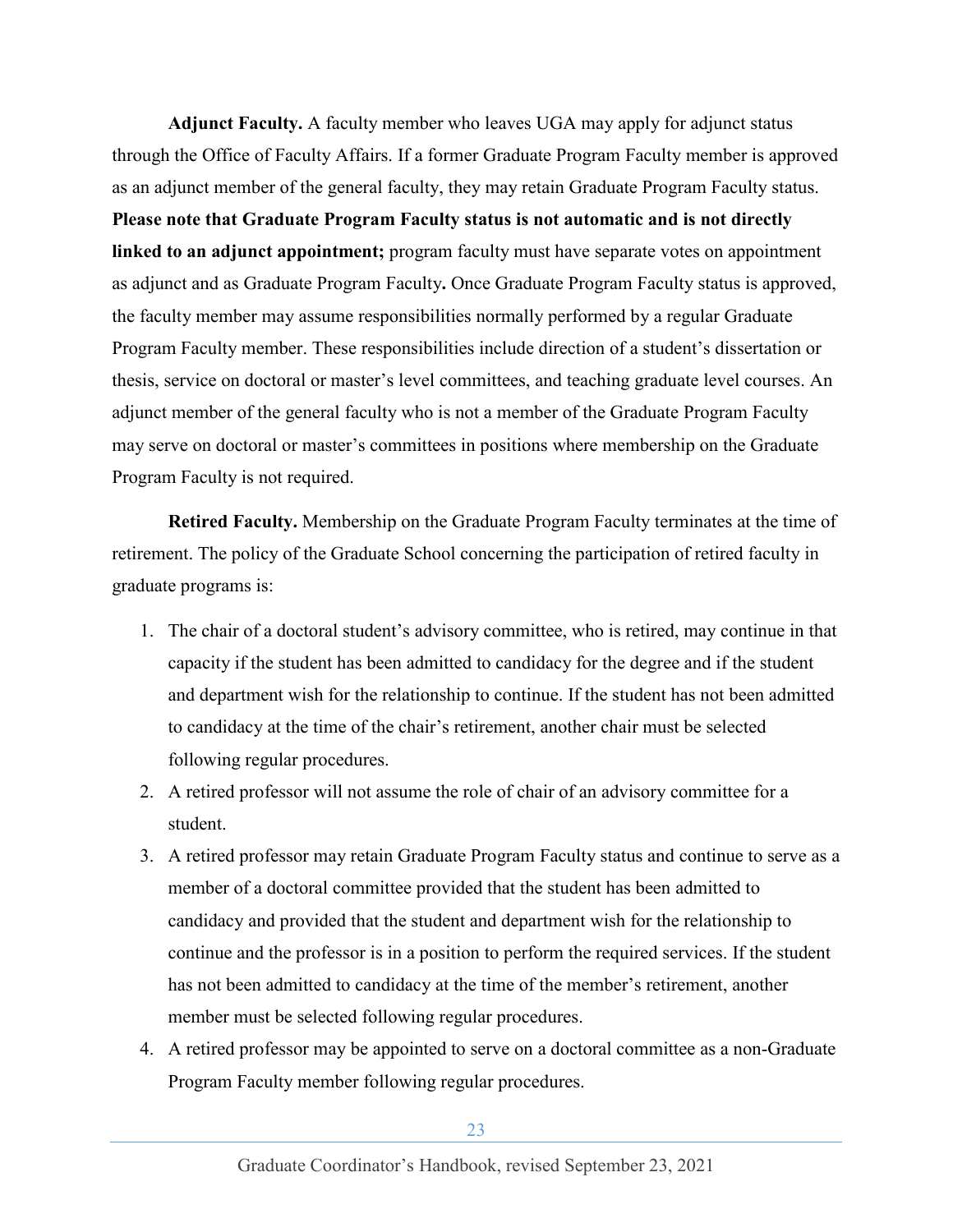5. A retired professor may continue to serve as student's major professor for a master's degree providing that the program of study has been received by the Graduate school prior to his/her retirement.

Consideration will be given to a request to waive of any of the above policies upon petition from the graduate coordinator of the academic unit to the dean of the Graduate School.

<span id="page-23-0"></span>**Doctoral degrees.** The residence required for the Doctor of Philosophy degree and Doctor of Public Health degree is interpreted as 30 hours of consecutive graduate course work that is included on the program of study. For the Doctor of Musical Arts, residence is interpreted as 20 consecutive hours of the minimum 30 graduate hours required on the program of study. Residence for the Doctor of Education degree is interpreted as 20 consecutive hours if the minimum 33 graduate hours on the program of study. Courses may be taken at a minimum of three hours a semester to fulfill this requirement.

A break in residence is not incurred if the student elects not to register for the summer term; however, if the student does register for a course on the program of study during the summer, that course may be used toward the residence requirement.

Courses taken to fulfill research skills requirements or courses listed under the category "Other Department Requirements" do not count as part of the residence requirement, but they do not constitute a break in residence if they are the only hours taken during a given semester.

A maximum of three hours of dissertation writing (9300) may be included toward the required residence. Dissertation research (9000) credits in excess of 15 hours do not count toward the residence requirement, but these hours do not constitute a break in residence if they are the only hours taken during a given semester.

#### <span id="page-23-1"></span>**Programs of Study**

<span id="page-23-2"></span>**Non-degree Status.** A maximum of nine hours of course credits taken in non-degree status at UGA may be applied to a program of study after the student has been admitted as a prospective candidate for any graduate degree.

<span id="page-23-3"></span>**Master's Degrees.** All Graduate School requirements for a master's degree must fall within a six-year time limit beginning with the first registration for graduate courses listed on the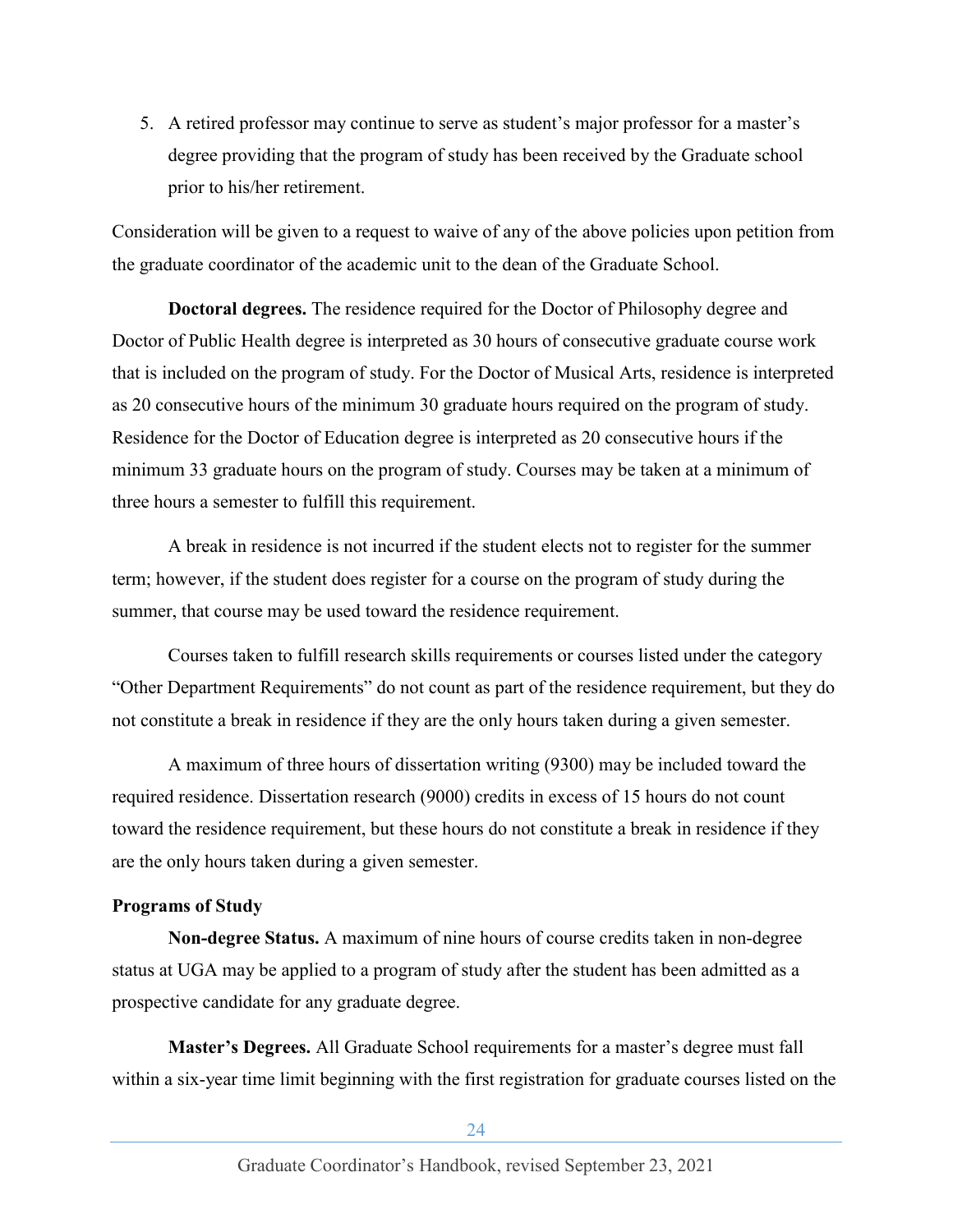program of study and ending with the final semester of the sixth year. The program of study for Master of Arts and Master of Science (thesis-writing) degrees must contain a minimum of 30 hours of graduate course work. A minimum of three hours must be 7300 (thesis writing), and at least 21 hours must be of graduate course work exclusive of 7000 (master's research) and 7300. Twelve of these 21 hours must be courses that are restricted to graduate students. The remaining six hours may be 7000 (master's research), 7300 (thesis writing), or any other appropriate graduate coursework. Courses not allowed on a program of study include 7005 (Graduate Seminar), GRSC 7770, GRSC 9270, and LLED 7768/7769.

<span id="page-24-0"></span>**Specialist in Education Degrees.** All Graduate School requirements for the specialist in education degree must fall within the six-year time limit beginning with the first registration for graduate courses listed on the program of study and ending with the final semester of the sixth year. A program of study should be prepared by the student and the major professor during the first semester of residence. The program for the degree shall consist of a minimum for 30 semester hours of study at the graduate school level beyond a master's degree. A maximum of six credit hours may be transferred from an accredited institution for inclusion on the program of study with the approval of the major professor, the graduate coordinator, and the dean of the Graduate School. Courses used for transfer credit must have been taken after the master's degree was awarded.

<span id="page-24-1"></span>**Doctoral Degrees.** A preliminary program of study, developed by the student and major professor and approved by a majority of the members of the advisory committee, must be submitted to the graduate coordinator by the end of the student's first year of residence (the preliminary program of study is not submitted to the Graduate School).

The *Graduate Bulletin* describes the numbering of courses as follows:

- 1. 8000-9999 = advanced graduate courses and seminars that provide educational experiences at the highest level;
- 2. 7000-7999 = techniques and professional courses;
- 3.  $6000-6999$  = fundamental knowledge courses.

Courses numbered 6000-7999 are normally taken early in the student's program of study. Joint undergraduate/graduate courses, numbered 4000-4999/6000-6999 and 5000-5999/7000-7999, in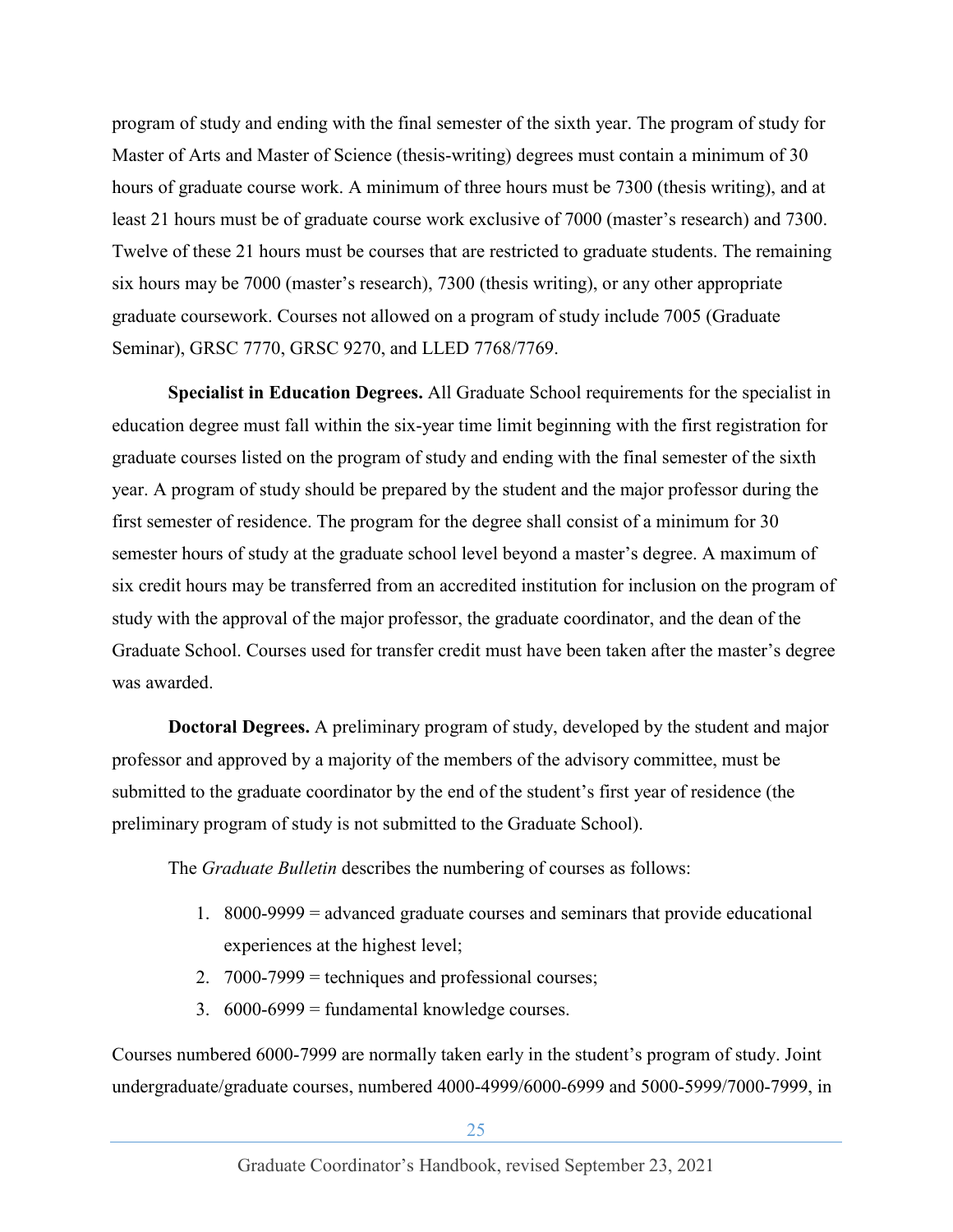which undergraduate and graduate students are combined, are not normally used to fulfill the core requirements of a graduate degree program. Based on this structure, a doctoral program of study should consist of 16 or more hours of 8000- or 9000-level courses, exclusive of 9000 (doctoral research) or 9300 (dissertation writing) or be accompanied by a letter of justification as to the acquisition of fundamental knowledge, technique, or professional courses.

The final program of study must be submitted for approval of the dean of the Graduate School by the time the notification of the preliminary oral comprehensive examination is given. All courses on the program of study must fall within a six-year time limit. The six-year limit begins with the semester the student was admitted into the program and registered for courses and ends with the last semester before the beginning of the sixth year. For Doctor of Philosophy, Doctor of Musical Arts, and the Doctor of Public Health degrees, the program of study must carry a minimum of 30 hours of course work, three hours of which must be dissertation writing (9300). A program of study for the Doctor of Education degree must include 30 hours of course work in addition to three hours of 9300.

The doctoral program of study for a student who bypasses the master's degree must contain a minimum of 16 hours of 8000- or 9000-level courses and four additional hours of UGA courses open only to graduate students. Courses not allowed on a program of study include GRSC 9005 (Graduate Seminar), GRSC 7770, GRSC 9270, and LLED 7768/7769.

<span id="page-25-0"></span>**Course Challenge.** Graduate courses listed on a program of study may not be fulfilled by challenge, a process which allows a student the opportunity to receive resident credit for courses by examination without attending the regular classes; however, courses taken for personal enrichment or certification purposed may be challenged provided they are properly approved by the designated officials. Information about the course challenge procedure is given in the *[UGA](http://www.bulletin.uga.edu/bulletin_files/acad/Courses.html)  [Bulletin](http://www.bulletin.uga.edu/bulletin_files/acad/Courses.html)*.

#### <span id="page-25-1"></span>**Research Skills and Departmental Requirements**

Undergraduate courses used to satisfy departmental research skills requirements may not be counted as part of the basic program of study for any graduate degree. These and any other departmental requirements, including any special conditions noted in the admission acceptance letter, must be listed separately on the program of study form in the space provided for research skills and departmental requirements.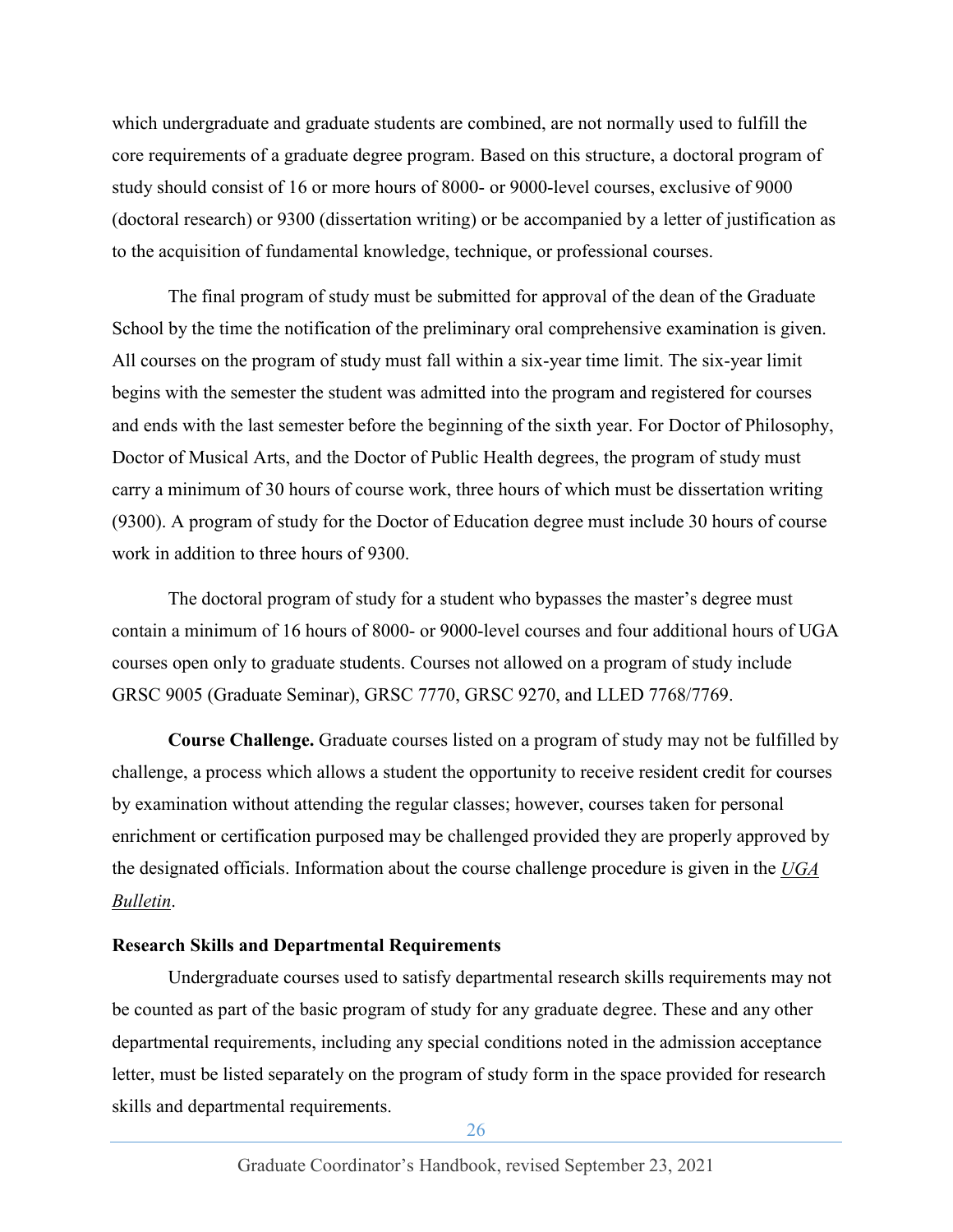<span id="page-26-0"></span>**Foreign Language Examination.** The Research Skills Foreign Language Exam is offered to graduate students in the fourth week of every semester. Students may register at any time, but registration closes for a given exam date two weeks prior to that date. Contact the Senior Administrative Secretary of Romance Languages for deadlines to register and the exact dates of exams. There is an exam fee to be paid (by check only) at the time of registration. For fee amount, please check the Romance Languages [website.](http://www.rom.uga.edu/research-skills-foreign-language-exam) The department notified the Graduate School of a successful completion of the exam, if it listed as a requirement on the program of study.

### <span id="page-26-1"></span>**Transfer Credit from Other Institutions**

<span id="page-26-2"></span>**Course Requirements for Transfer Credit (All Degrees).** Courses to be transferred onto a graduate student transcript must meet the following requirements:

- 1. taken at an accredited institution;
- 2. fall within the six year time limit;
- 3. received a grade of B or better; and
- 4. not used to fulfill requirements for another degree at UGA or another institution.

<span id="page-26-3"></span>**Transfer Credit for Master's/Specialist Degrees.** If graduate credit earned at an accredited institution constitutes a logical part of the student's program, transfer of credit may be allowed when recommended by the student's major professor and graduate coordinator, and when approved by the dean of the Graduate School. Such transfer credit cannot exceed the following scale and must fall within the time limit of the degree:

| Program Credit Hours | Transfer up to |
|----------------------|----------------|
| 30-39                | 6 credits      |
| 40-49                | 8 credits      |
| 50-59                | 10 credits     |
| 60-69                | 12 credits     |
| $70+$                | 14 credits     |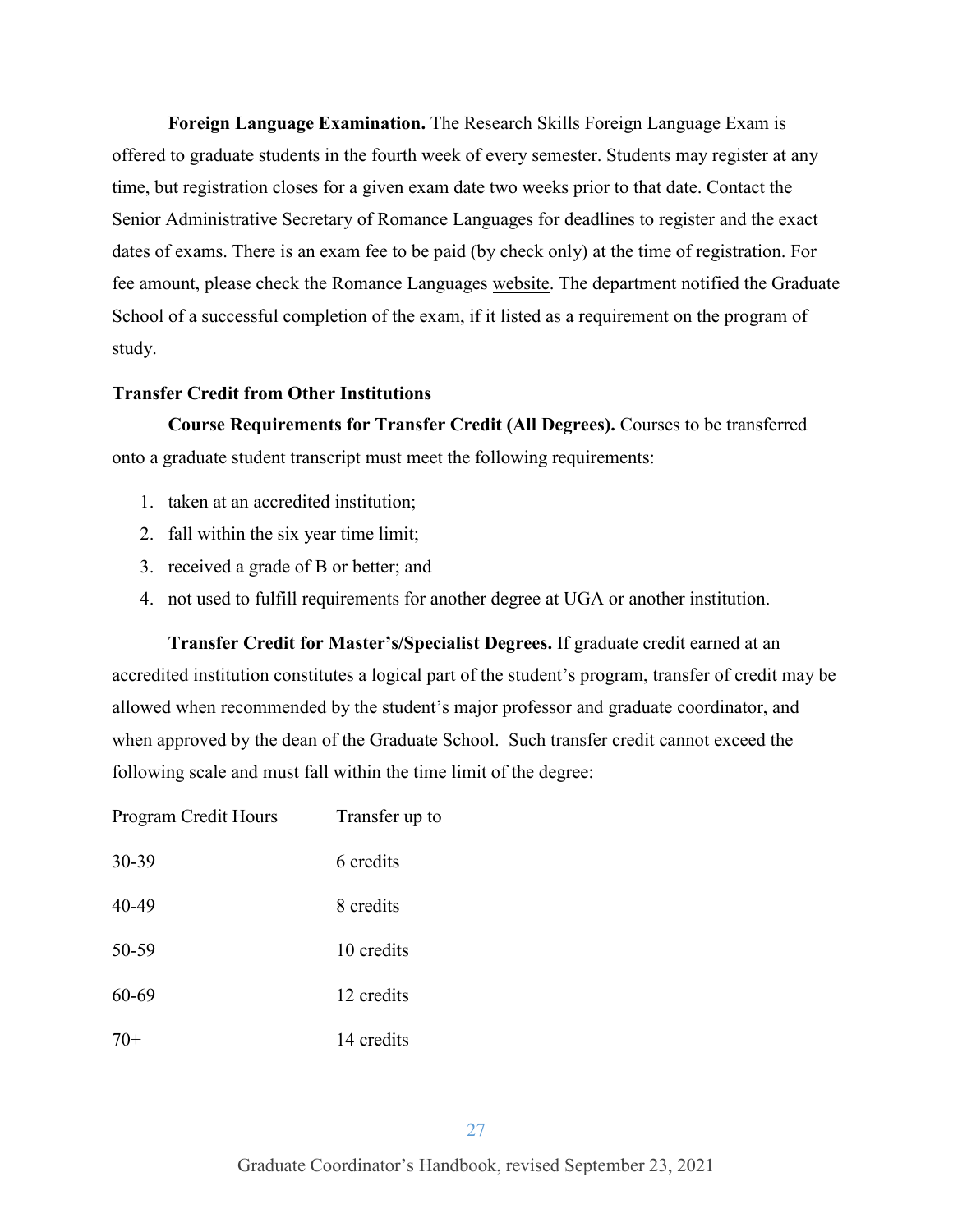A request for transfer of credit cannot be made until a student has been admitted to UGA as a prospective candidate for a degree. The transfer credit must be included on the program of study. Specialist in education prospective candidates must have been awarded the master's degree prior to taking courses for transfer credit. No grade below a "B" may be transferred and the courses to be transferred may not have been used in a degree program at another institution. Transfer grades are not used in calculating cumulative GPAs. All requests for transfer of credit, with accompanying official transcripts, must be made in the Graduate School at least 30 days prior to the time the student plans to graduate.

A student enrolled in a program leading to a Master of Arts or a Master of Science degree may not use transfer credit to fulfill the requirement that 12 of the hours on the program of study must be open to graduate students only. The following course requirements may not be satisfied by transfer of credit: master's research (7000), thesis writing (7300), or directed study courses.

<span id="page-27-0"></span>**Transfer of Credit for Completion of Degree Requirements.** A student must be registered for a minimum of three credit hours the semester in which degree requirements are completed (12 graduate credit hours, if receiving an assistantship). *Departments should advise students of the existence of more stringent registration requirements for international students or those receiving financial assistance.* A student transferring a course from another institution to complete degree requirements be registered concurrently at UGA. If an official transcript cannot be obtained from the institution from which the course is to be transferred in time for graduation, the student's graduate date will be moved to the following semester, but the student will not be required to register. Only an official transcript may be accepted as proof of completion of course work.

<span id="page-27-1"></span>**Transfer of Credit for Doctoral Degrees.** No courses taken prior to a doctoral student's admission into his/her degree program at UGA are eligible for transfer. Doctoral students who have enrolled into a degree program may take courses at other accredited institutions and have up to nine semester hours of credit transferred to the UGA program of study. These courses must constitute a logical part of the student's program and must be recommended by the student's major professor and graduate coordinator for approval by the dean of the Graduate School. No grade below a "B" may be transferred and the courses to be transferred may not have been used in a degree program at another institution. Transfer grades are not used in calculating cumulative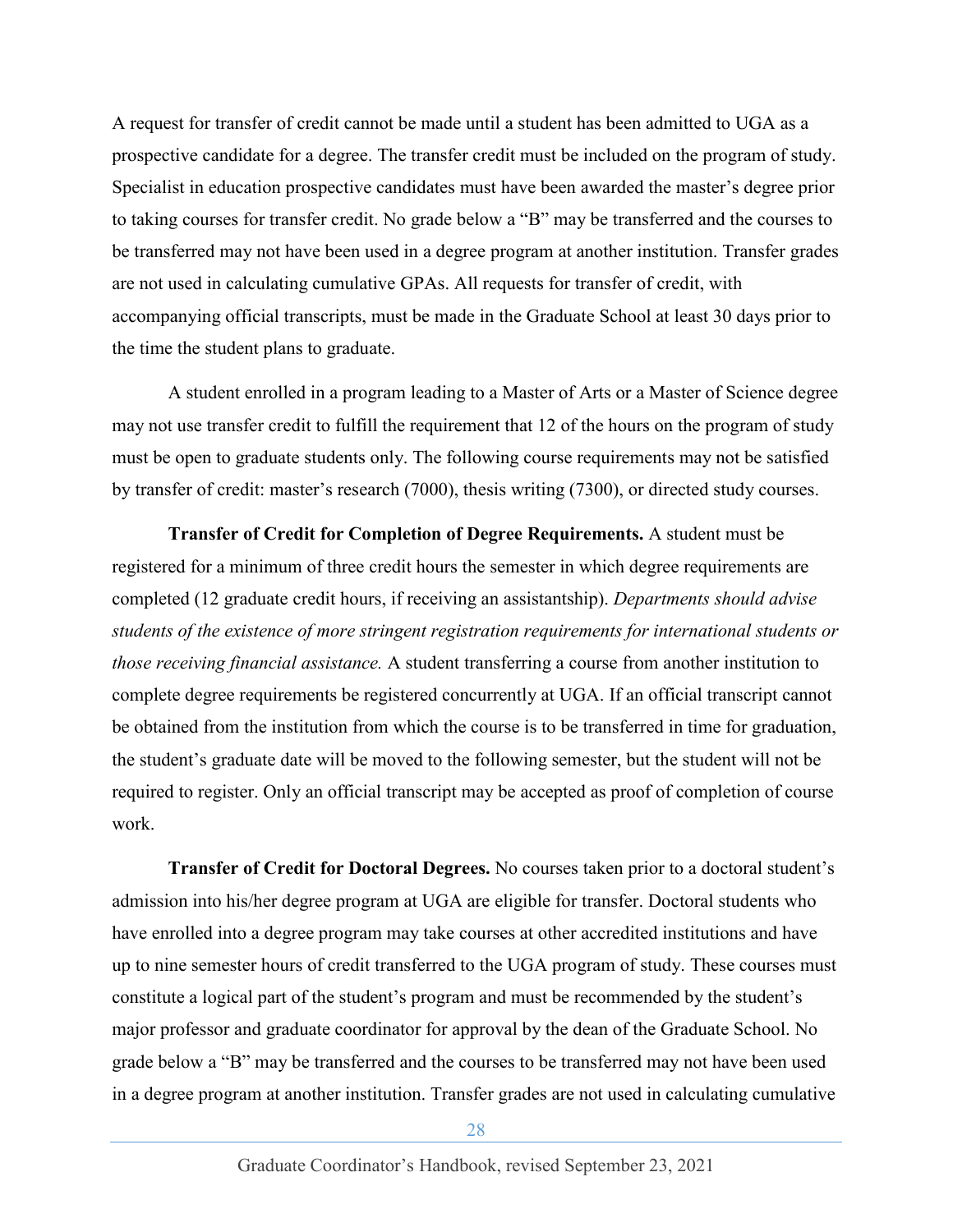GPAs. All requests for transfer of credit, with the accompanying official transcripts, must be in the Graduate School at least 30 days prior to the time the student plans to graduate.

Courses transferred for the doctoral degree may not be used in fulfilling the following:

- 1. requirement that a minimum of 16 hours of 8000- or 9000-level courses be included on the program of study; or
- 2. the university's residence requirement.

## <span id="page-28-0"></span>**Doctoral Comprehensive Examinations**

A student must pass formal, comprehensive written and oral examinations before being admitted to candidacy for the degree. These examinations are administered by the student's advisory committee.

The written comprehensive examination, although administered by the advisory committee, may be prepared and graded according to the procedures and policies in effect in the student's department. The oral comprehensive examination will be an inclusive examination within the student's field of study. An examination of the student's dissertation prospectus (proposal) may precede or follow the oral comprehensive examination but may not take the place of the oral comprehensive examination. All members of the student's advisory committee must be present simultaneously for the oral examination and prospectus (proposal) presentation.

The oral comprehensive examination is open to all members of the faculty and shall be announced by the Graduate School. Attendance by other students is a program-level decision that must be applied uniformly. Additional guidelines for oral comprehensive examinations may be found in individual program graduate student handbooks.

The graduate coordinator must notify the Graduate School of the time and place of the examination at least two weeks before the date of the examination. The student and committee chair must appear in person for both components of the defense, but other committee members can participate via teleconference or video conference, provided that the comments of all participants can clearly and consistently be heard. If the major professor is not able to attend the defense in person, they can designate a substitute chair who is a current member of the committee. With approval by the department/unit head and graduate coordinator, a defense can be held completely remotely.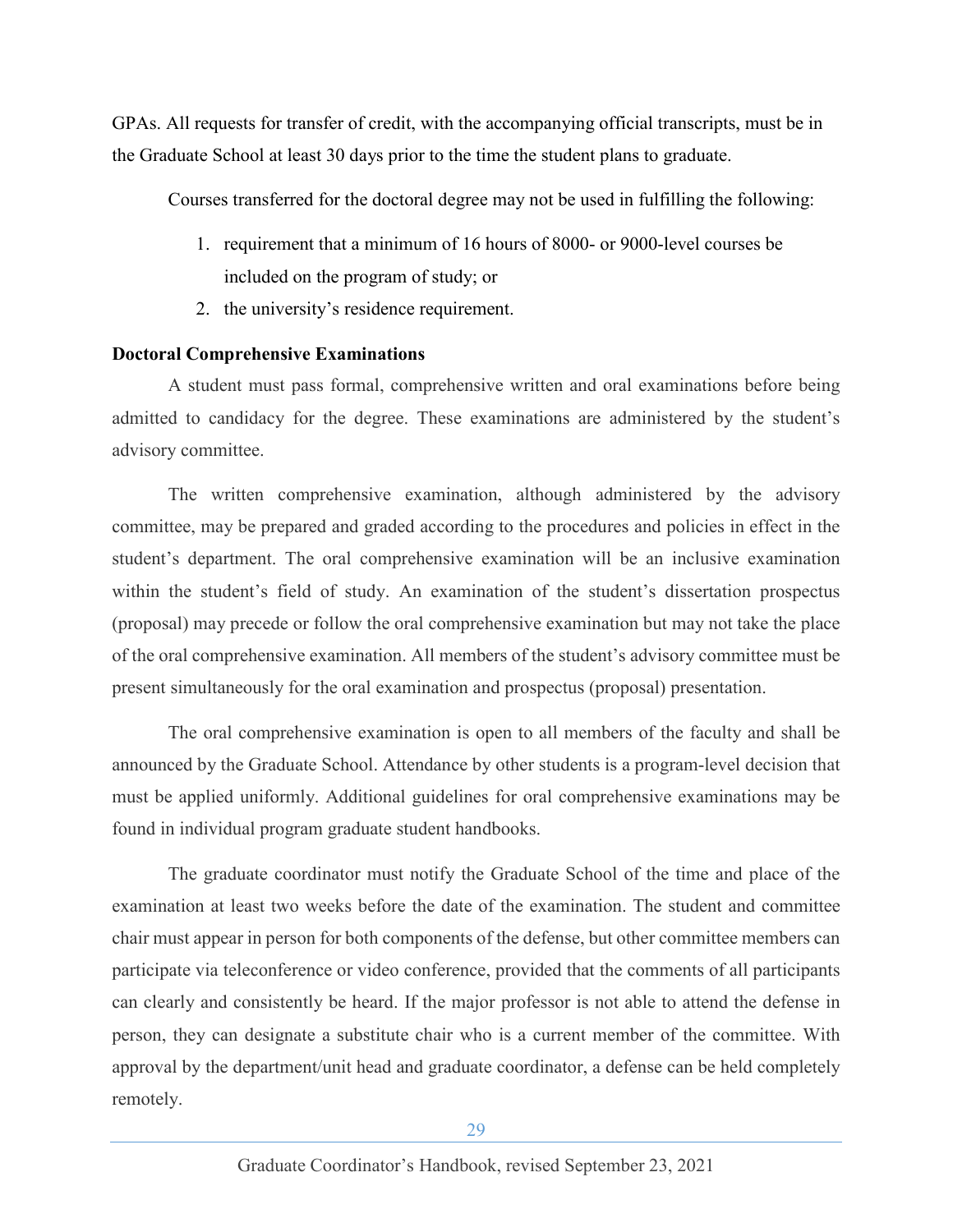Following each examination, written and oral, each member of the advisory committee will cast an electronic vote of pass or fail on the examination. To pass each examination, the agreement of the advisory committee is achieved with no more than one dissenting vote. An abstention is not an appropriate vote for the comprehensive examination. The results of both examinations will be reported to the Graduate School within two weeks following the oral examination.

## <span id="page-29-0"></span>**Professional Master's/Specialist in Education Comprehensive Examinations**

The Graduate School must receive written notification on departmental letterhead of the result of a comprehensive examination, if this is part of the requirements for graduation. The comprehensive examination follows the completion of courses for the degree program. There is no standard form for reporting the result. Departments may develop their own format provided the information includes the student's name, ID#, department, degree, major, the result of the exams, and the signatures of the major professor and graduate coordinator.

### <span id="page-29-1"></span>**Admission to Candidacy (Doctoral Degrees Only)**

Under ordinary circumstances, admission to candidacy for a doctoral student is requested immediately after successful completion of the comprehensive oral examination. The following is a complete list of requirements for admission to candidacy:

- 1. all prerequisites set as a condition of admission have been satisfactorily completed;
- 2. research skills requirements, if applicable, have been met;
- 3. the final program of study has been approved by the advisory committee, the graduate coordinator, and the dean of the Graduate School;
- 4. a GPA average of 3.0 (B) has been maintained for all graduate courses taken and for all completed courses on the program of study (no course with a grade below C may be included on the final program of study);
- 5. written and oral comprehensive examinations have been passed and reported to the Graduate School;
- 6. the advisory committee, including any necessary changes in the membership, is confirmed and all members have been notified of their appointment;
- 7. a dissertation prospectus has been approved (if required by the department); and
- 8. the residence requirement has been met.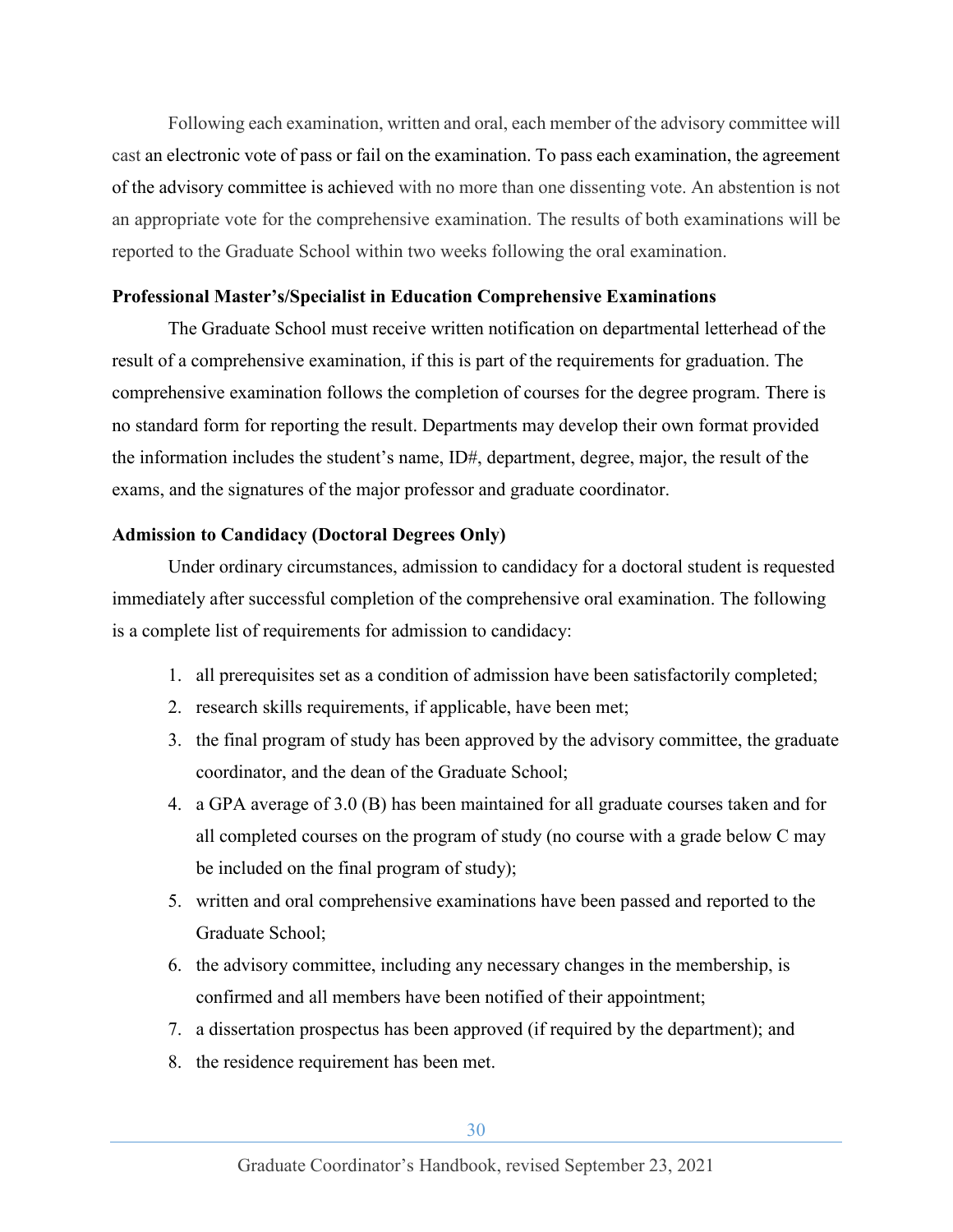The Application for Candidacy form must be submitted to the Graduate School as soon as possible following the completion of these requirements. Candidacy begins on the date the form is received in the Graduate School. The graduate coordinator must notify the Graduate School should there be a reason to delay admission to candidacy as indicated on the comprehensive examination report form.

After admission to candidacy, a student must register for a combined minimum of ten hours of dissertation or other appropriate graduate credit during the completion of the degree program. Students planning to graduate the same semester they enter candidacy must be admitted to candidacy by the published deadline for candidacy during that semester and register for ten hours. The student must also meet all other deadlines for graduation in that semester. A student must register for a minimum of three hours of credit in any semester when using UGA facilities and/or faculty or staff time.

<span id="page-30-0"></span>**Time Limit on Candidacy.** The dissertation must be completed within five years following the admission to candidacy in order to qualify for graduation. If a doctoral student's candidacy expires the first week of classes in the final semester of the fifth year, the student is granted the remainder of the semester to complete degree requirements without special permission of the dean of the Graduate School.

#### <span id="page-30-1"></span>**Dissertations and Theses**

<span id="page-30-2"></span>**Preparation.** Any student whose research will involve the use of human subjects must apply to the Institutional Review Board (IRB) in the [Office of Research.](https://research.uga.edu/hrpp/hso/) Any student whose research will involve the use of animals must comply with the requirements of [the Institutional](https://research.uga.edu/oacu/)  [Animal Care and Use Committee.](https://research.uga.edu/oacu/) The dissertation is the final component of a series of academic experiences which cumulate in the awarding of the doctoral degree. The dissertation fulfills four major functions:

- 1. it presents original research or scholarship;
- 2. it demonstrates the student's ability to understand and critically evaluate the literature of the field;
- 3. it reflects the student's mastery of appropriate research methods and tools; and
- 4. it shows that a student can address a major problem, arrive at successful conclusions, and report results in a literate fashion.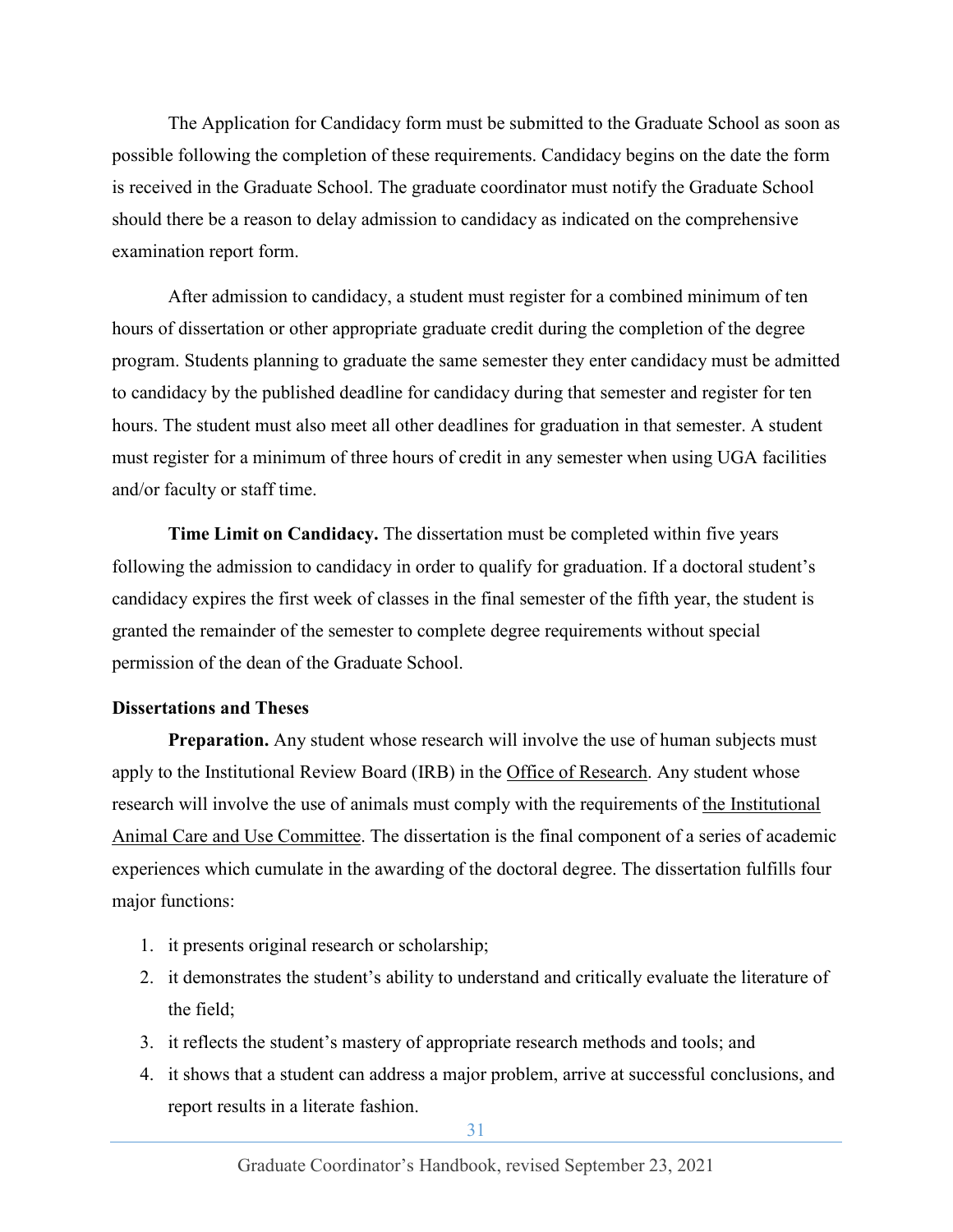The findings of a dissertation should be worthy of publication in a refereed journal or other scholarly medium. The thesis is a requirement for most master's degrees and represents a more modest contribution to knowledge than does a dissertation.

The dissertation or thesis must demonstrate unity and purpose. All parts of the dissertation or thesis must contribute to the stated objectives of the research. The methods used in the research must be described adequately to permit an independent investigator to replicate the work.

All theses and dissertations must be submitted in electronic Adobe Acrobat (.pdf) format. The dissertation or thesis format should conform to the instructions contained in a style manual or scholarly journal approved by the department and the Graduate School.

The Graduate School guide for preparing the dissertation or thesis should be followed to ensure that standards of uniformity and consistency are maintained. If a student receives assistance to format the document, the student has a responsibility to see that this individual read and follows the guide that is available [here.](http://grad.uga.edu/index.php/current-students/policies-procedures/theses-dissertations-guidelines/theses-and-dissertations-overview/) Any questions concerning formatting or difficulties with electronic submission should be directed to Enrolled Student Services [\(etdhelp@uga.edu\)](mailto:etdhelp@uga.edu).

<span id="page-31-0"></span>**Dissertation and Thesis Styles.** The dissertation or thesis may be written in either the traditional or the manuscript (journal article) style described below.

The dissertation or thesis must include an introduction and a literature review with the purposes of defining the problem, presenting hypotheses or theories, stating objectives, and thoroughly reviewing pertinent literature. There must also be a concluding chapter or section which unites the preceding chapters or sections and may include a general discussion integrating the major findings.

Traditional Style. In addition to an introduction, literature review, and conclusion, this style may include materials and methods, results, discussion, literature cited, and figures and tables as appropriate to the student's discipline. Documentation and format must be consistent throughout the dissertation or thesis.

Manuscript Style. The practice of using the manuscript (journal article) style thesis or dissertation format will be at the discretion of the department. In this style, the introduction,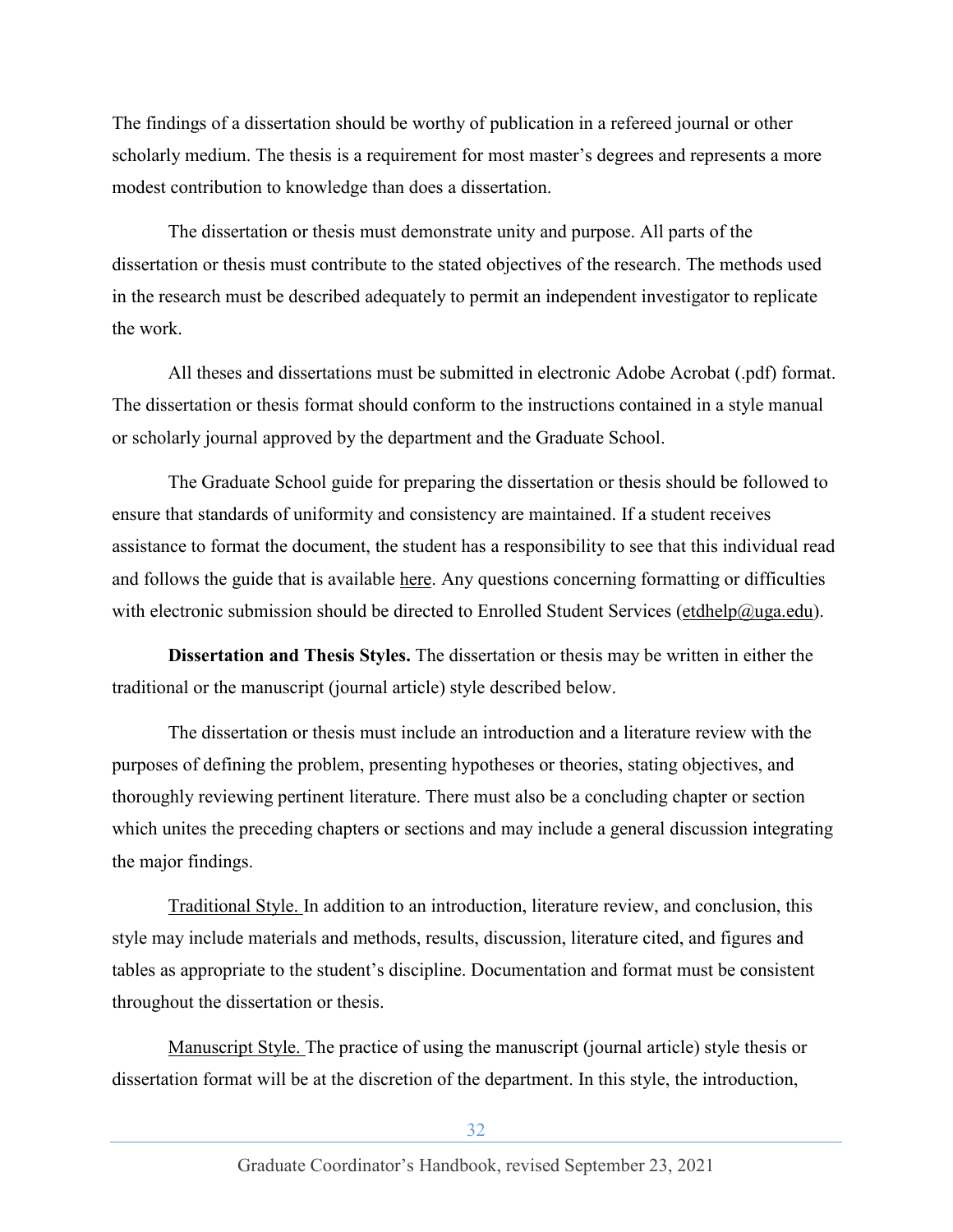literature review, and concluding chapter or section will be presented separately from their briefer presentation in each manuscript to allow thoroughness not usually permitted by space limitations in peer-reviewed journals.

The manuscript style permits, for the doctoral degree, the inclusion of two or more manuscripts and, for the master's degree, inclusion of one or more manuscripts submitted or prepared to be submitted to scholarly journals as chapters or sections of the dissertation or thesis. Each manuscript must be prepared in the style of the appropriate scientific journal, but instructions specific to submission of manuscripts to editors must be eliminated. Each manuscript must blend appropriately with the other parts of the dissertation or thesis, except for the differences required by journals (e.g. literature citations, table designations). Numbered lines, as required by some journals, must not be used. Captions must accompany each figure on the same or preceding page of each manuscript. No reprints or photocopies of reprints will be permitted.

The names of all authors, in journal-submitted order, and the name of the journal (with volume, page numbers, and date, if published) must be given as a footnote to the title on the first page of each manuscript to indicate the current status of each manuscript. The student must be the first author of each manuscript in this style. The Graduate School must receive proof of permission to use articles that have been published or accepted for publication.

Continuous pagination is required throughout the dissertation or thesis. The usual requirements for margins, consistency in chapter or section titles, and other mechanics as specified in the Graduate School dissertation and thesis guide will apply.

A dissertation defense notification must be posted at least two weeks before the defense. The notification includes the candidate's name; date, time, and place of defense; list of committee members; and the title of the doctoral dissertation. An electronic notification form is available in [GradStatus.](http://gradstatus.uga.edu/)

#### **Master's Thesis and Dissertation Defense.**

<span id="page-32-0"></span>The defense of the master's thesis or dissertation will be chaired by the student's major professor and attended by all members of the advisory committee simultaneously for the entire defense period. The defense will consist of a public presentation followed by a private defense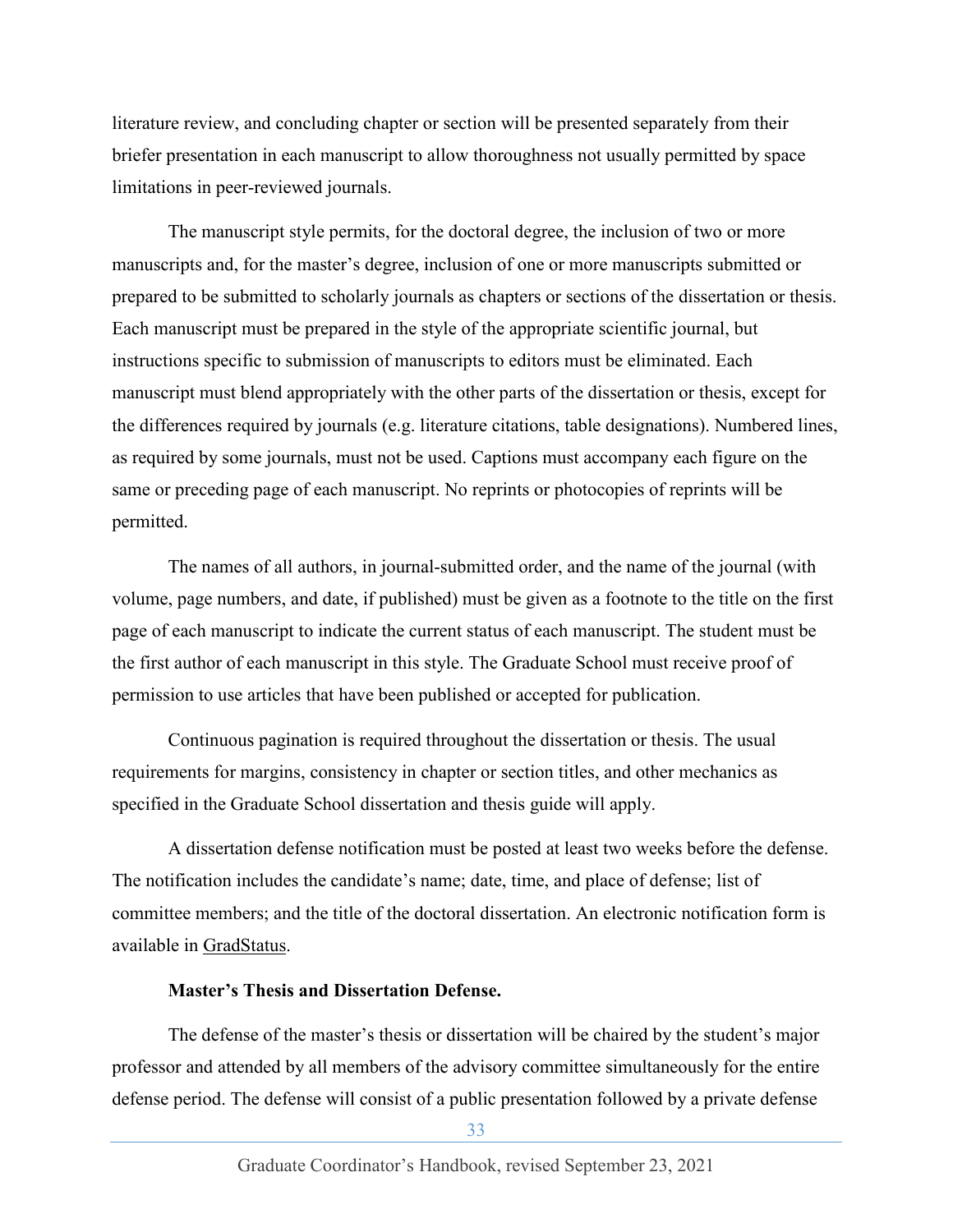during which only the student and advisory committee will be in attendance. The public presentation is open to anyone who wishes to attend. The student and committee chair must appear in person for both components of the defense, but other committee members can participate via teleconference or video conference, provided that the comments of all participants can clearly and consistently be heard. If the major professor is not able to attend the defense in person, they can designate a substitute chair who is a current member of the committee. The defense can be held completely remotely if approved by the graduate coordinator and the department/unit head. The advisory committee must approve the student's dissertation and defense with no more than one dissenting vote and must certify their approval in writing. An abstention is not allowable for the final defense. The results of the defense of the dissertation must be reported to the Graduate School at least two weeks prior to graduation for the current semester. If a University program would like to deviate from the above policy, the following steps must be taken: (1) request approval from the Graduate School for the revised policy that will be used for program level defenses, (2) documentation in the program's handbook on the revised policy approved by the Graduate School for the program. Such deviations must be applied to all students in the program.

<span id="page-33-0"></span>**Approval by Advisory Committee.** A dissertation will not be approved before candidacy has been established. The graduate coordinator must notify the Graduate School at least two weeks in advance of the defense of a dissertation. The defense will consist of a public presentation followed by a private defense during which only the student and advisory committee will be in attendance. The public presentation is open to anyone who wishes to attend. The notification must include the date, time, place, list of committee members, and the title of a doctoral dissertation. An electronic notification form is available on GradStatus. A dissertation will not be approved before an approved program of study is on file in the Graduate School.

The approval forms for the defense of a thesis or dissertation are available at the Graduate School website. The Electronic Thesis and Dissertation Submission Approval Form must be submitted at the same time in Grad Status.

The advisory committee must approve the student's dissertation or thesis and defense with no more than one dissenting vote and approve the final defense via the appropriate form in GradStatus. The major professor's/co-major professors' vote of approval is required for the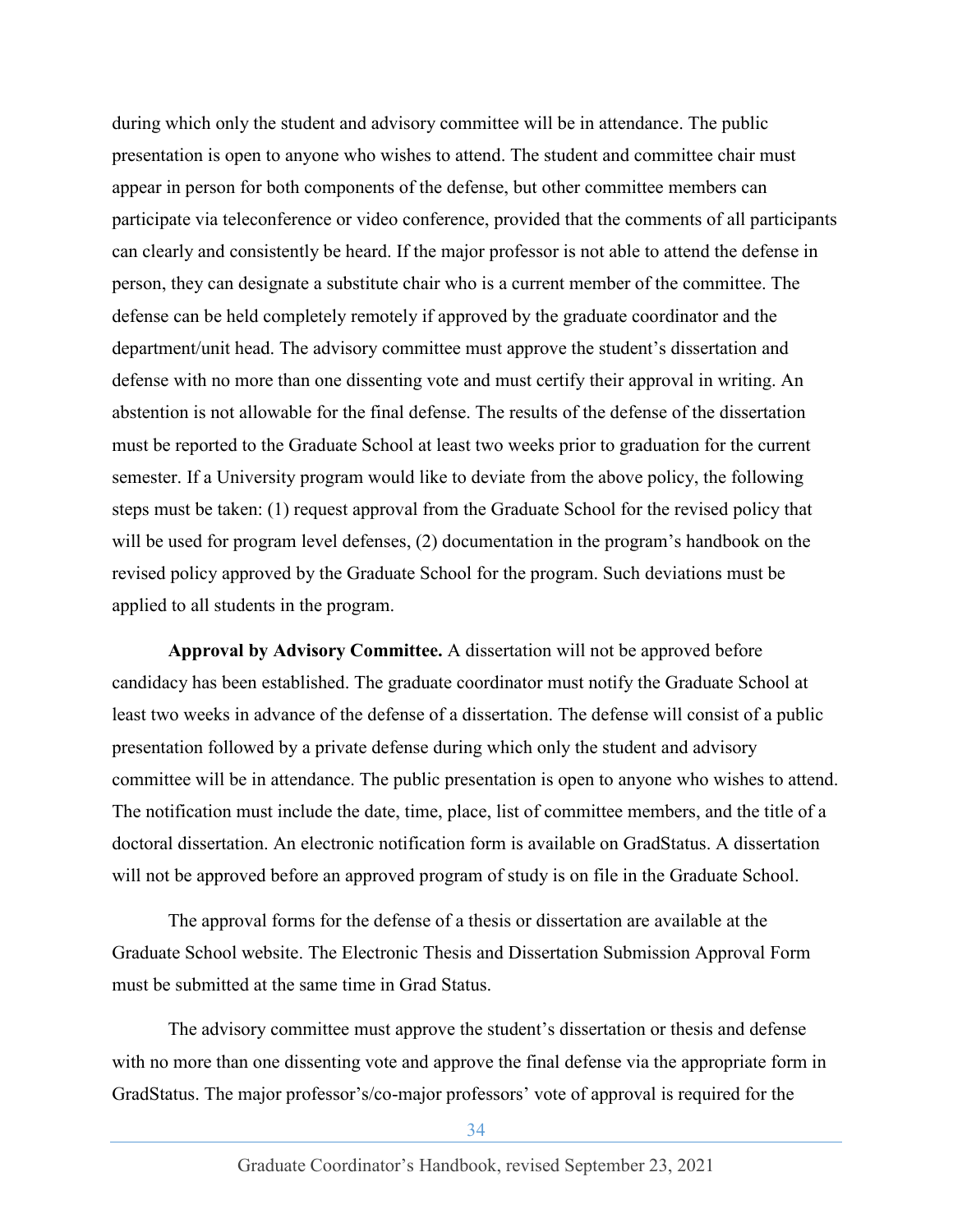student to pass the examination. An abstention is not an appropriate vote for the defense of the dissertation or thesis. The committee, after having read the dissertation, should verify whether human subjects were used in the student's research and indicate this by verifying that the appropriate box is checked on the approval form. If human subjects were used, the student must provide the IRB protocol number and date of approval on the defense form. The defense approval form must be submitted to the Graduate School before the corrected copy of the electronic thesis or dissertation will be accepted as the final official copy. The deadline for this is posted on the Graduate School website in advance for three semesters.

**Submission of Dissertation or Thesis.** The Graduate School will not accept a dissertation until the student has been admitted to candidacy for the degree. The year on the title page of the dissertation or thesis will be the same year in which the degree is conferred. The theses or dissertation will not be forwarded to the University Library until the degree has been conferred.

First Format Check. One complete formatted copy of the thesis/dissertation must be electronically submitted to the Graduate School by the established deadline for the student's graduate semester for a first format check. Instructions for formatting the thesis or dissertation can be found [here.](https://grad.uga.edu/index.php/current-students/policies-procedures/theses-dissertations-guidelines/theses-and-dissertations-overview/)

Final Format Check. All requirements for the thesis or dissertation must be competed no later than two full weeks prior to graduation (see ["Important Dates"](http://grad.uga.edu/index.php/current-students/important-dates-deadlines/)). The final copy will not be accepted as the official copy until the Graduate School has received the signed approval form for the thesis or dissertation defense and the ETD submission approval form. These forms are due by the same deadline as the final copy of the thesis/dissertation.

The Graduate School will not accept theses or dissertations for any student graduating in future semesters between the final copy submission deadline for the current semester and late registration for the following term.

#### <span id="page-34-0"></span>**Master's Degree Awarded while Pursuing a Doctoral Degree**

Some departments allow students to complete requirements for a master's degree in the same department in which they are pursuing a doctoral degree. In such cases, the student will need to reach out to the department for information on the departmental process. If the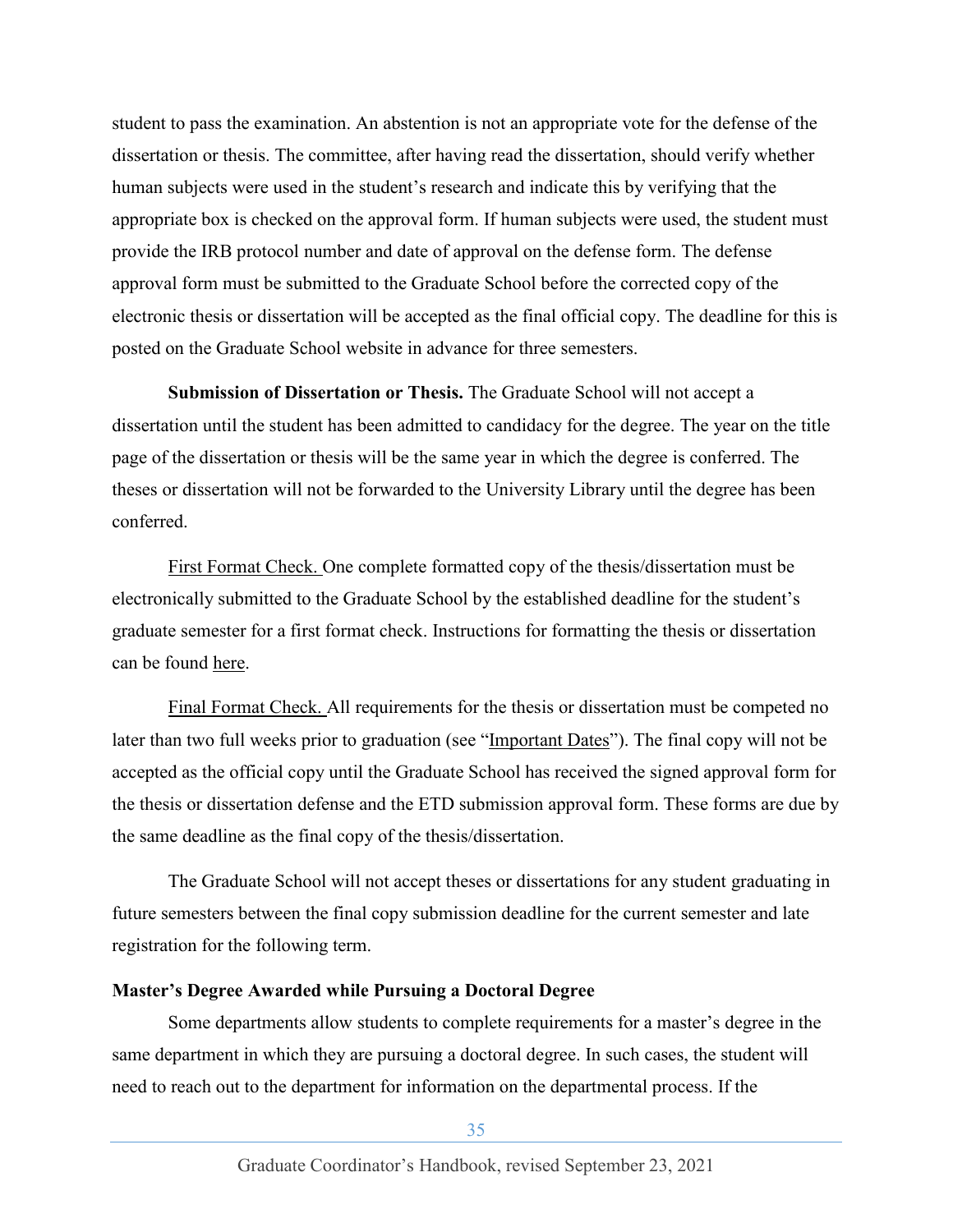department approves the request, the department (GC or GCA) must send an email to  $gradinfo(\partial_0)$  to indicate the students that will pursue the master's in addition to the PhD. The student must apply for Graduation by the deadline for the anticipated graduation semester for the master's degree. The student should notify the department and Graduate School immediately upon beginning the PhD program. All other forms for the master's degree must also be submitted by published deadlines for approval by the dean of the Graduate School prior to the conferral of the master's degree program.

#### <span id="page-35-0"></span>**Graduate Areas of Emphasis**

Departments may create official areas of emphasis within majors and have these placed on a student's transcript. The department must submit a SGASTDN change form to the Office of the Registrar to add an area of emphasis to a student's record.

Areas of emphasis are not new majors or minors. Many degree programs already have emphases within majors. For new areas of emphasis and those that already exist, the department must go through the process described below to create a new code. If a department has areas of emphasis, there may already be directors or coordinators managing them, but there will be no additional graduate coordinators to manage areas of emphasis.

**Creation of Official Areas of Emphasis***.* The creation of official areas of emphasis is optional. Departments choosing this option must complete the ["Proposal for Area of Emphasis"](https://reg.uga.edu/faculty-governance/academic-affairs-policies/#row5) and submit it to the dean of the academic college for approval. The request must them be submitted to the Graduate School for the graduate dean's approval. The Graduate School will submit it to the University Curriculum Committee. When approved, a code is created by the Office of the Registrar. This can be done either before or after graduation. Areas of emphasis cannot be assigned to a student's record through the Graduate School's admission process.

#### <span id="page-35-1"></span>**Graduation Process**

**Application for Graduation.** A student must apply for graduation no later than the Friday of the second full week of classes in the fall and spring semesters and no later than the Friday of the first full week of classes in the summer of the anticipated graduation date to permit the Graduate School to review the student's file. These [deadlines](http://grad.uga.edu/index.php/current-students/important-dates-deadlines/) are published on the Graduate School website for three semesters in advance. Students must enroll for a minimum of three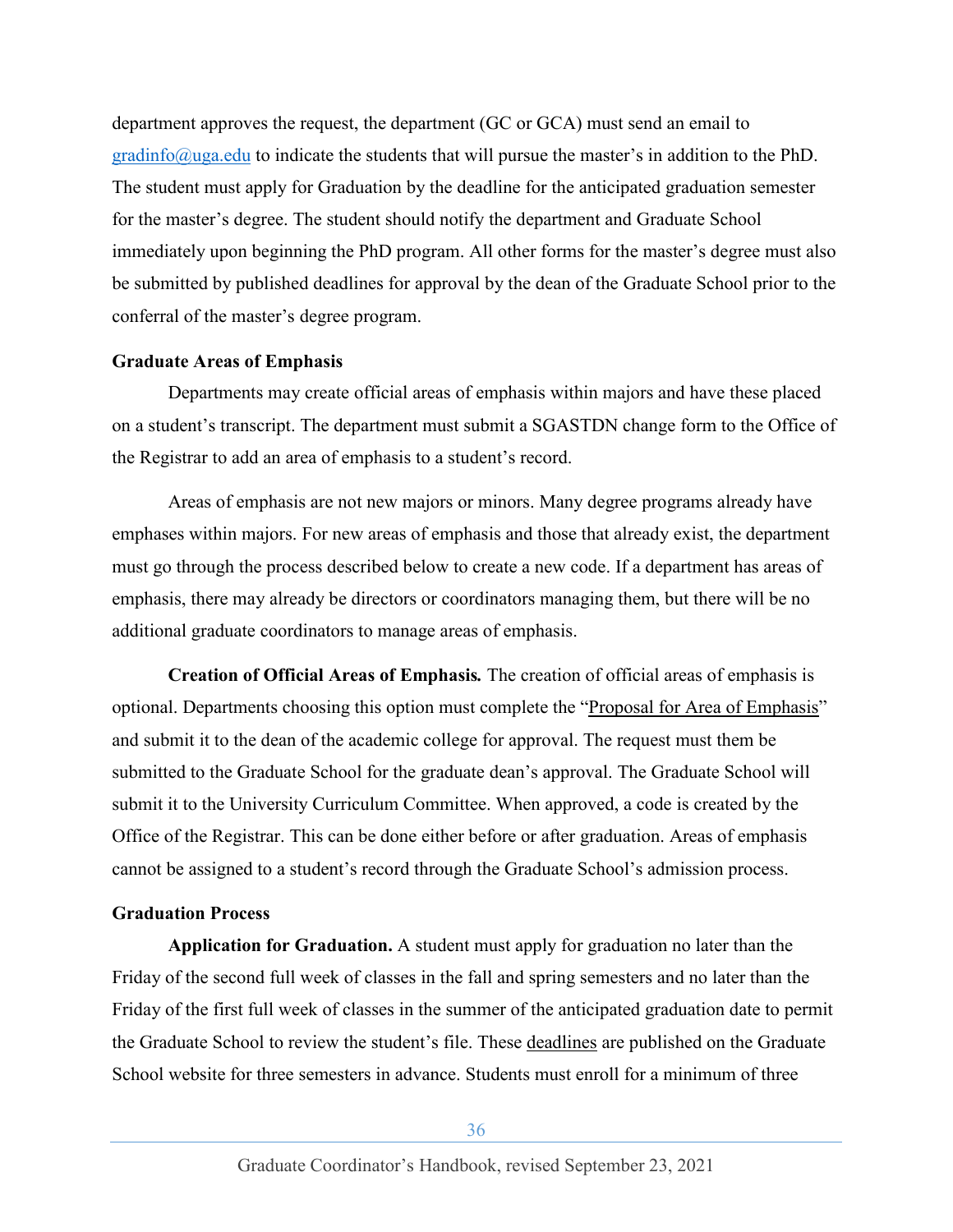hours during the semester in which degree requirements are completed. The application for graduation is submitted in Athena and required no signatures.

**Late Filing for Graduation.** A student who misses a graduation deadline by failing to file the *Application for Graduation*, *Advisory Committee Form*, and/or *Program of Study Form* will have the option of paying a single fee of \$50 (check or money order in U.S. dollars) for the late processing of all required forms. A completed *Late Filing for Gradation Form*, all required graduation forms, and the late fee payment must be submitted to Enrolled Student Services within 45 calendar days of the original deadline. After the 45-day late period, no students will be added to the commencement roster for the current semester.

**Change in Graduation Date***.* If a student cannot complete degree requirements in the semester for which a graduation application was submitted, the student should notify the Graduate School by sending an email to Enrolled Student Services [\(gradinfo@uga.edu\)](mailto:gradinfo@uga.edu). The major professor or graduate coordinator may also notify the Graduate School by e-mail of the student's intent. Once notified, the graduation record will be removed, and the student will have to apply for a later term. If a student does not complete degree requirements for the term they applied, the Enrolled Student Services staff will remove the graduate record by the end of the term.

**Doctoral Information for Commencement Program.** Because the commencement program contains dissertation titles and major professor names for all doctoral candidates, doctoral candidates must submit this information via [GradStatus](https://gradstatus.uga.edu/Forms/G120) by the deadline for the graduation semester listed on the Graduate School's [Important Dates](http://grad.uga.edu/index.php/current-students/important-dates-deadlines/) page.

**Clearance for Graduation.** When all degree requirements have been successfully completed, the student's file will be cleared for graduation. Under ordinary circumstances, this process occurs when the grades for the final semester have been received. Graduate students must have a cumulative graduate GPA of at least 3.0 to graduate. This includes all graduate courses attempted, whether or not they are used on the program of study for the current degree. A student will not be allowed to graduate with an incomplete grade on the transcript if conversion of the incomplete grade to F will drop the student's graduate GPA below a 3.0.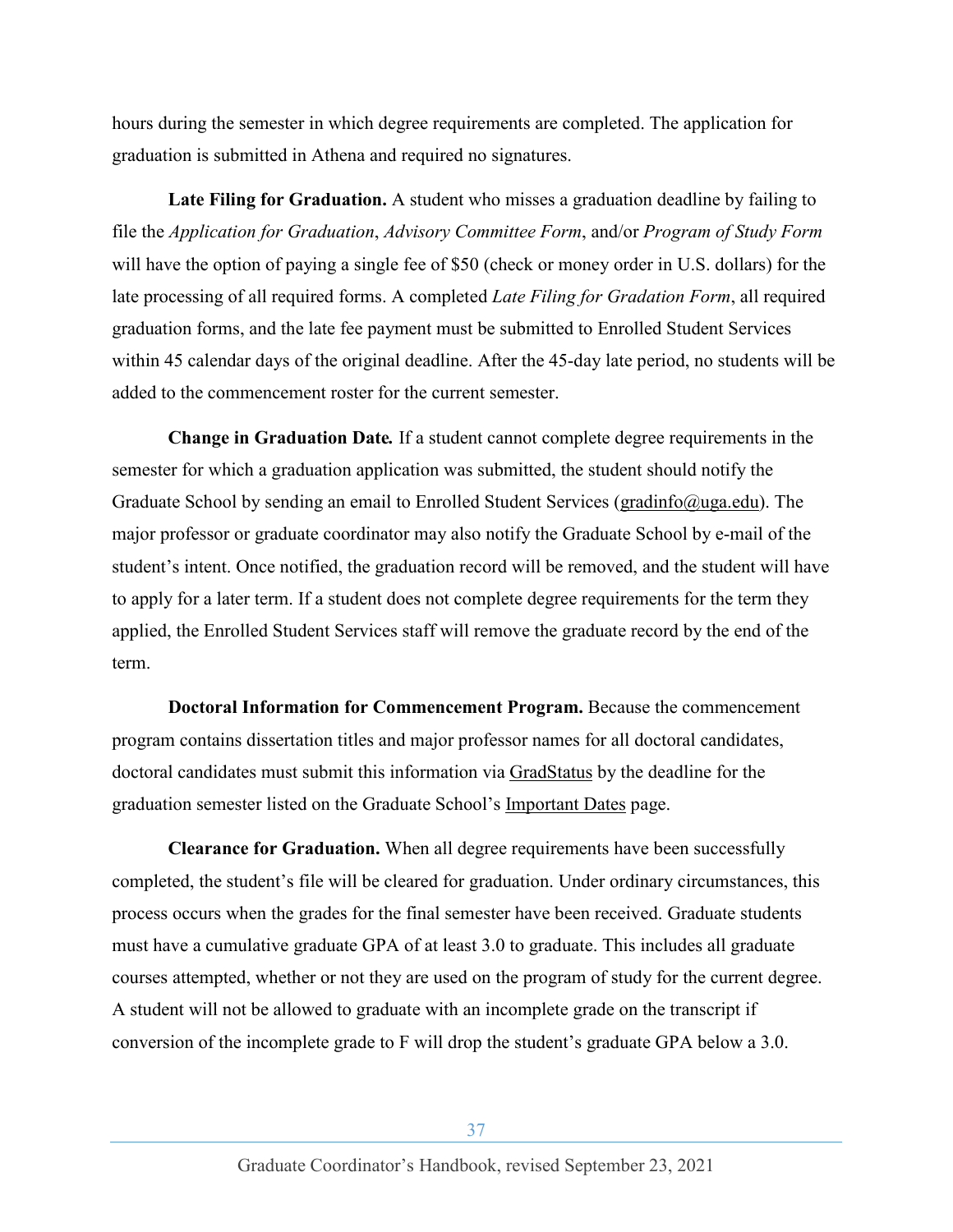The grade of U as a terminal grade in 7300, 9300, or GRSC 9270 courses is not acceptable. The same rule applies to courses entitled technical report, applied project, seminar, special problems, internship, practicum, and research courses when these are degree requirements. Under these conditions, The Graduate School cannot clear a student for graduation.

**Completion Course: GRSC 9270***.* If a non-thesis master's student or specialist in education does not graduate during the expected graduation semester because they received an incomplete grade, failed the final comprehensive exam, or was not able to schedule the final comprehensive exam by the established deadlines for the graduation semester, they will be required to enroll for a minimum of three hours during the semester in which these requirements are completed. If no other course is needed to complete the program, the student must register for GRSC 9270, the Graduate School's requirement completion course. The graduate coordinator's office must notify the Graduate School in writing or by e-mail of the student's name, the last four digits of the ID#, and the requirement to be completed. Graduate School staff will place the student on an access list for the course and will assign a grade of "S" or "U" depending on whether the student completes the requirement.

## **Petition Procedure**

A student who wishes to petition for an exception to Graduate school policies may do so by writing a letter to the dean of the Graduate School stating the nature of the request and providing the reason to justify approval of the request. The major professor must review the student's request and write a letter to the dean stating approval or disapproval of the petition. The graduate coordinator and department head must review the major professor's recommendation and indicate their concurrence by writing an addition letter of recommendation, which they should co-sign. If they do not concur with the recommendation, further information should be provided by them in the letter to the dean.

**Requests for an Extension of Time.** A request for an extension of time must include specific reasons that the student did not complete the requirements in the time allotted by Graduate School Policy. A petition of this type must include a specific timeline for the completion of requirements. Is must be accompanied by an advisory committee form, if required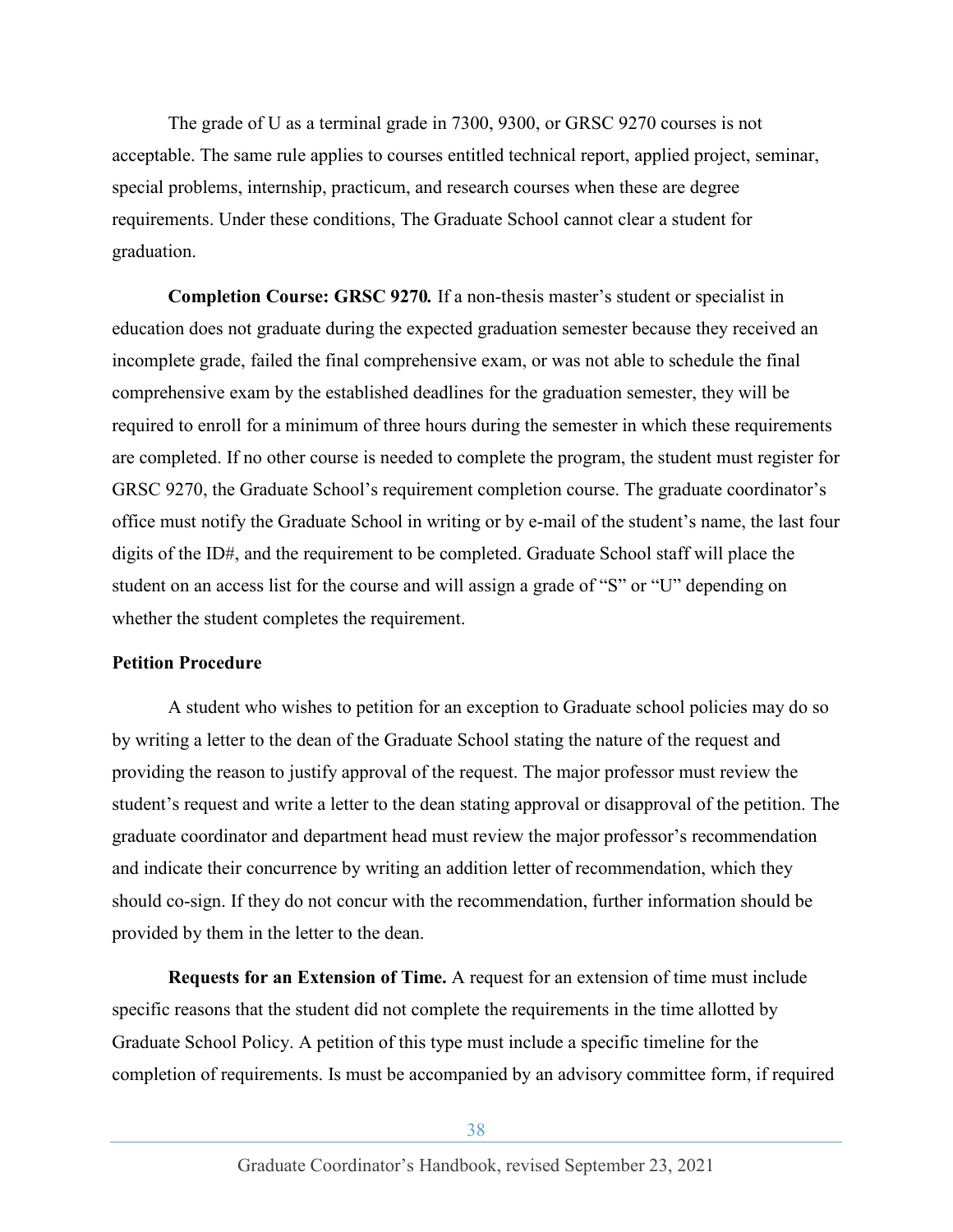for the degree, and by a proposed program of study, if one is not already on file in the Graduate School.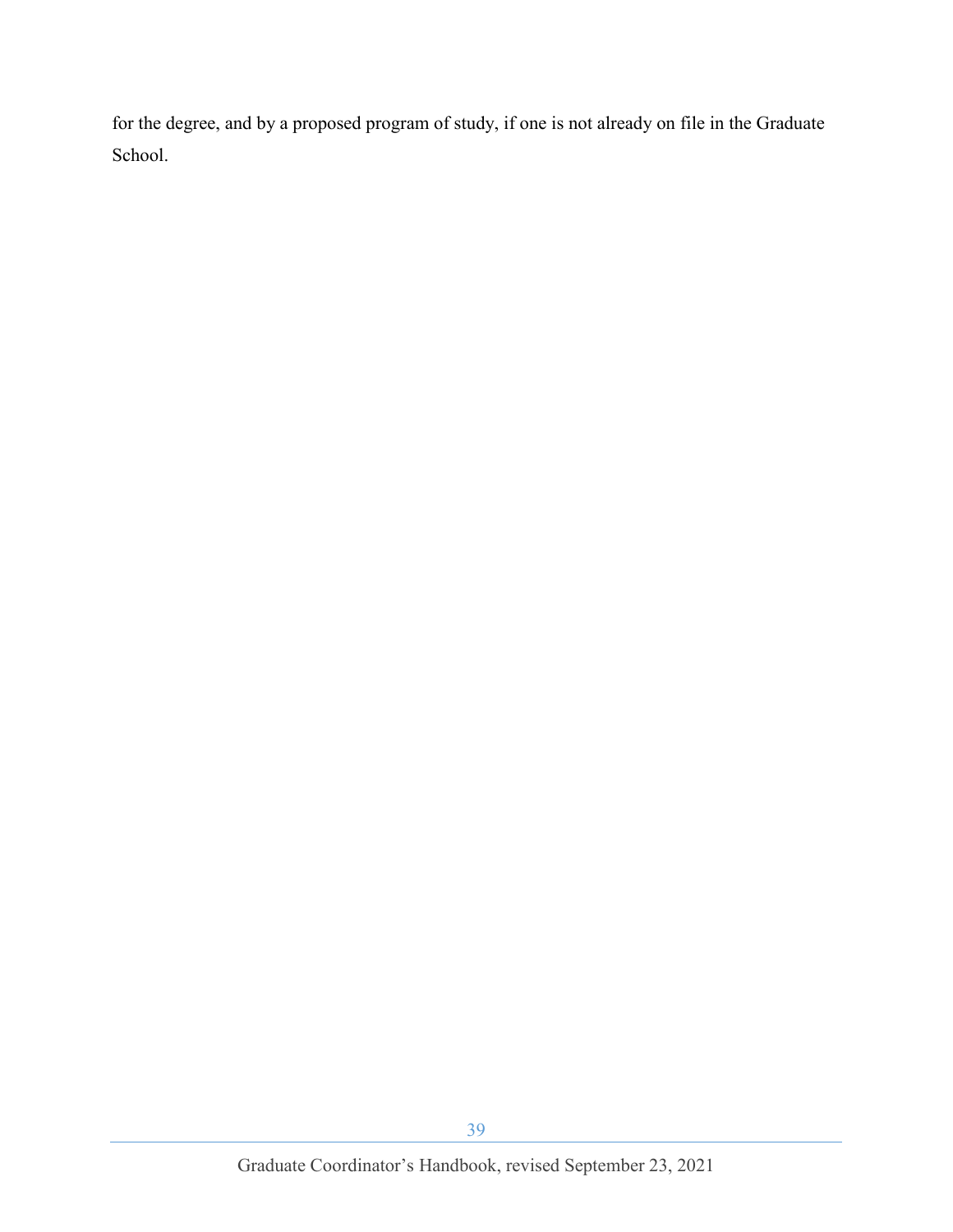# <span id="page-39-0"></span>**V. Disciplinary Actions and Appeals**

This section provides information concerning procedures to be followed for alleged violations of university conduct regulation and appeals of Graduate School policies governing admissions and academic matters. See Section VI for appeals related to assistantships.

## <span id="page-39-1"></span>**Alleged Violations of University Conduct Regulations**

Hearing on alleged violations of university conduct regulations fall within the jurisdiction of [Student Conduct](https://conduct.uga.edu/) in the Division of Student Affairs. Violations of conduct regulations include but are not limited to academic honesty, falsification of university records, unauthorized entry into or use of university facilities, and theft.

When instances of alleged misconduct arise, the faculty or staff member involved should report the incident to his/her department head. The head of the department and the faculty or staff member should contact Student Conduct regarding the alleged incident. Student Conduct, following its own procedures, will hear the case and send written notification of the decision to the department, the faculty or staff member, and the Graduate School.

## <span id="page-39-2"></span>**Probation and Dismissal**

Students may be dismissed by their department at the end of any semester if they have not made sufficient academic progress to warrant continuance of study. Termination of students will follow policies and procedures adopted by the department and the action will be reported to the Graduate School. Dismissal by an academic department may be appealed to the dean of the Graduate School after all avenues of appeal have been exhausted at the department and/or college level. When students are terminated by a department, but not simultaneously by the Graduate School, they may apply for admission to another graduate program.

# <span id="page-39-3"></span>**Appeals to the Graduate School**

An applicant/student who submits an appeal to the Graduate School concerning admission to graduate study or completion of an academic program may have the petition considered by the Appeals Committee of the Graduate Council. The Appeals Committee will consider appeals of administrative decisions by the dean of the Graduate School or appellate bodies at the department/school/college level involving academic matters. It will also hear appeals of decisions by the dean of the Graduate School or appellate bodies at the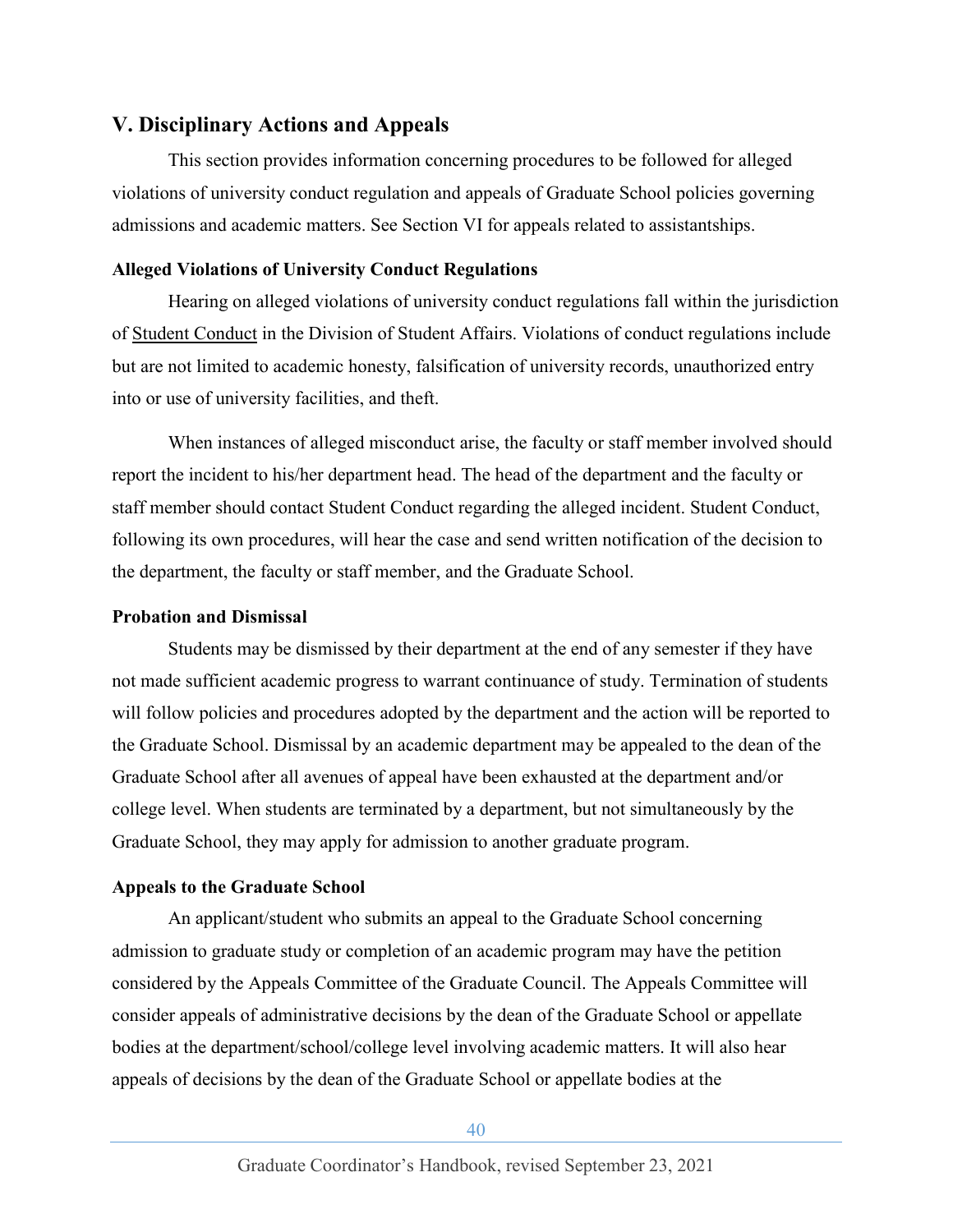department/school/college level to (a) deny admission to graduate study, (b) deny a request for a change in degree objective, or (c) dismiss a student for academic reasons.

An applicant/student who wishes to appeal a decision must initiate the process within 30 calendar days after receipt of an adverse decision by the dean of the Graduate School or by an appellate body at the department/school/college level. The appeal must be written and addressed to the dean of the Graduate School stating the nature of the appeal, the decision desired, and reasons why the appeal should be granted. The petition should include the current mailing address, telephone number, and email address of the applicant/student. An applicant/student submitting an appeal to the dean of the Graduate School has the right to appear in person before the Appeals Committee on the scheduled hearing date to present his/her views on the matter under consideration. More information on the appeal process can be found [here.](https://grad.uga.edu/index.php/current-students/policies-procedures/academics/appeals/)

**Expedited Appeals.** Students subject to Graduate School dismissal may, with the support of their department/program, take advantage of an expedited review of their dismissal. Within two business days of the release of grades, the Graduate School will contact the program of each student subject to dismissal, giving the program two days to request an expedited review. (Any later review requests would go through the normal appeals process.)

The program will work with the student to develop supporting documents that must be submitted by four days prior to Registration Day of the next semester. These documents should include a letter of support from the program (including a development plan outlining how the student will come into compliance and make satisfactory progress toward graduation with appropriate GPA) and a letter from the student (describing any mitigating or extenuating circumstances for consideration by the Appeals committee). All documentation should total no more than five pages. The student's transcript will also be available for review.

An *Expedited Review Committee* will be composed of at least five members of the Graduate Council. This committee will be populated from the Appeals Committee, with additional volunteers solicited from Graduate Council as needed. The chair of the Expedited Review Committee will ordinarily be the chair of the Appeals Committee. Committee meetings (inperson or remote) will be scheduled up to three times per year on Registration Day prior to each semester.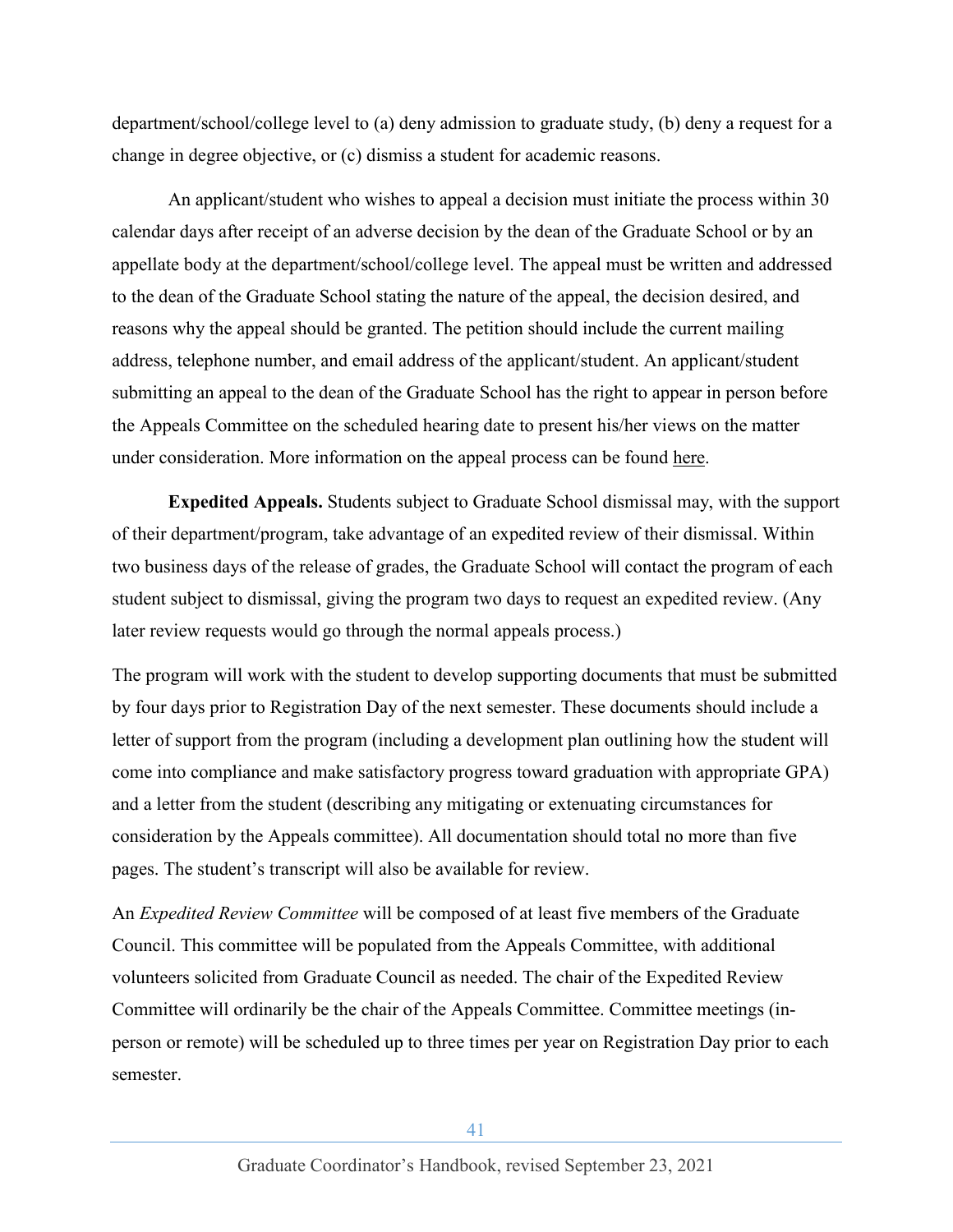The *Expedited Review Committee* will review the requests each semester. As in the traditional appeals process, the student may appear on their own behalf. The department/program is encouraged to send (in-person or virtually) a faculty or staff member to serve as an advocate for the student. Each involved party will be granted no more than ten minutes to present their case.

Any *Expedited Review Committee* decision to reinstate a dismissed student will be available in time for the student to register for classes during the semester following dismissal. If the dismissal is upheld, the standard appeals process is still available to the student. A student may only request an expedited dismissal review one time.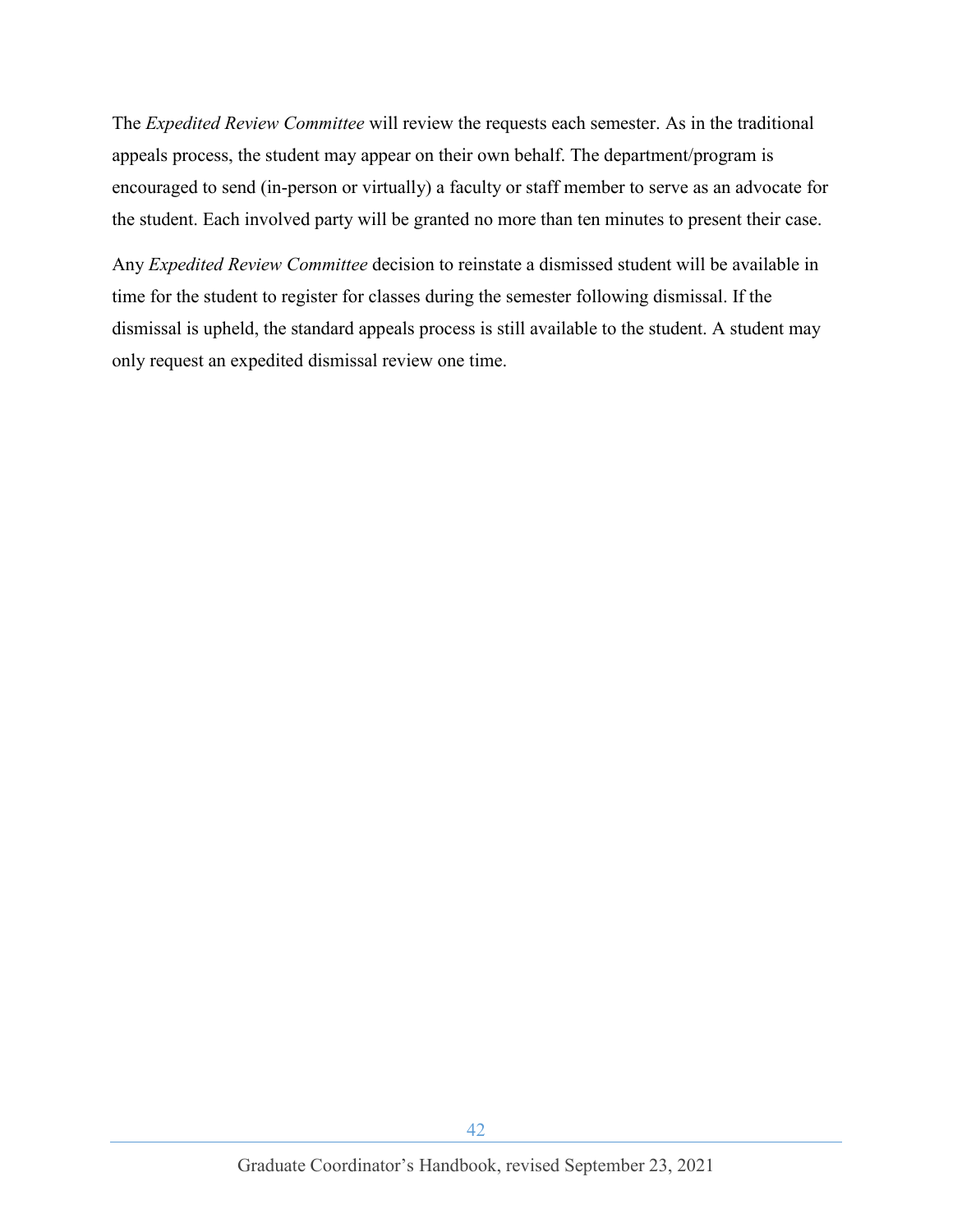# <span id="page-42-0"></span>**VI. Financial Support for Graduate Students**

## <span id="page-42-1"></span>**Graduate Assistantship Administration**

The primary goal of a graduate assistantship is to permit orderly progress, academically and financially, through a graduate degree program. The assistantship may be a component of the total academic program of a student, along with coursework, a project or thesis, a practicum, and examinations. While graduate assistants progress toward an advanced degree, they also receive practical experience and apprenticeship under the supervision of faculty mentors.

Graduate assistants occupy dual roles – they are both students and temporary employees of the university. In the former role, graduate assistants are expected to concentrate on their studies under the direction of faculty mentors as a means of developing knowledge of their field of study and professional skills. As temporary student employees of the university, graduate assistants are expected to meet the obligations assigned, whether they involve teaching, research, or other support work. At all times, graduate assistants are to work under the supervision of faculty who are experienced and knowledgeable in their field. Supervision of graduate assistants included providing appropriate training prior to and during the assistant's assumption of responsibility for assigned tasks.

**Types of Graduate Assistantships.** Academic units of the university may employ graduate assistants in four classifications. The type(s) of graduate assistant(s) to be employed depends on the needs of the academic units, the availability of funds, and the qualifications of the students involved. The four classifications may be described as follows:

Graduate teaching assistants (GTAs) are students enrolled in the Graduate School who are assigned instructional responsibility for a course or lab section. Graduate laboratory assistants (GLAs) are students enrolled in the Graduate School who are assigned teaching responsibilities for a laboratory section which is part of a regularly scheduled course. GTAs/GLAs must meet all criteria set forth in the [TA Policy](https://ctl.uga.edu/grad-student/ta-policy/ta_policy/) prior to assuming instructional responsibilities. GTAs/GLAs may have autonomy for teaching and assigning grades as per UGA policy on [Instructor of Record,](https://provost.uga.edu/faculty-affairs/instructor-of-record-credentialing/) BOR policy, and SACSCOC criteria for teaching faculty. Contact the Office of Faculty Affairs with questions about Instructor of Record requirements for GTAs and GLAs. Prior to assuming responsibility for a course, GTAs and GLAs are required to work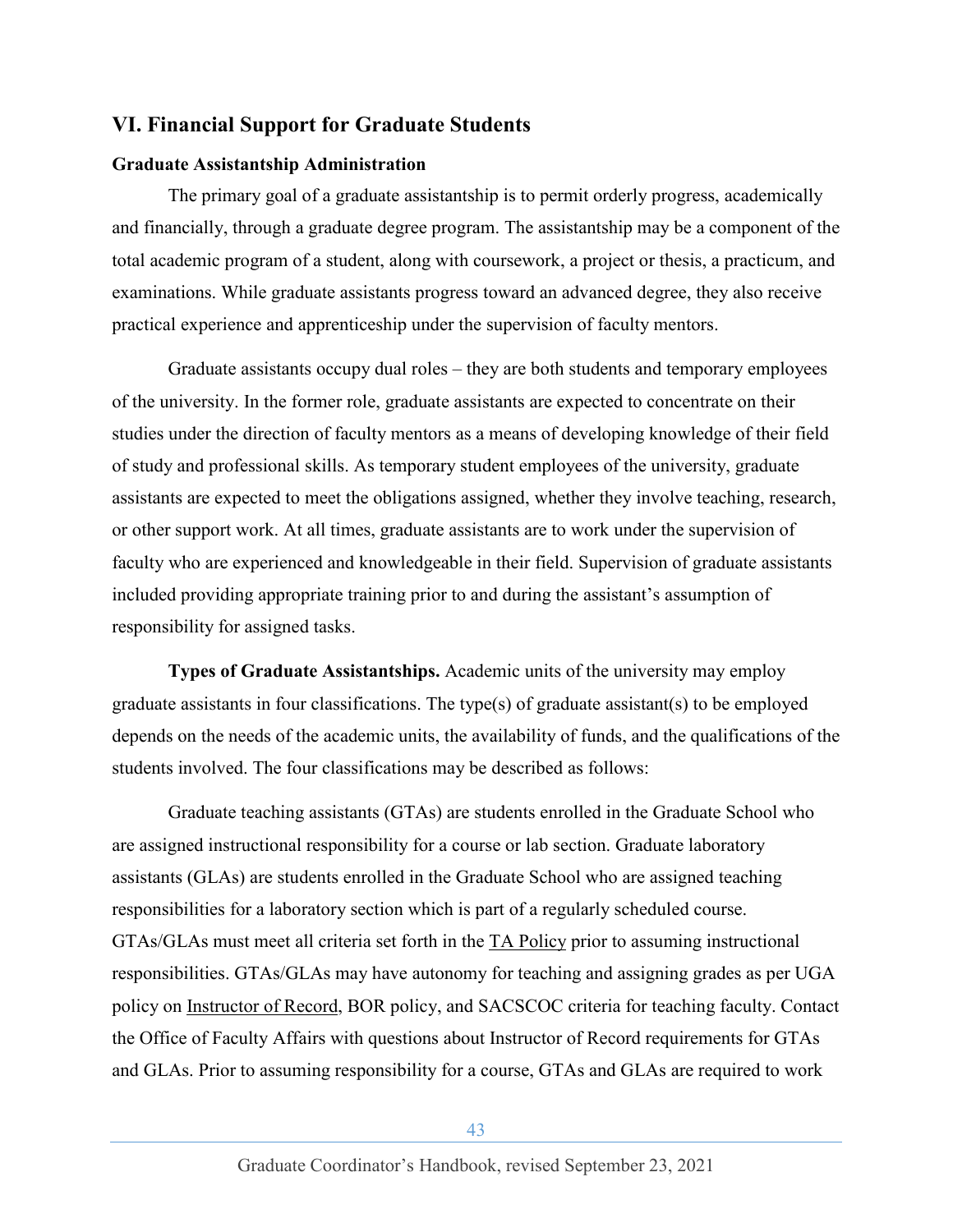under the supervision of experienced faculty members as a means of developing teaching skills in the academic discipline.

Graduate research assistants (GRAs) are students enrolled in the Graduate School who are assigned to assist one or more faculty members with research projects. In most instances, GRAs are assigned duties such as literature reviews searches and laboratory experiments under close supervision of faculty members.

The term graduate assistant (GA) encompasses all other graduate students receiving assistantship stipends not covered by the three previously mentioned categories. Duties assigned to GAs may include gathering, organizing, and analyzing data, and assisting academic faculty. Whenever possible, the duties assigned to GAs should be relevant to the graduate program and the professional goals of the student.

**Qualifications for Appointment.** To be eligible for an assistantship, students must have been admitted to the Graduate School and be pursuing a graduate degree. Non-degree-seeking students do not qualify for assistantship funding support or an assistantship tuition waiver. GTAs, GLAs, and GRAs must have substantial academic work in the field in which they receive appointment. They should have achieved a strong academic record and must be enrolled as fulltime students in their degree program. Additionally, GTAs must meet minimum English language requirements, as outlined in guidance from UGA's Center for Teaching and Learning.

**Training for Graduate Teaching Assistants.** All departments must conform to the UGA [TA Policy.](https://ctl.uga.edu/grad-student/ta-policy/) These guidelines provide that all *new* graduate teaching assistants must attend a university-wide workshop held for graduate teaching assistants prior to the beginning of fall semester classes. Graduate students who have no prior successful teaching experience at the college level must enroll in GRSC 7770 or participate in an equivalent departmental training before being assigned teaching responsibilities.

**Appointment Procedures.** Graduate Assistants are appointed by the head of the relevant academic unit and must be approved by the dean of the college/school in which the academic unit is located and the dean of the Graduate School. The head of the academic unit offering the assistantship is responsible for making the offer of appointment in an official letter. The letter should provide full information on the terms of the assistantship, including: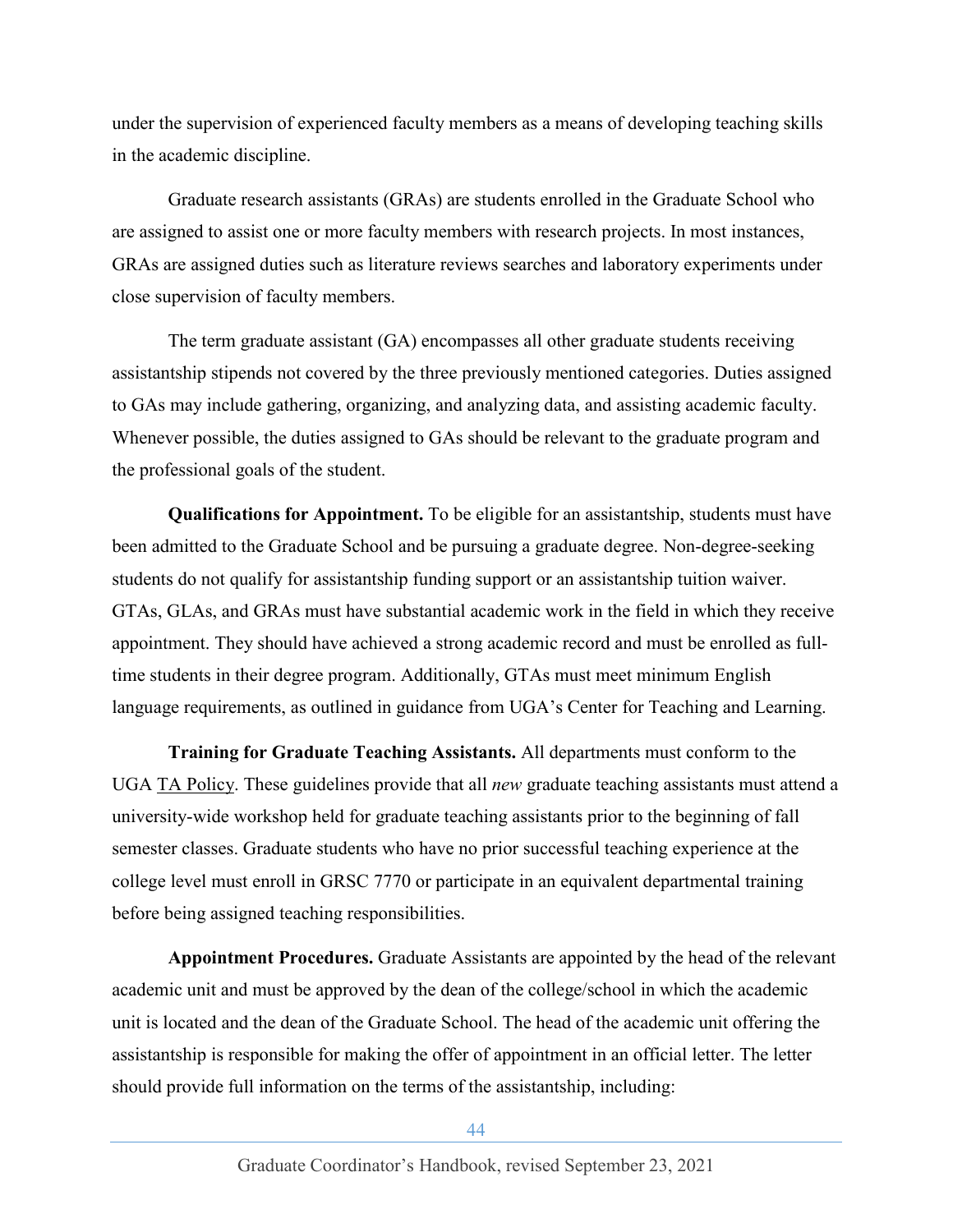- 1. title, hours of work per week required, and length of appointment;
- 2. stipend level and remission of the non-resident fee and reduction in tuition fee;
- 3. minimum and maximum course load;
- 4. description of duties;
- 5. name and position of supervisor;
- 6. evaluation procedures;
- 7. procedure and timing of reappointment;
- 8. any contingencies, including the availability of funding;
- 9. deadline for acceptance; and conditions under which the assistantship may be withdrawn.

For your convenience, samples of assistantship offer letter templates are located [here.](https://grad.uga.edu/index.php/faculty-and-staff/assistantship-templates/)

At the time assistantship offers are accepted, the heads of the appointing units should provide recipients with a copy of departmental policies relating to graduate assistants. Those students who have been assigned teaching or laboratory duties should also be provided a copy of the *[Handbook for Graduate Teaching & Laboratory Assistants](https://ctl.uga.edu/grad-student/resources-and-ta-handbook/)*. New GAs should be notified by the department about orientation meetings and other training opportunities as soon as these meetings are scheduled.

**Length of Appointment to an Assistantship***.* All graduate students must be registered for classes prior to the first day of classes for each semester. Failure to do so may result in the loss of the assistantship. In some instances, appointments may be made for one semester only. To be eligible for reappointment, GAs must maintain a 3.0 average on all graduate course work and must have received acceptable performance evaluations from their immediate supervisor.

**Condition of Service.** All graduate students must be registered for classes prior to the first day of classes for each semester. Failure to do so may result in the loss of the assistantship. Graduate assistants are expected to make uninterrupted progress toward completing requirements for the degree. Students cannot hold an assistantship(s) that requires more than one-half time service (a maximum of 20 hours of work each week). Students holding assistantships requiring one-half time service may not accept additional employment from any institution within the University System of Georgia during the fiscal year.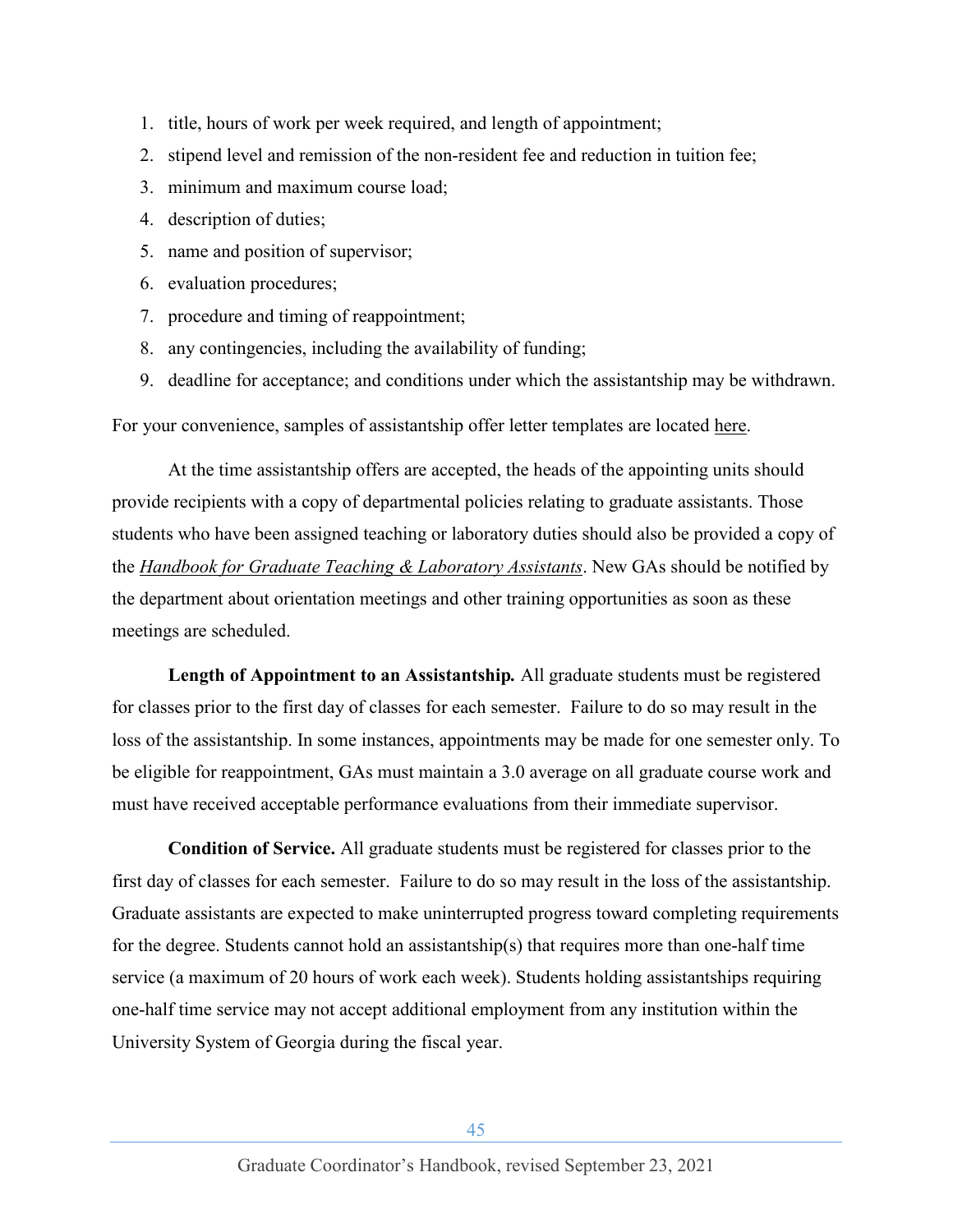Graduate assistants who hold assistantships that require from 13 to 20 FTE time service must register for a minimum of 12 graduate-level credit hours during fall and spring semesters and 9 graduate-level credit hours during the summer semester. Graduate assistants may not register for more than 18 credit hours. Exceptions to the maximum course load may be obtained with written approval of the major professor and the dean of the Graduate School.

*Students will not be permitted to hold assistantships when they are placed on academic probation by the academic unit in which they are studying or by the Graduate School.*  Graduate assistants are not permitted to teach graduate-level courses as instructors of record or to enroll in courses for which they are assigned assistantship responsibilities.

**Responsibilities.** Graduate assistants are responsible for being informed about and adhering to departmental, college, and institutional regulations. Regardless of the work assignment, GAs are obligated to maintain standards of academic honesty and integrity and to report violations of these to their faculty supervisor. Recognizing that the assistantship is a temporary position, GAs should keep careful records of work assignments and should leave records in such a condition that decision can be traced, results verified, and incomplete work finished after the assistantship ends.

**Privileges.** Graduate assistants have access to the privileges available to all graduate students, such as health care, counseling and psychological services, libraries, and access to computing and internet resources. In addition, they should be assigned appropriate space and equipment, including copies of textbooks and other supplies, to enable the effective execution of their responsibilities.

**Rights.** Graduate assistants must be notified in writing of all decisions that affect their status as a temporary student employee. They should be given advanced notice of evaluation procedures and must receive notice of reappointment procedures in time to permit preparation of their assistantship applications. If a graduate student will not be reappointed, they should be given advance notice so that they may seek other funding opportunities.

Graduate assistants have access to appeal and grievance procedures available at the university. Appeals resulting from academic decisions are usually directed to the unit responsible for the decision. An unfavorable ruling may be appealed to successive levels within the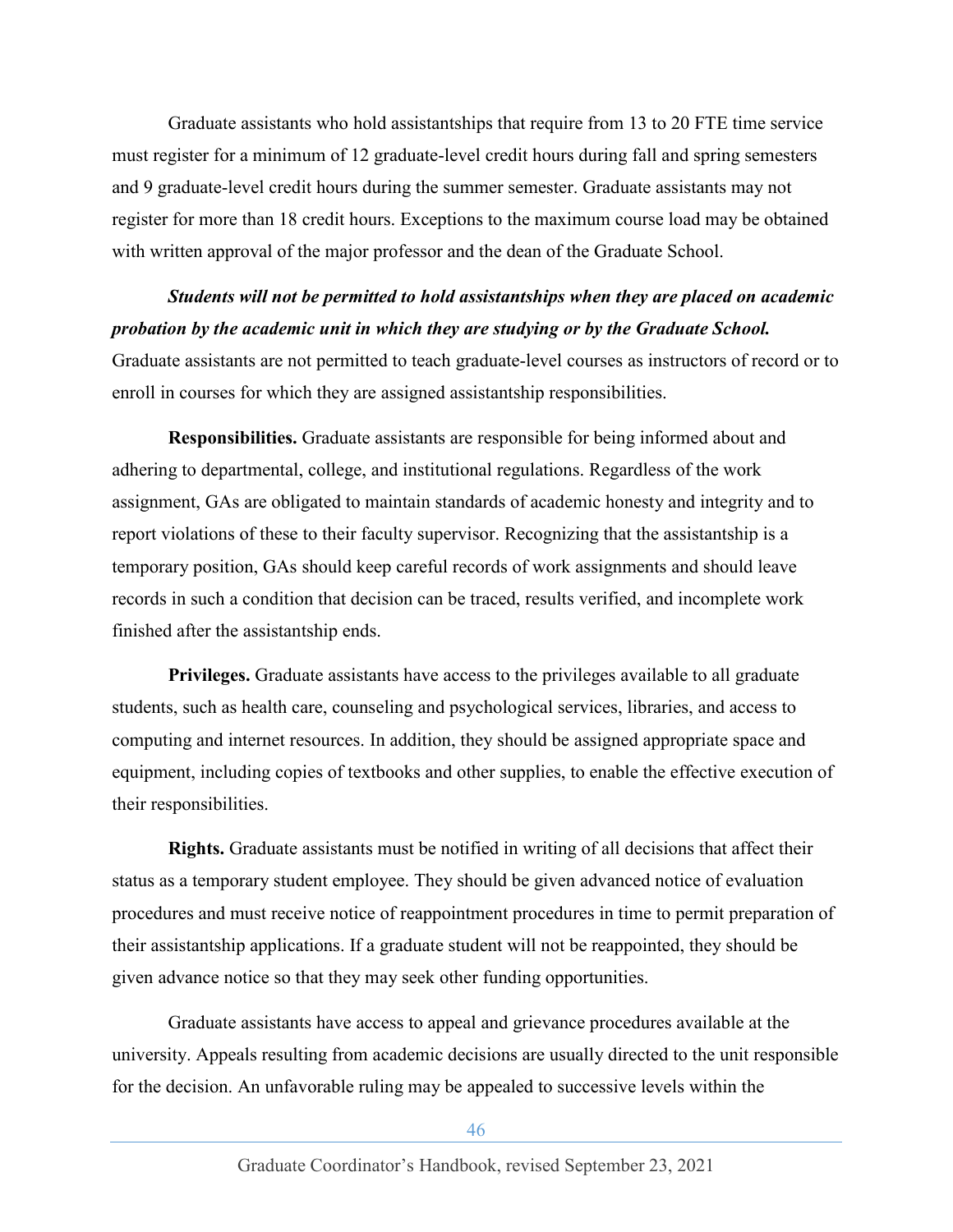university and ultimately to the Board of Regents of the University System of Georgia. Information about appeals of academic matters can be found on the Graduate School [website.](http://grad.uga.edu/index.php/current-students/policies-procedures/academics/appeals/)

Complaints of discrimination based on race, color, sex (including sexual harassment and pregnancy), sexual orientation, gender identity, ethnicity or national origin, religion, age, genetic information, disability, or veteran status, should be reported to the UGA [Equal Opportunity](https://eoo.uga.edu/) [Office.](https://eoo.uga.edu/)

**Evaluation.** The performance of all GAs in each academic unit must be evaluated annually following written policies and procedures adopted by the unit. Evaluation is to be made by the immediate supervisor(s) of the GA and monitored by the head of the academic unit. Evaluation results must be reported in writing to GAs, and the report should identify strengths and weaknesses of their performance.

Ongoing informal evaluations should occur in addition to the annual evaluation. If these informal evaluations identify a weakness, the GA should be advised in writing of the weakness and a notation of the evaluation should be entered in their personnel records. A plan of improvement should be devised by the GA and his/her immediate supervisor(s). If the performance of a GA fails to improve in accordance with the plan, further action should be taken. In situations where continuance of the assistantship would be detrimental to the effective operation of the academic unit, termination of the assistantship should be considered with the assistance of UGA Human Resources Department. When an assistantship is terminated, the student must be advised in writing of the termination and of the appeal procedures. Appeals of terminations, unless they include charges of NDAH or title IX violations, will be heard through the channels established for academic decisions. The appeals must be in writing and must specify the grounds on which they are based.

**Annual Stipend Rates.** Annual stipend rates for GAs will be established by the dean or director of each college or unit prior to the beginning of the fiscal year.

**Tuition Waivers for Graduate Assistants.** In accordance with the [University System of](http://www.usg.edu/policymanual/section7/C453/)  [Georgia Board of Regents Policy 7.3.1.2,](http://www.usg.edu/policymanual/section7/C453/) GAs may be eligible for a tuition waiver. Graduate assistants on a  $\geq$ 13 hours/week appointment will qualify for a reduction of tuition to \$25 per semester. In order to request a tuition waiver, each department must submit the student's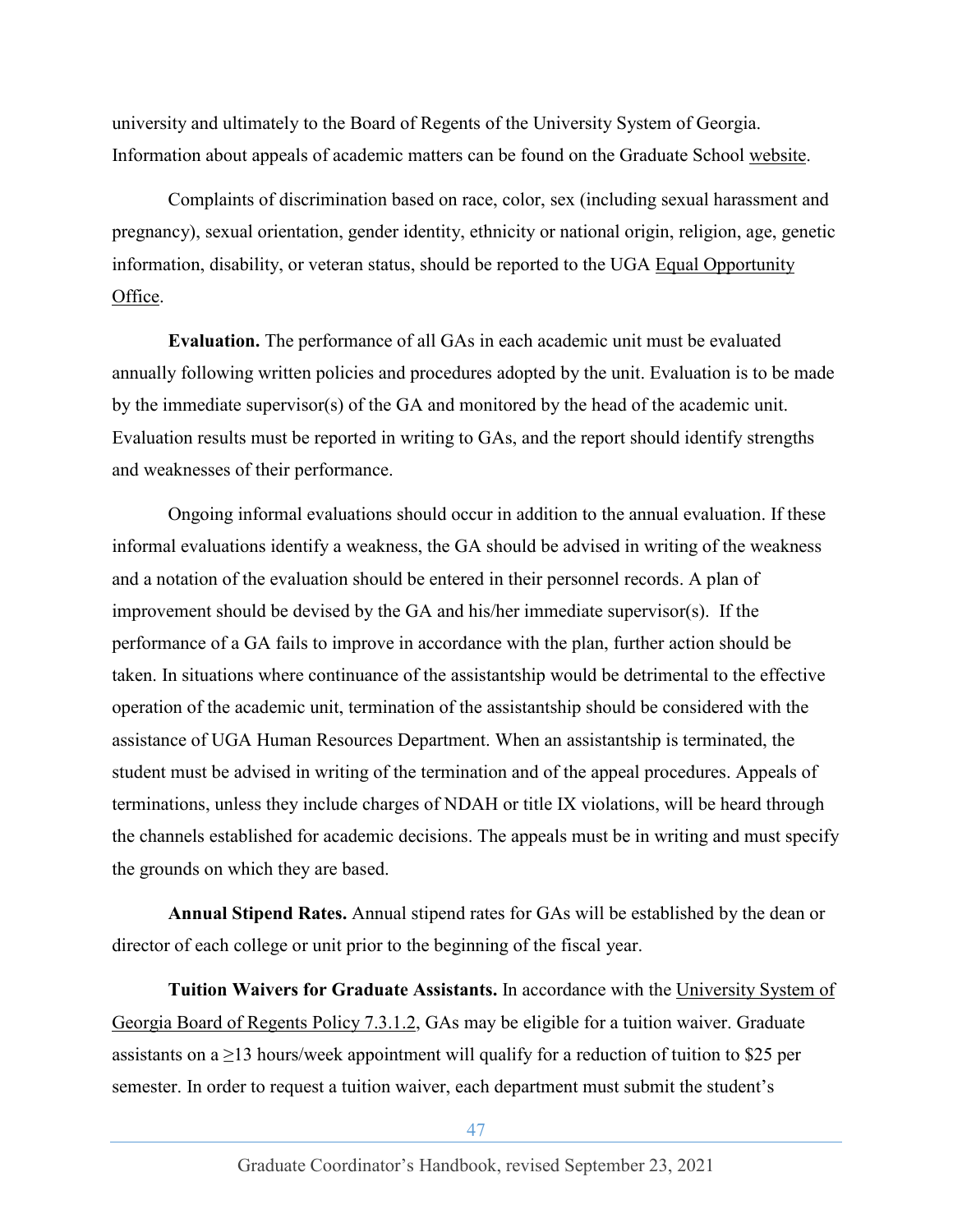information to the Graduate School Business Office via GradStatus prior to the registration period. The information must include the student's name, 81X student identification number, percentage time employed, residency, type of service, and duration of assistantship. The DPAS and GSAS codes roll-forward from fall to spring semesters. All other codes must be entered each semester.

Graduate Assistants receiving a tuition waiver are expected to work for the entire semester and maintain full-time registration (12 graduate credit hours). Failure to work for the period of time covered by the program's semester or failure to maintain 12 graduate credit hours will result in the removal of the tuition waiver and reversal of the tuition reduction. Ensuring that the student works the required number of hours associated with their assistantship and maintains full-time enrollment is the shared responsibility of the academic program, the hiring unit, and the student. If a student is unable to complete the time commitment required by their assistantship for a justifiable reason, the graduate coordinator may file a request for exemption with the Graduate School. The Graduate School will conduct audits to ensure that academic programs comply with this policy. The academic program or the unit employing students that violate this policy may be required to reimburse tuition waivers. However, if it is determined that the student is responsible for failing to meet the work or enrollment expectation, then the student may be required to pay the tuition. Receipt of a graduate assistantship affects student [financial aid](http://osfa.uga.edu/gradinfo.html)  [eligibility.](http://osfa.uga.edu/gradinfo.html)

**Implementation of Policies.** The dean of the Graduate School has responsibility for the proper implementation of these policies and is delegated the authority by the Office of the Senior Vice President for Academic Affairs and Provost to obtain compliance from all units in the university, regardless of funding source.

#### <span id="page-47-0"></span>**Graduate School Assistantships**

The Graduate School provides competitive assistantships to students from disciplines across the University. By directive of the President, the dean of the Graduate School is to ensure that these assistantships are used to recruit exceptionally qualified students, to further international exchange programs, to support a diverse student body, and to facilitate the timely degree completion of enrolled students. Graduate School awards and assistantships include the Presidential Graduate Fellows Program (doctoral only), Graduate School Research Assistantship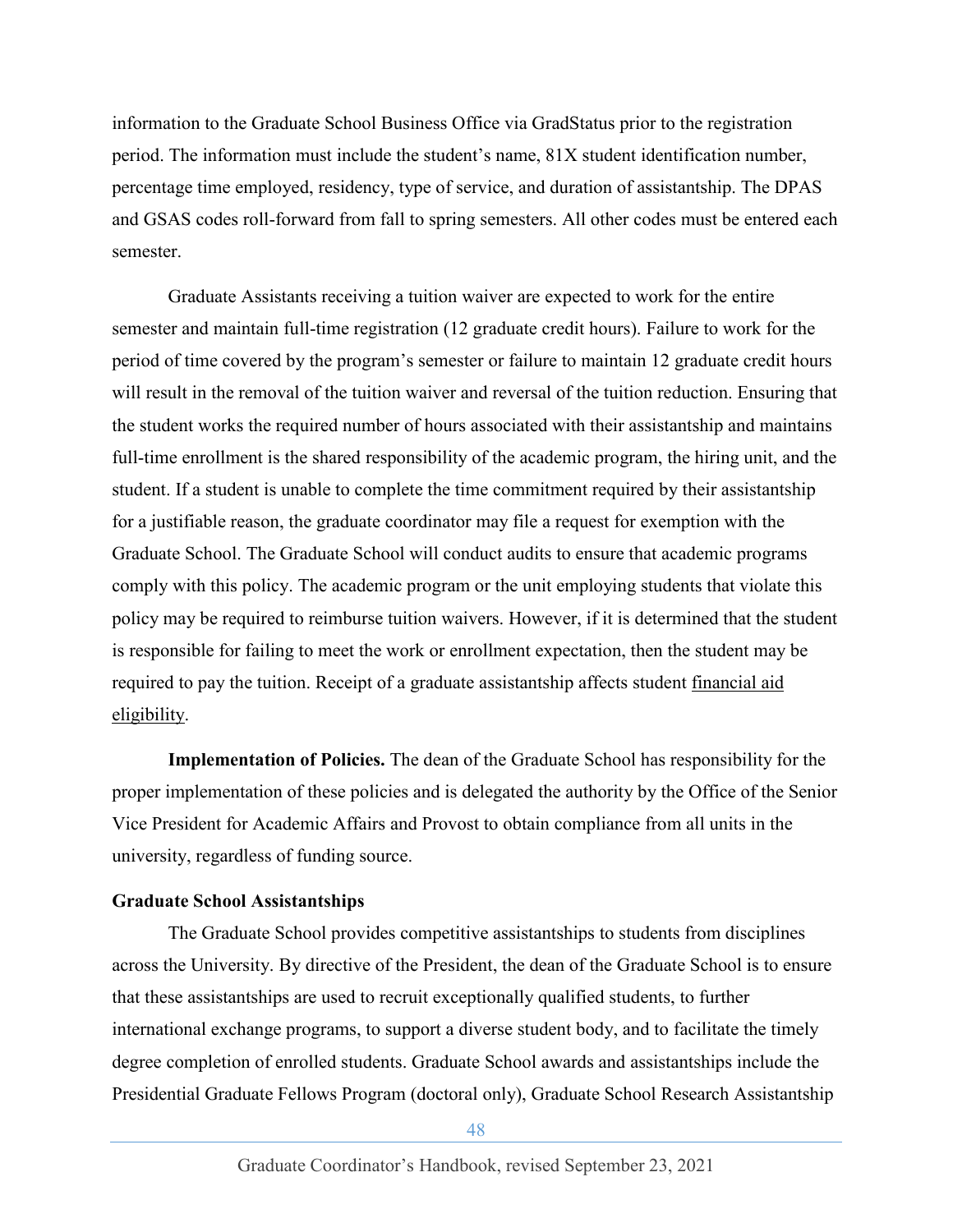block grants to colleges and schools (master's and doctoral), Doctoral Fellows Program (doctoral only), Master's Fellows Program (master's only), and Dissertation Completion Awards (doctoral only). For more information on these awards please see the [Graduate School website.](https://grad.uga.edu/index.php/current-students/financial-information/graduate-school-based-financial-assistance/funding-from-graduate-school/) A complete overview of all financial support opportunities is available in the *Graduate Bulletin's* Financial Assistance and Awards section.

## <span id="page-48-0"></span>**Student Travel**

The Graduate School has limited funds to assist graduate students when traveling to present papers at professional conferences. Therefore, travel funds will be used primarily for doctoral students who are at advanced stages in their graduate programs and are presenting results of their dissertation research. All requests for travel assistance (domestic or international) should be submitted to the dean of the Graduate School. The Graduate School awards travel support based on available funding.

**International Travel.** A student receiving an invitation to present a paper at an international conference may submit a travel request to the Graduate School. The request must be endorsed by the student's major professor/department head and be accompanied by a copy of the invitation to participate in the conference. Each request will be evaluated based on its merit and in accordance with the guidelines for foreign travel support.

Students seeking travel assistance must be registered during the semester in which the request is submitted and in the semester for which the trip is scheduled. Assistance will not be granted if the travel was undertaken prior to receiving written approval from the Graduate School.

**Domestic Travel.** A student receiving an invitation to present a paper at a professional meeting within the continental United States may submit a travel request to the Graduate School. Each request form must be accompanied by evidence that the student's research has been accepted for presentation and by an abstract of the research to be presented. The following [guidelines](http://grad.uga.edu/index.php/current-students/financial-information/travel-funding/) will be used in considering all such requests:

1) First preference will be given to doctoral students or students pursuing the terminal degree in their discipline (MFA or MLA). A request from a master's student will be considered only if the department does not offer a doctoral degree.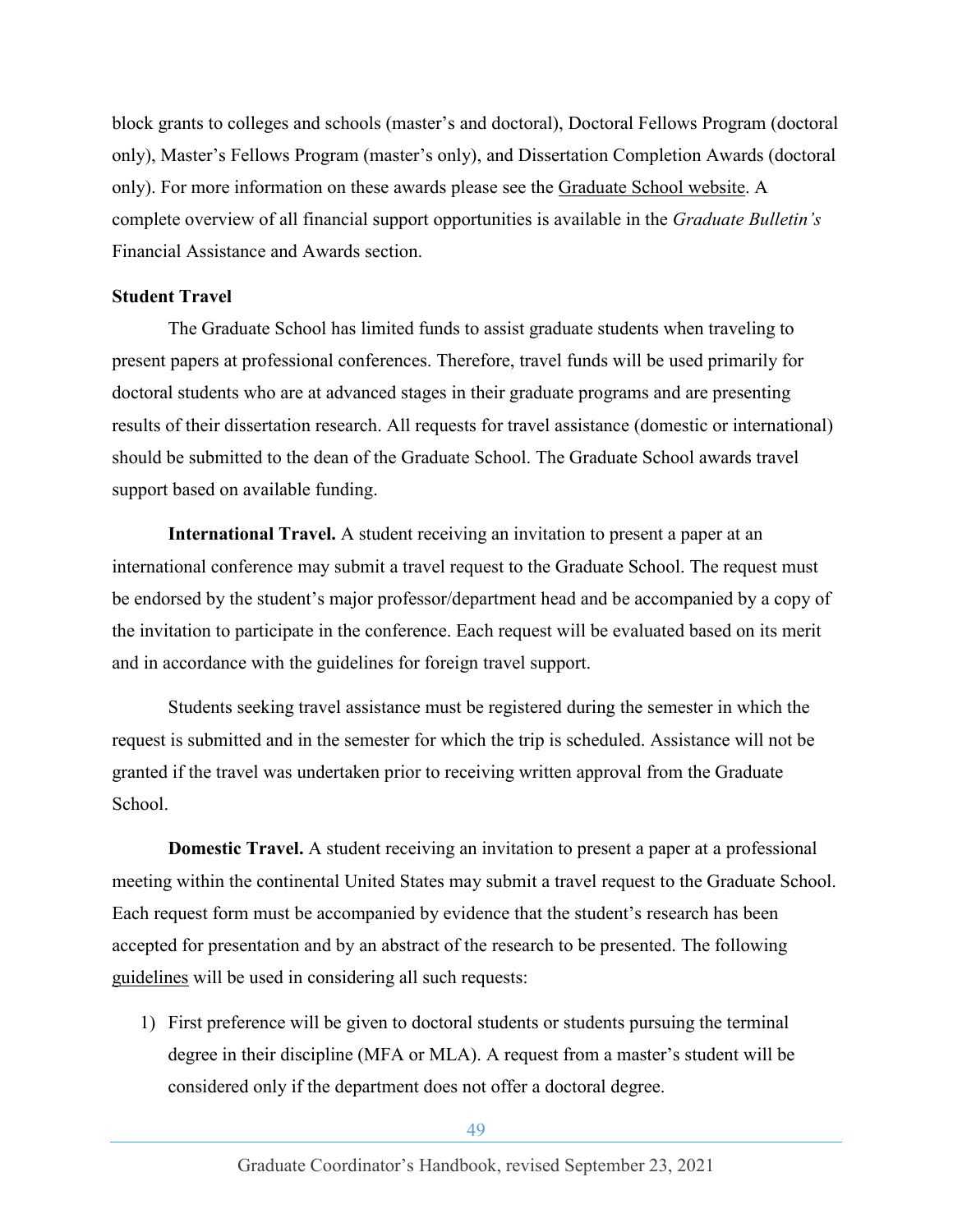- 2) Applicants should be reporting results of their dissertation or thesis research and should be primary author of the publication or presentation.
- 3) The meeting should be of regional or national importance.
- 4) The student must possess a minimum GPA of 3.50 based on at least five semesters of full-time graduate enrollment at UGA.
- 5) The student cannot have any grades of incomplete  $(I)$  or unsatisfactory  $(U)$ .
- 6) Funding will not be provided to students employed as instructors or classified employees.
- 7) The applicant must be in one of the following categories: (a) registered for full-time graduate study during the semester of his/her travel, (b) doctoral students admitted to candidacy (minimum 3 credit hours), or (c) a thesis-writing master's student who has satisfactorily completed all required courses (exclusive of 7000 and 7300). If a student is traveling between semesters, he/she must also be in one of these categories during the semester following travel.
- 8) The student must submit the following: abstract, acceptance, and "Request for Authority to Travel" form from their department. The department will review each student to verify if they meet the criteria, then forward the application to the Graduate School. Please include the name and number of the departmental contact for questions.
- 9) Travel support provided by any other party (department) must be listed on the Travel Authority form submitted to the Graduate School.

All requests should be thoroughly reviewed at the department level before submission to the Graduate School. This review should include an assessment of the quality of the research to be presented, the stature of the organization to which the presentation will be made, and review of the student's academic record to ensure that they meet all of the criteria stated. Each department's request(s) for each semester must be received by the Graduate School's Business Office as a group. Deadlines for applying for travel funding can be found [here.](http://grad.uga.edu/index.php/current-students/financial-information/travel-funding/)

The amount of the award for an individual will be based on factors such as prevailing costs at the meeting site, cost of travel, whether the meeting is national or regional, and the availability of funds. It is possible that students will be awarded an amount that is less than their request.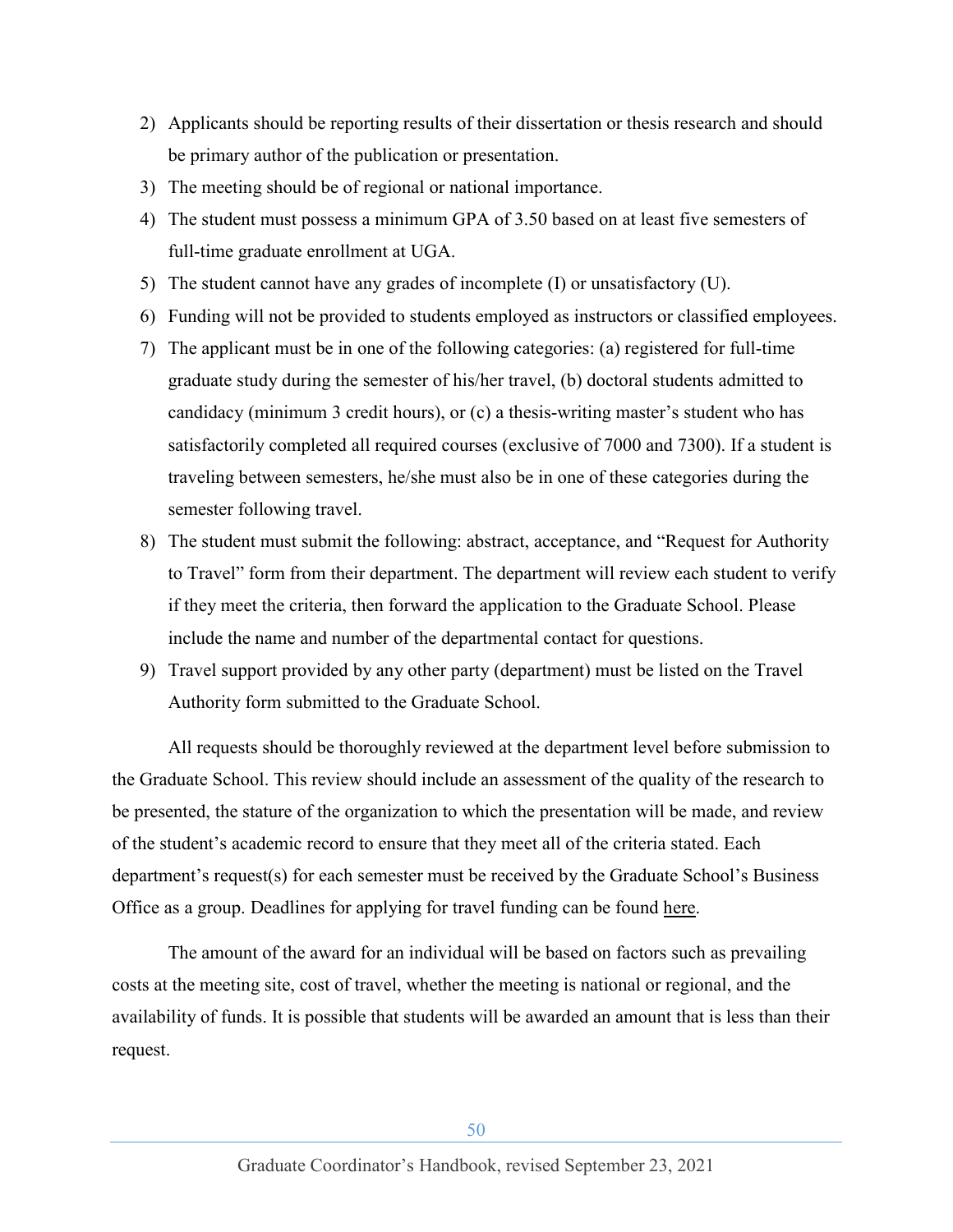#### <span id="page-50-0"></span>**Regents' Research Out-of-State Tuition Waivers**

The Graduate School has been authorized by the USG Board of Regents to award a limited number of out-of-state tuition waivers to non-resident graduate students. Most of the waiver recipients are chosen from a pool of departmental nominees; the remaining waivers are awarded to students holding non-service type fellowships which are in the same approximate pay range as a Graduate School assistantship. All nominations originate in the department, and students should make direct requests to the Graduate School for out-of-state tuition waivers.

**General Policies.** The following general policies and criteria have been established for awarding Regents' Research Out-of-State Tuition Waivers:

- 1) Out-of-state tuition waivers available through the Graduate School are awarded only to students admitted to a graduate program.
- 2) The criteria for selection are applied uniformly to master's and doctoral students regardless of college or department in which they are enrolled.
- 3) Out-of-state tuition is waived for one semester; however, the waiver will be automatically continued in succeeding semesters for one academic year, provided the student earns a minimum graduate GPA of 3.0 each semester. All out-of-state tuition waivers awarded by the Graduate School are terminated at the end of summer semester.
- 4) Out-of-state tuition waivers will not be granted to students who have an incomplete on a graduate-level course at UGA.
- 5) Each recipient of an out-of-state tuition waiver is required to register for a minimum of 12 graduate-level credit hours each fall and spring semester of the academic year. A recipient must register for a minimum of nine graduate-level credit hours during the summer semester. If a recipient of an out-of-state tuition waiver fails to register or registers for less than the required hours of graduate credit, the award is forfeited immediately.

**Criteria for Awarding Out-of-State Tuition Waivers.** The following criteria are utilized in awarding out-of-state tuition waivers:

- 1) An applicant should a 3.5 graduate GPA.
- 2) An applicant who has not completed graduate coursework should have a 3.3 undergraduate GPA.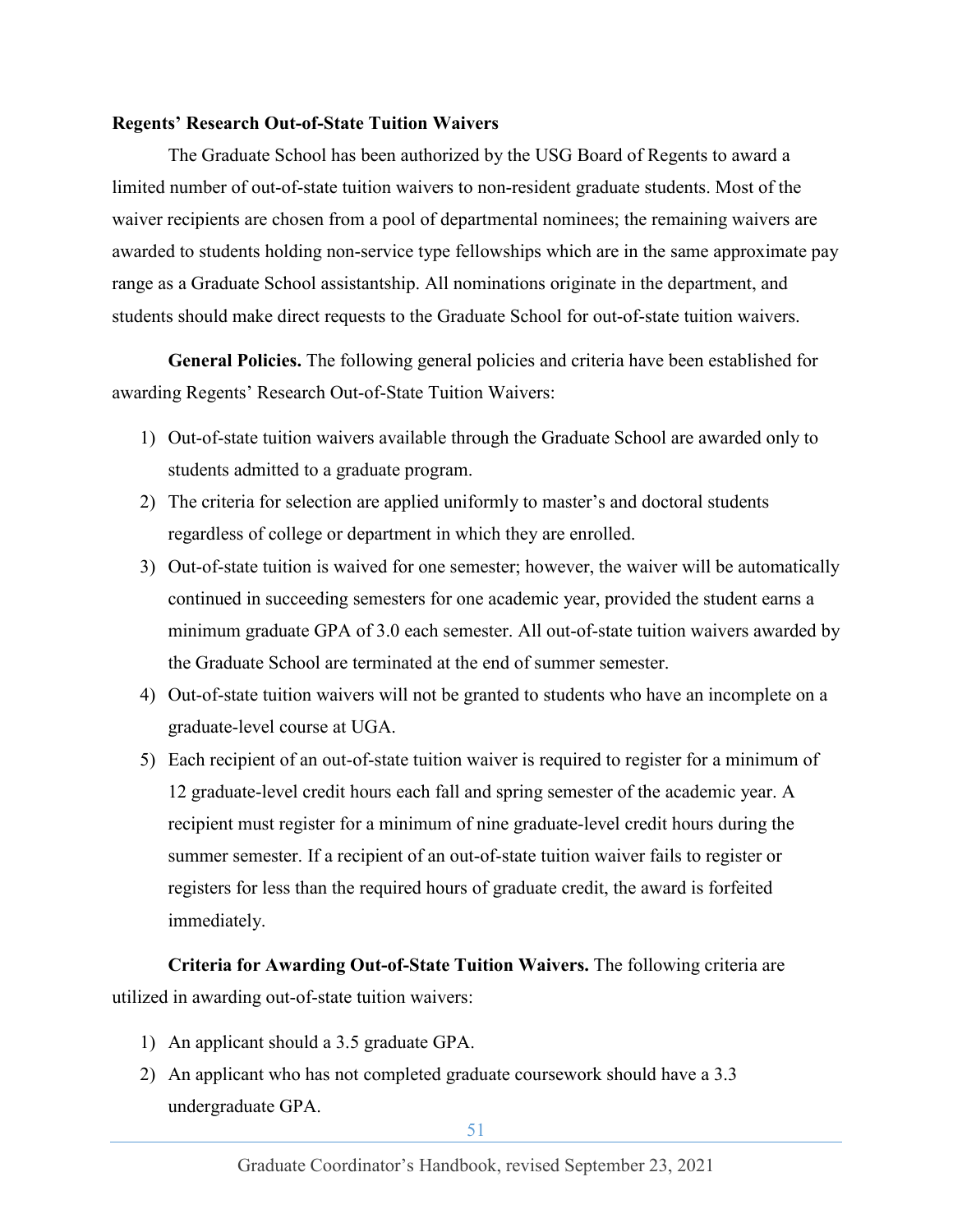Each spring semester, graduate coordinators will nominate students through [GradStatus.](https://gradstatus.uga.edu/) Award letters will be sent via email and students will accept the award through a link in the award letter.

The Graduate School has a limited number of out-of-state waivers to award each year. Nominations should be:

- 1) No more than three percent of the full-time graduate enrollment in the department in the preceding fall semester; and
- 2) Ranked to indicate departmental preference in awarding out-of-state tuition waivers.

Academic departments may nominate students for out-of-state tuition waivers at any time during the academic year; however, no department should have more than three percent of the full-time department enrollment of the previous fall semester on the waiting list at any one time.

## <span id="page-51-0"></span>**Work Loads, Course Loads, and Compensation for Graduate Students**

The maximum course load for which a graduate assistant may enroll is 18 semester hours. To exceed the maximum course load, a student must obtain written approval from the major professor and the dean of the Graduate School. The department head or the graduate coordinator may approve the overload request in the absence of the student's major professor. Audits will not be counted in the computation of maximum and minimum course load requirements.

To be eligible to receive the reduced tuition fee of \$25/semester, a student holding an assistantship must:

- 1) Perform at least one-third service (13 hours per week) for the University;
- 2) Be paid at the approved rate for a graduate assistant in the particular school, college, or department offering employment; and
- 3) Be employed at 100% of the class days of the semester for which the waiver is requested. Exemptions can be requested from the Graduate School dean for justifiable reasons e.g. meeting graduation requirements before the end of the semester.

**Student Hourly Employees.** To be eligible for employment by UGA on an hourly basis (student assistant), a graduate student must be registered for a minimum of three semester hours.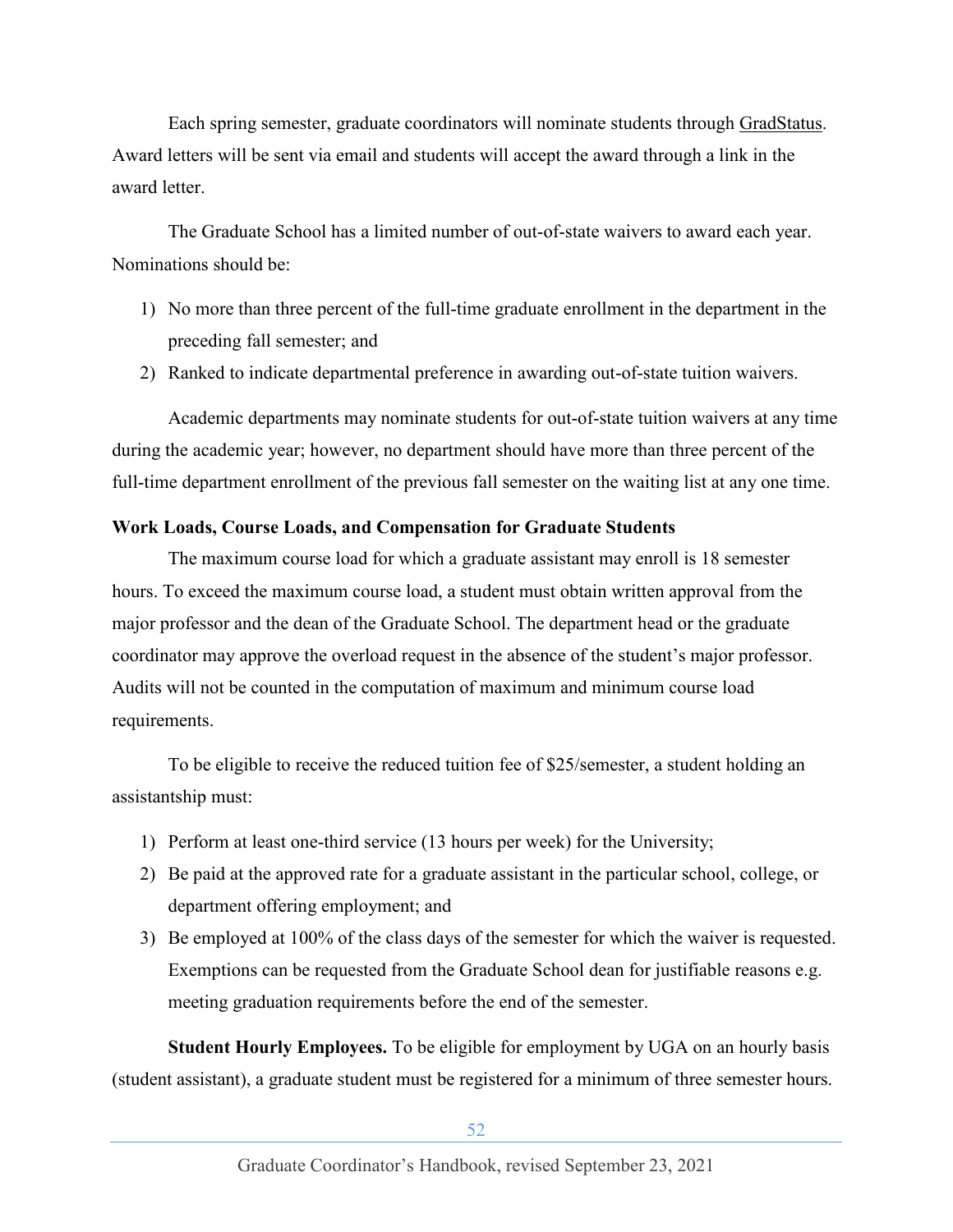Student hourly employees should keep their major professor and/or graduate coordinator informed about their workload each semester.

**Financial Aid and Veterans' Benefits.** To qualify as a full-time graduate student for financial aid and veteran's benefits, a student must enroll for a minimum of nine hours per semester. A student must be enrolled at least five hours per semester to be considered half-time. In the summer term, six hours is considered full-time.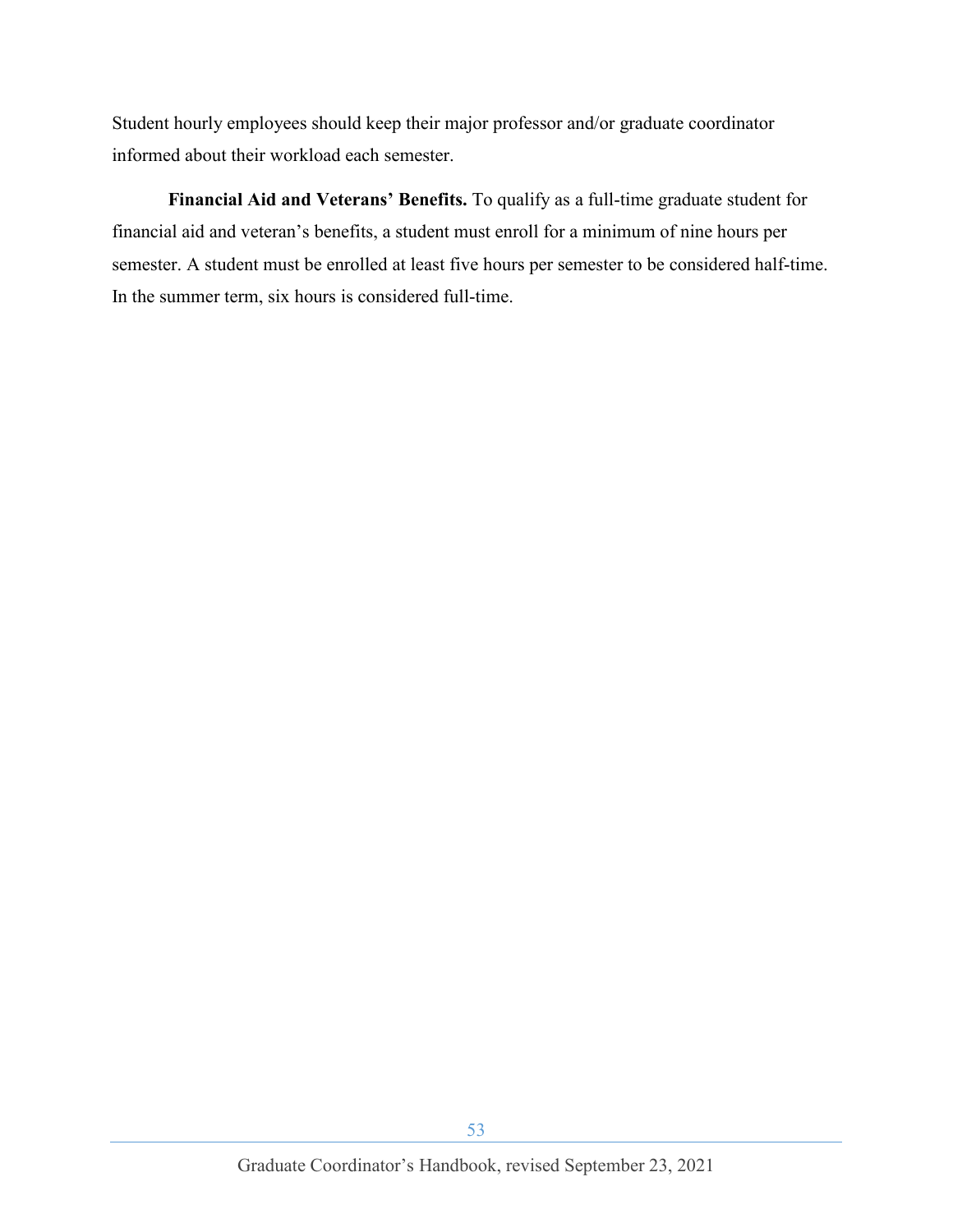## <span id="page-53-0"></span>**VII. Academic Common Market**

At its 1972 annual meeting, the Southern Regional Education Board (SREB) created the Commission on Regional Cooperation to explore and develop new areas of interstate sharing of educational programs and facilities among states in the South. One of the first undertakings of the Commission was the establishment of a regional Academic Common Market.

The [Common Market,](https://www.sreb.org/academic-common-market) first operational in 1974, is an interstate agreement for sharing academic programs across state lines. As a result, students have access to selected programs not offered in their home states without having to pay out-of-state tuition.

#### <span id="page-53-1"></span>**Operations**

SREB employs a staff member to coordinate the activities of the Commission on Regional Cooperation, including the Academic Common Market. Each of the 14 states participating in the Common Market has a designated state coordinator for the program. In addition, each institution, which has one or more academic programs in the Common Market, has named an institutional coordinator as a contact person for that institution. At UGA, this person is the dean of the Graduate School.

Responsibilities of the Institutional Coordinator include:

- 1) Maintaining a record of all students certified to enter academic programs at the institution through the Academic Common Market;
- 2) Facilitating the enrollment process for Common Market students by waiving out-of-state tuition; and
- 3) Publicizing the Academic Common Market to the student body at large.

## <span id="page-53-2"></span>**Updating Program Offerings**

One of the primary functions of the Academic Common Market is to assist states in offering together what they cannot offer individually. Programs may be added to and removed from the Market on an annual basis to reflect the changing needs of participating states.

Throughout the year, states are asked to indicate to SREB the types of programs that are unavailable through their own institutions and to which they would like to have access to in other states. This information is shared with other states, which can then determine if they have programs which would be appropriate for the Common Market. On this basis, states recommend